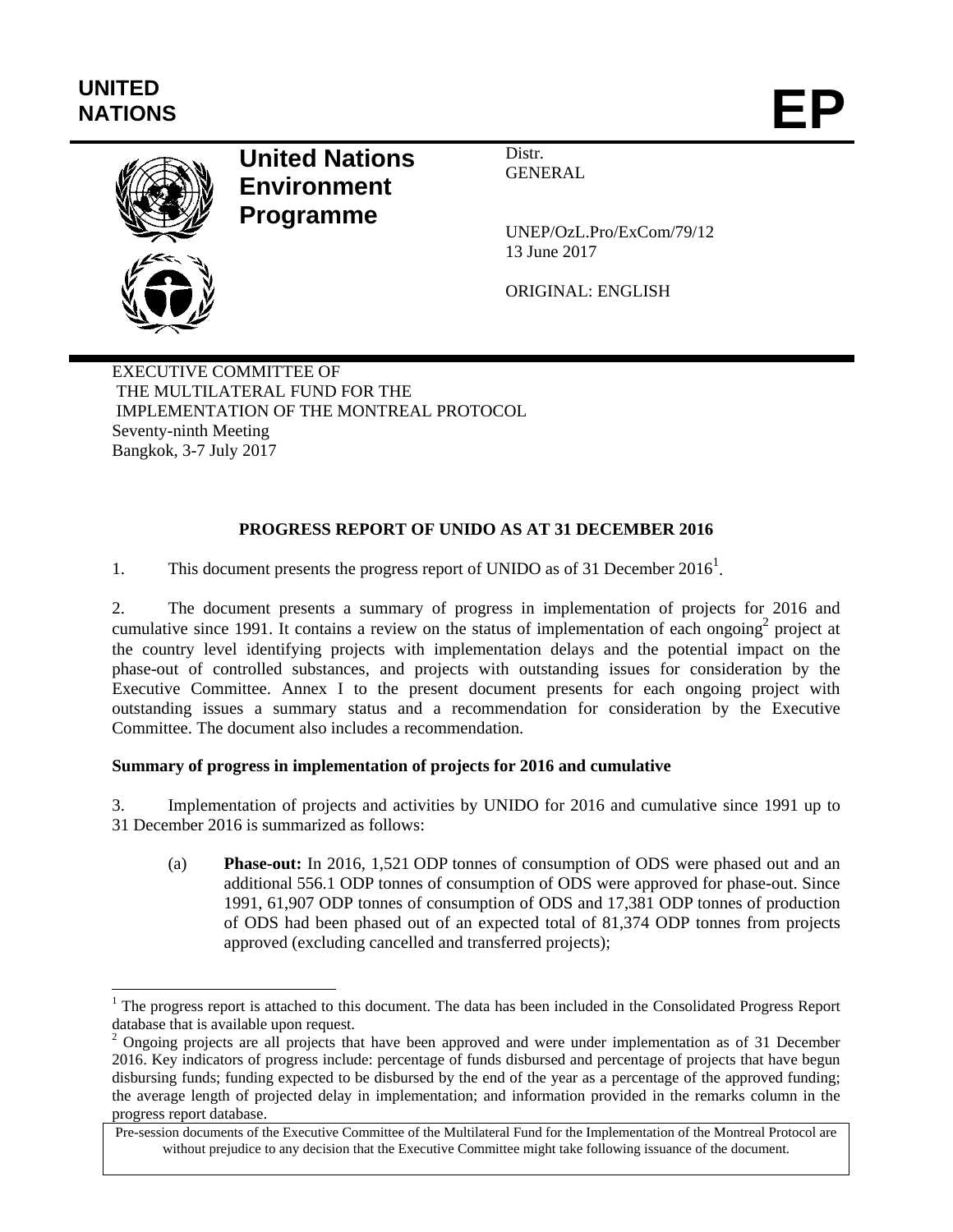- (b) **Disbursements/approvals:** In 2016, US \$22.67 million was disbursed and US \$22.35 million was planned for disbursement based on the 2015 progress report representing a rate of disbursement of 101 per cent of that planned. Cumulatively, US \$665.83 million had been disbursed out of the total US \$781.16 million approved for disbursement (excluding agency fees). This represents a rate of disbursement of 85 per cent. In 2016, US \$37.18 million was approved for implementation;
- (c) **Cost-effectiveness (in ODP):** Since 1991, the average cost-effectiveness of investment projects approved leading to a permanent reduction in consumption was US \$11.41/kg. The cost-effectiveness for all production sector activities (CFC and methyl bromide (MB)) was US \$2.90/kg. The average cost-effectiveness of investment projects per ODP tonne was US \$6.08/kg for completed projects and US \$48.99/kg for ongoing projects<sup>3</sup>;
- (d) **Number of projects completed:** In 2016, 52 projects were completed. Since 1991, 1,407 projects of the 1,645 projects approved for UNIDO (excluding closed or transferred projects) were completed. This represents a completion rate of 86 per cent;
- (e) **Speed of delivery investment projects:** Projects that were completed in 2016 were completed on average 50 months after their approval. Since 1991, the average time for completion of investment projects has been 36 months after their approval. First disbursements under these projects occurred, on average, nine months after they had been approved;
- (f) **Speed of delivery non-investment projects:** Projects that were completed in 2016 were completed on average 38 months after their approval. Since 1991, the average time for completion of non-investment projects has been 35 months after their approval. First disbursements under these projects occurred, on average, nine months after they had been approved;
- (g) **Project preparation:** Of the 484 project preparation activities approved by the end of 2016, 462 have been completed. In 2016, nineteen projects were completed leaving 22 ongoing;
- (h) **Implementation delays:** There were a total of 137 ongoing investment projects under implementation at the end of 2016. These projects, on average, are experiencing a delay of 27 months. However, projects classified as "projects with implementation delays" that are subject to the procedures of project cancellation amount to seven projects (as multi-year agreements (MYAs) are not subject to those procedures); and
- (i) **MYAs**: In 2016, UNIDO was implementing two MYAs for CFC phase-out, one MYA for MB production, two MYAs for MB consumption and 81 MYAs for HCFC phase-out management plans. Since 1991, 153 MYAs have been approved and 67 MYAs have been completed.
- 4. An analysis of UNIDO progress report is contained in Annex II to the present document.

#### **Project implementation progress in 2016**

1

5. The Secretariat reviewed the status of project implementation on a country-by-country basis taking into account implementation delays that have occurred with respect to planned completion dates

 $3$  The higher value of the cost-effectiveness for ongoing projects is largely due to the lower ODP values of HCFCs but also due to the means of assigning phase-out by agencies.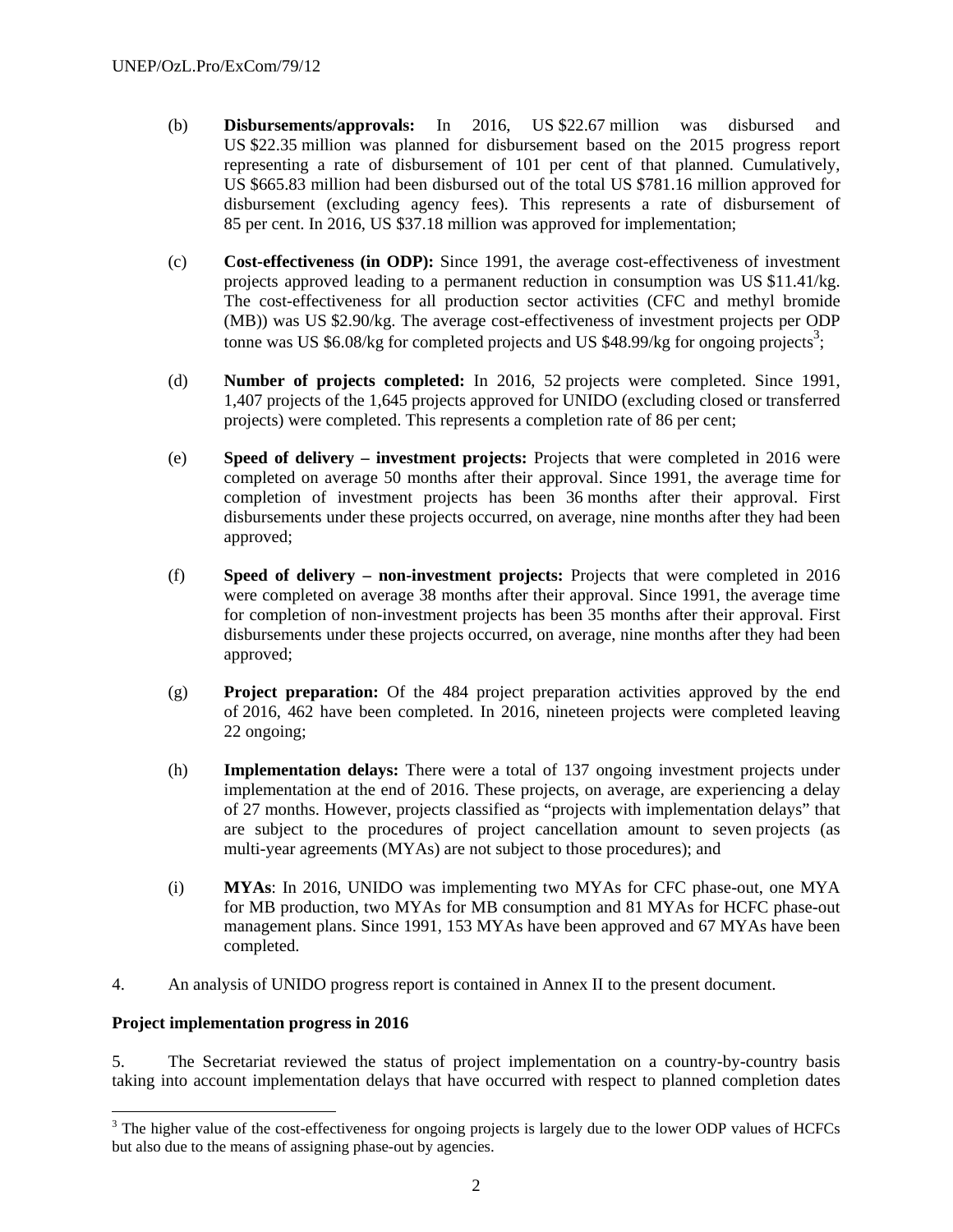that had been reported in 2016, the potential impact of these delays on phase-out and the rate of planned disbursements.

6. Of the 168 ongoing projects, excluding institutional strengthening (IS) and project preparation, 77 projects have extended planned dates of completion since the 2015 progress report. The Executive Committee may wish to note that UNIDO will report to the  $80<sup>th</sup>$  meeting on seven projects with implementation delays<sup>4</sup>, all of which were also classified as having implementation delays in 2015 (Annex I to the present document).

7. During the review of the progress report, the Secretariat had several discussions with UNIDO, where a number of issues on ongoing projects were satisfactorily resolved. However, issues could not be resolved for a number of projects or tranches of multi-year agreements for the phase-out of CFC, MB or HCFCs; projects for ODS waste disposal; preparation of ODS alternative surveys; and renewal of IS projects, as shown in Annex I to the present document. For each ongoing project, a brief description on the status of implementation and the outstanding issues are presented and a recommendation is proposed for consideration by the Executive Committee.

#### **Recommendation**

1

- 8. The Executive Committee may wish:
	- (a) To note:
		- (i) The progress report of UNIDO as at 31 December 2016 contained in document UNEP/OzL.Pro/ExCom/79/12;
		- (ii) That UNIDO would report to the  $80<sup>th</sup>$  meeting on seven projects with implementation delays and on 22 projects recommended for additional status reports, as indicated in Annex I to the present document;
	- (b) To approve the recommendations on ongoing projects with specific issues listed in the last column of the table contained in Annex I to the present document.

<sup>&</sup>lt;sup>4</sup> The Executive Committee has defined projects with implementation delays as projects approved over 18 months with disbursement less than one per cent, or projects that are expected to be completed 12 months later than forecast in the last progress report (decision 22/61).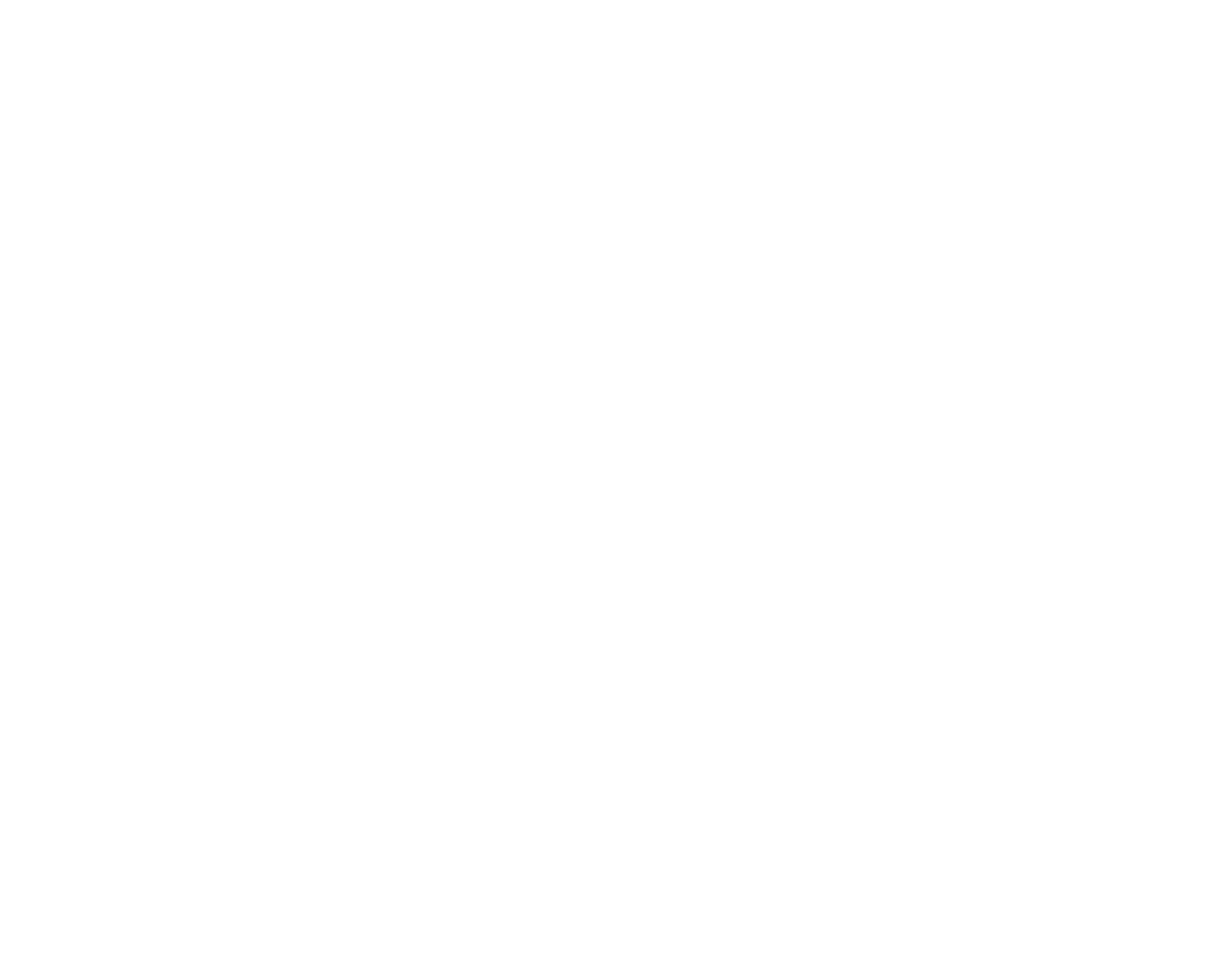#### **Annex I**

#### **ONGOING PROJECTS WITH OUTSTANDING ISSUES IN THE PROGRESS REPORT FOR UNIDO**

| Country                 | Project title/project code                                                                                                                                                                | Disburse-<br>ment rate | <b>Status/Issues</b>                                                                                                                                                                                                                                                                                                                                                         | <b>Recommendation</b>                                                                                                                                                                                                 |
|-------------------------|-------------------------------------------------------------------------------------------------------------------------------------------------------------------------------------------|------------------------|------------------------------------------------------------------------------------------------------------------------------------------------------------------------------------------------------------------------------------------------------------------------------------------------------------------------------------------------------------------------------|-----------------------------------------------------------------------------------------------------------------------------------------------------------------------------------------------------------------------|
|                         |                                                                                                                                                                                           | (9/0)                  |                                                                                                                                                                                                                                                                                                                                                                              |                                                                                                                                                                                                                       |
| <b>CFC</b> projects     |                                                                                                                                                                                           |                        |                                                                                                                                                                                                                                                                                                                                                                              |                                                                                                                                                                                                                       |
| China                   | Sector plan for phase-out of<br>CFCs consumption in MDI<br>sector<br>(CPR/ARS/56/INV/473)                                                                                                 |                        | Project with implementation delays (12 months)<br>delay).                                                                                                                                                                                                                                                                                                                    | To request UNIDO to report to the $80th$ meeting on<br>this project with implementation delays.                                                                                                                       |
| Egypt                   | Phase-out of CFC consumption<br>in the manufacture of aerosol                                                                                                                             | 96                     | Project with implementation delays (12 months<br>delay).                                                                                                                                                                                                                                                                                                                     | To request UNIDO to report to the $80th$ meeting on<br>this project with implementation delays.                                                                                                                       |
|                         | metered dose inhalers (MDIs)<br>(EGY/ARS/50/INV/92)                                                                                                                                       |                        | Same fund disbursement rate has been reported for<br>two consecutive meetings; planned completion date<br>was in July 2018. Three CFC-free MDIs are being<br>produced; the fourth is delayed due to failed stability<br>tests. The terms and modalities for the technology<br>supplier to provide the required filling head have<br>been finalized and the agreement signed. | To request UNIDO to complete the project by July<br>2018 as the final date of completion; to submit a<br>project completion report (PCR) by January 2019;<br>and to return funds balances no later than July<br>2019. |
| Iraq                    | National phase-out plan (MYA)                                                                                                                                                             | 84                     | Equipment has been delivered and the contract with<br>the service provider for its installation and<br>commissioning is being finalised.                                                                                                                                                                                                                                     | To approve the extension of the planned date of<br>completion to December 2017; to request UNIDO<br>to submit a PCR by June 2018; and to return any<br>funds balances no later than December 2018.                    |
|                         | of<br>refrigerant<br>Replacement<br>CFC-12 with isobutane and                                                                                                                             | 88                     | Project with implementation delays (12 months<br>delay).                                                                                                                                                                                                                                                                                                                     | To request UNIDO to report to the $80th$ meeting on<br>this project with implementation delays.                                                                                                                       |
|                         | foam blowing agent CFC-11<br>cyclopentane<br>in<br>with<br>the<br>manufacture<br>of<br>domestic<br>refrigerators and chest freezers<br>at Light Industries Company<br>(IRQ/REF/57/INV/07) |                        | Equipment has been delivered and the contract with<br>the service provider for its installation and<br>commissioning is being finalised.                                                                                                                                                                                                                                     | To approve the extension of the planned date of<br>completion to December 2017; to request UNIDO<br>to submit a PCR by June 2018; and to return any<br>funds balances no later than December 2018.                    |
| Methyl bromide projects |                                                                                                                                                                                           |                        |                                                                                                                                                                                                                                                                                                                                                                              |                                                                                                                                                                                                                       |
| China                   | National phase-out of methyl<br>II,<br>bromide<br>(phase)<br>ninth<br>tranche) (MYA)                                                                                                      | 79                     | Annual report on the status of project implementation<br>is not available.                                                                                                                                                                                                                                                                                                   | To request UNIDO to submit to the $80th$ meeting a<br>comprehensive report on the project that addresses<br>all the activities and expenditures since the last<br>report.                                             |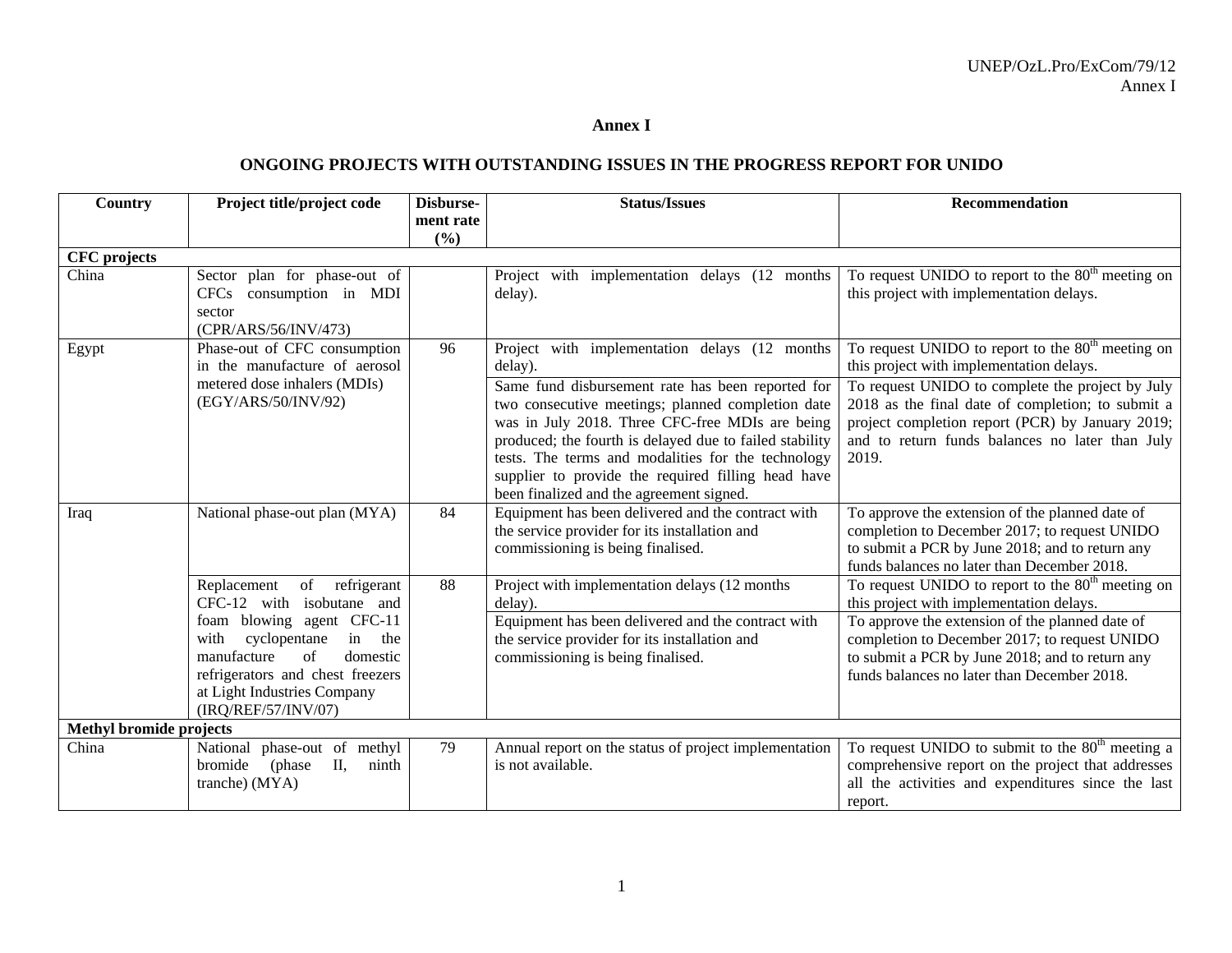| Country                                                                                    | Project title/project code                                                                                       | Disburse-        | <b>Status/Issues</b>                                                                                                                                                                                                                   | <b>Recommendation</b>                                                                                                                                                                                                         |
|--------------------------------------------------------------------------------------------|------------------------------------------------------------------------------------------------------------------|------------------|----------------------------------------------------------------------------------------------------------------------------------------------------------------------------------------------------------------------------------------|-------------------------------------------------------------------------------------------------------------------------------------------------------------------------------------------------------------------------------|
|                                                                                            |                                                                                                                  | ment rate<br>(%) |                                                                                                                                                                                                                                        |                                                                                                                                                                                                                               |
| Egypt                                                                                      | Technical assistance on two<br>alternatives to methyl bromide<br>in the palm date sector<br>(EGY/FUM/74/TAS/123) | $\overline{33}$  | A set of hand-on training on the use of phosphine<br>was delivered in March 2017; training activities will<br>be completed by November 2017; and an awareness<br>campaign will be organised in 2017                                    | To approve the revised completion date of February<br>2018 as the final date of completion; and to request<br>UNIDO to submit a PCR no later than August 2018<br>and to return funds balances no later than February<br>2019. |
| Iraq                                                                                       | Technical<br>assistance<br>for<br>alternatives to methyl bromide                                                 | 77               | Project with implementation delays (12 months)<br>delay).                                                                                                                                                                              | To request UNIDO to report to the 80 <sup>th</sup> meeting on<br>this project with implementation delays.                                                                                                                     |
|                                                                                            | (IRQ/FUM/62/INV/13)                                                                                              |                  | No progress was reported during 2016 and 2017.                                                                                                                                                                                         | To approve the revised completion date of April<br>2018 as the final date of completion; and to request<br>UNIDO to submit a PCR no later than October<br>2018 and to return funds balances no later than<br>April 2019.      |
| Sudan (the)<br>Technical<br>assistance<br>for<br>the<br>phase-out<br>of<br>methyl<br>final |                                                                                                                  | 22               | Project with implementation delays (12 months<br>delay).                                                                                                                                                                               | To request UNIDO to report to the $80th$ meeting on<br>this project with implementation delays.                                                                                                                               |
|                                                                                            | bromide in the post-harvest<br>sector<br>(SUD/FUM/73/TAS/36)                                                     |                  | The installation of material has started, and training<br>activities will be organised once installation of the<br>equipment completed.                                                                                                | To approve the revised completion date of February<br>2018 as the final date of completion; and to request<br>UNIDO to submit a PCR no later than August 2018<br>and to return funds balances no later than February<br>2019. |
| Tunisia                                                                                    | assistance for<br>Technical<br>the<br>final phase-out of methyl                                                  | 62               | Project with implementation delays (12 months<br>delay).                                                                                                                                                                               | To request UNIDO to report to the $80th$ meeting on<br>this project with implementation delays.                                                                                                                               |
|                                                                                            | bromide in the palm dates sector<br>(TUN/FUM/73/TAS/63)                                                          |                  | UNIDO, the national ozone unit (NOU) and the<br>Association will verify the status of conversions at<br>beneficiaries' site. The Association has also planned<br>to build a fumigation chamber in the southern part of<br>the country. | To approve the revised completion date of<br>November 2017 as the final date of completion; and<br>to request UNIDO to submit a PCR no later than<br>May 2018 and to return funds balances no later than<br>November 2018.    |
| <b>ODS</b> disposal projects                                                               |                                                                                                                  |                  |                                                                                                                                                                                                                                        |                                                                                                                                                                                                                               |
| Algeria                                                                                    | Pilot demonstration project on<br>ODS waste management and<br>disposal<br>(ALG/DES/72/DEM/79)                    | $\overline{4}$   | No progress reported. Project is proposed for<br>cancellation.                                                                                                                                                                         | To cancel the project and to request UNIDO to<br>return fund balances no later than June 2018.                                                                                                                                |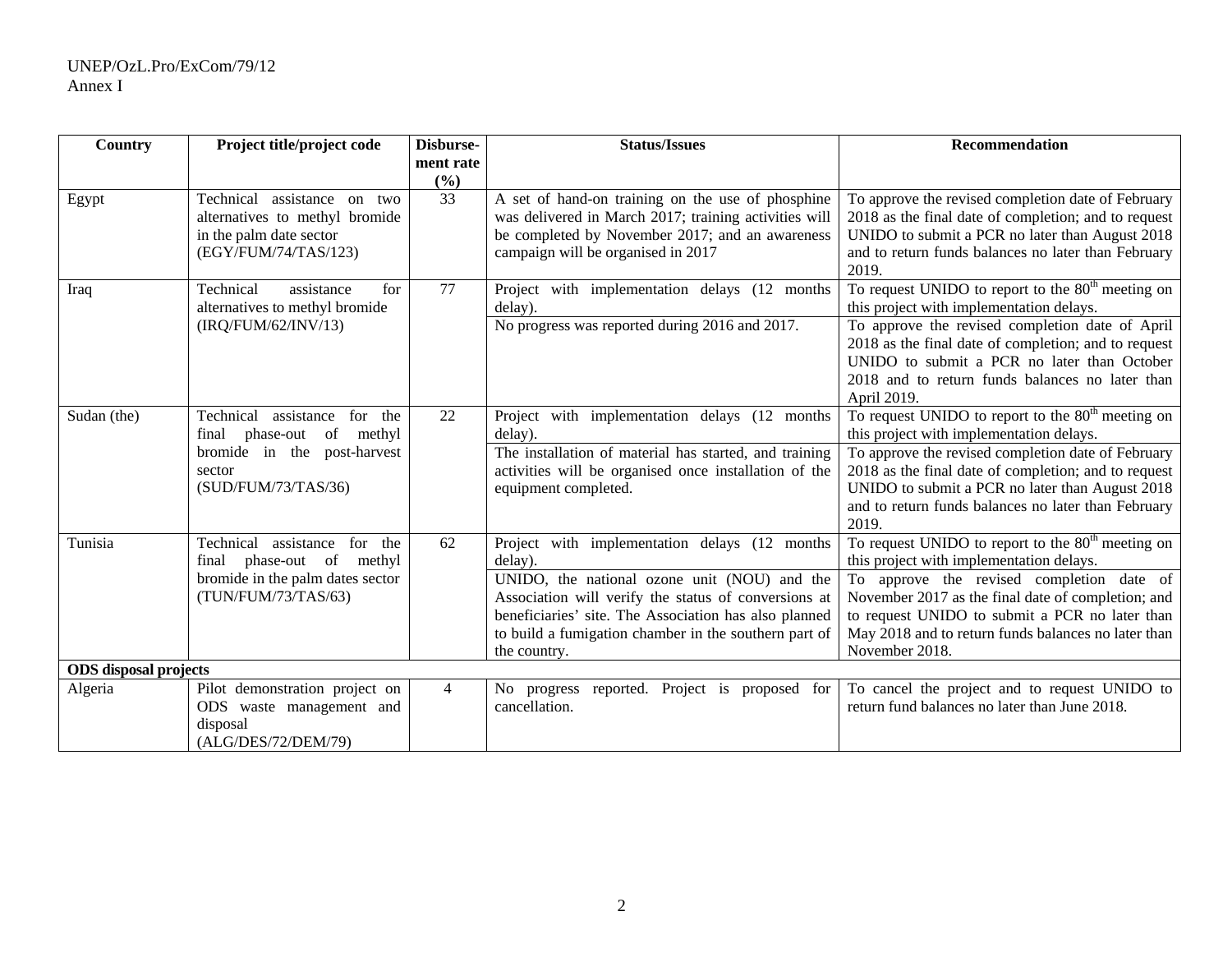| Country                            | Project title/project code                                 | Disburse- | <b>Status/Issues</b>                                  | Recommendation                                                                                                   |
|------------------------------------|------------------------------------------------------------|-----------|-------------------------------------------------------|------------------------------------------------------------------------------------------------------------------|
|                                    |                                                            | ment rate |                                                       |                                                                                                                  |
|                                    |                                                            | (%)       |                                                       |                                                                                                                  |
| China                              | Pilot demonstration project on                             | 100       | The two components (including project from Japan)     | To reiterate decision $77/8(e)(i)$ , and to request                                                              |
|                                    | ODS waste management and                                   |           | are jointly implemented, and will be finalized once   | UNIDO to submit to the $80th$ meeting a detailed                                                                 |
|                                    | disposal<br>(CPR/DES/67/DEM/520)                           |           | activities on both grants are completed.              | report on this project as a project with specific                                                                |
| Lebanon                            |                                                            | 31        | National consultant/coordinator has been onboard      | reporting requirements.<br>To reiterate decision $77/8(e)(i)$ , and to request                                   |
|                                    | Pilot demonstration project on<br>ODS waste management and |           | since June 2016. ODS is being collected and stored    | UNIDO to submit to the $80th$ meeting a detailed                                                                 |
|                                    | disposal                                                   |           | for subsequent export.                                | report on this project as a project with specific                                                                |
|                                    | (LEB/DES/73/DEM/83)                                        |           |                                                       | reporting requirements.                                                                                          |
| Mexico                             | Demonstration<br>project<br>for                            | 92        | Disposal of the remaining amount for destruction      | To reiterate decision 77/8(e)(i), and to request                                                                 |
|                                    | disposal of unwanted ODS                                   |           | took place. Project implementation delay due to       | UNIDO to submit to the $80th$ meeting a detailed                                                                 |
|                                    | (MEX/DES/63/DEM/154)                                       |           | administrative and technical reasons. Final report is | report on this project as a project with specific                                                                |
|                                    |                                                            |           | being prepared. Revised planned completion date is    | reporting requirements and to complete the project                                                               |
|                                    |                                                            |           | June 2017.                                            | by June 2017.                                                                                                    |
| Nigeria                            | Demonstration<br>project<br>for                            | 24        | Low amounts of wastes found, but additional stocks    | To reiterate decision $77/8(e)(i)$ , and to request                                                              |
|                                    | disposal of unwanted ODS                                   |           | identified recently. Revised planned completion date  | UNIDO to submit to the $80th$ meeting a detailed                                                                 |
|                                    | (NIR/DES/67/DEM/133)                                       |           | is July 2018.                                         | report on this project as a project with specific                                                                |
|                                    |                                                            |           |                                                       | reporting requirements and to complete the project                                                               |
|                                    |                                                            |           |                                                       | by July 2018.                                                                                                    |
| Turkey                             | Demonstration<br>project<br>for                            | 53        | Shipment-related<br>documentation<br>for<br>waste     | To reiterate decision $77/8(e)(i)$ , and to request                                                              |
|                                    | disposal of unwanted ODS                                   |           | transportation was taking longer than expected due to | UNIDO to submit to the $80th$ meeting a detailed                                                                 |
|                                    | (TUR/DES/66/DEM/99)                                        |           | administrative procedures. Disposal of the available  | report on this project as a project with specific                                                                |
|                                    |                                                            |           | waste is taking place. Revised planned completion     | reporting requirements and to complete the project                                                               |
|                                    |                                                            |           | date is December 2017.                                | by December 2017.                                                                                                |
| Region: Europe                     | Demonstration of a regional                                | 68        | The authorization for shipment of the last batch for  | To reiterate decision $77/8(e)(i)$ , and to request                                                              |
| and Central Asia                   | <b>ODS</b><br>for<br>strategy<br>waste                     |           | destruction was obtained in March 2017, and           | UNIDO to submit to the $80th$ meeting a detailed                                                                 |
|                                    | management and disposal in the                             |           | shipment was planned in April 2017. Delay is due to   | report on this project as a project with specific                                                                |
|                                    | Europe and Central Asia region                             |           | obtaining the authorization for the export. Revised   | reporting requirements and to complete the project                                                               |
| (EUR/DES/69/DEM/14)                |                                                            |           | planned completion date is July 2017.                 | by July 2017.                                                                                                    |
| <b>ODS</b> alternative surveys     |                                                            |           |                                                       |                                                                                                                  |
|                                    | Georgia, Kuwait, Libya, the Niger, Turkey,                 |           | A consultant was hired and, in most cases, the survey | To request UNIDO to submit the surveys on ODS<br>alternatives to the 80 <sup>th</sup> meeting in accordance with |
| Venezuela (Bolivarian Republic of) |                                                            |           | is underway.                                          |                                                                                                                  |
|                                    |                                                            |           |                                                       | decision $74/53(h)$ and $78/2(c)$ .                                                                              |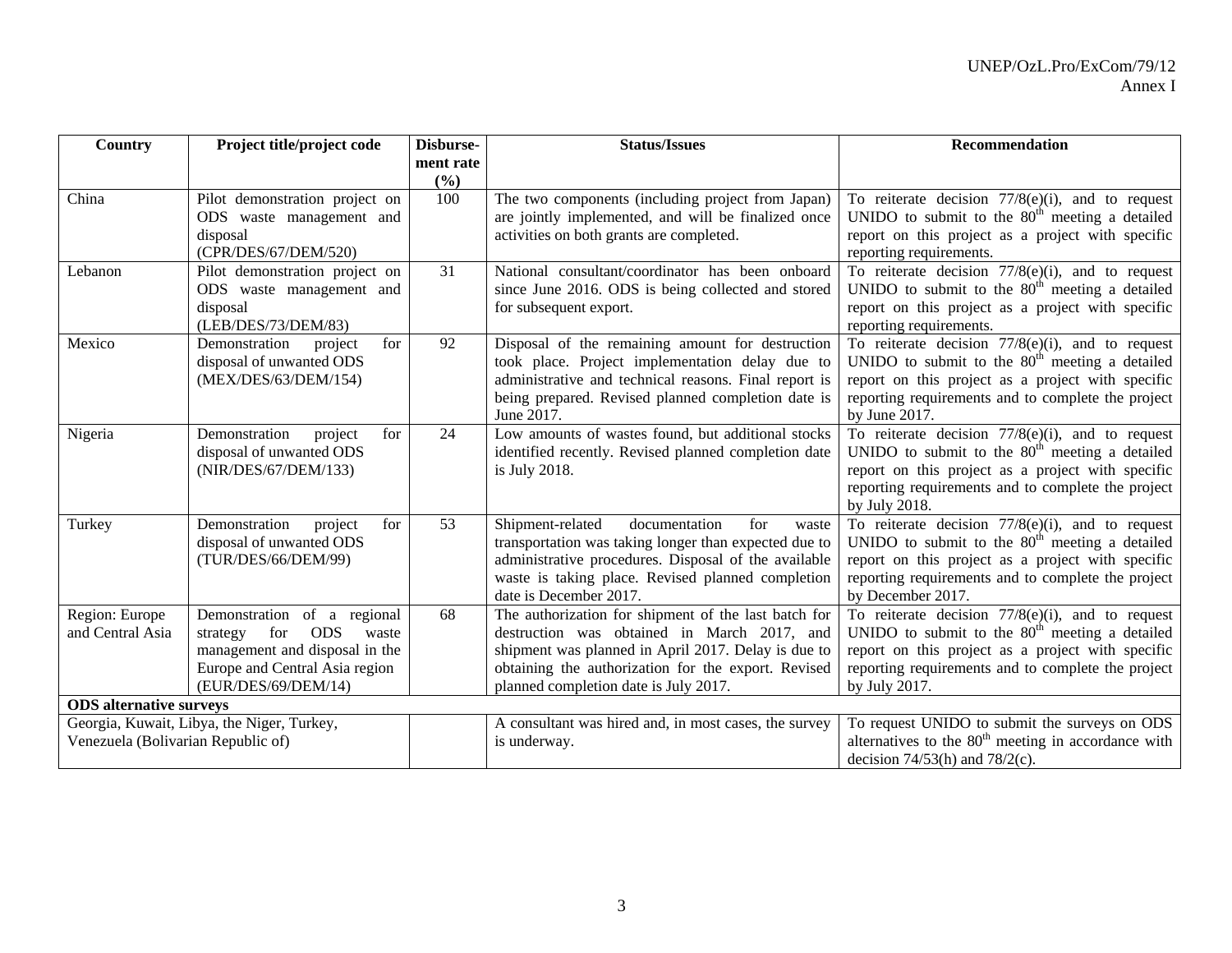#### UNEP/OzL.Pro/ExCom/79/12 Annex I

| Country                            | Project title/project code                        | Disburse-      | <b>Status/Issues</b>                                  | <b>Recommendation</b>                                                     |  |  |
|------------------------------------|---------------------------------------------------|----------------|-------------------------------------------------------|---------------------------------------------------------------------------|--|--|
|                                    |                                                   | ment rate      |                                                       |                                                                           |  |  |
|                                    |                                                   | (%)            |                                                       |                                                                           |  |  |
|                                    | Renewal of institutional strengthening projects   |                |                                                       |                                                                           |  |  |
| Syrian Arab                        | Phase V: 1/2015-12/2016                           | $\Omega$       | Low disbursement rate of approved funds due to        | To request a status report to the $80th$ meeting to                       |  |  |
| Republic                           | (SYR/SEV/73/INS/104)                              |                | security situation.                                   | monitor low disbursement of approved funds due to<br>security situation.  |  |  |
| Tunisia                            | Phase VIII: 4/2015-4/2017                         | $\overline{0}$ | Low disbursement rate of approved funds due to        | To request a status report to the 80 <sup>th</sup> meeting to             |  |  |
|                                    | (TUN/SEV/74/INS/64)                               |                | focus on activities from the previous phase.          | monitor low disbursement of approved funds due to                         |  |  |
|                                    |                                                   |                |                                                       | focus on activities from the previous phase.                              |  |  |
|                                    | HCFC phase-out management plan (HPMP) preparation |                |                                                       |                                                                           |  |  |
| Iraq                               | Preparation of a HCFC phase-                      | $\Omega$       | Security situation in the country.                    | To request a status report to the $80th$ meeting on the                   |  |  |
|                                    | plan/<br>management<br>out                        |                |                                                       | HPMP preparation project due to the security                              |  |  |
|                                    | investment activities in<br>air-                  |                |                                                       | situation in the country.                                                 |  |  |
|                                    | conditioning sector (stage II)                    |                |                                                       |                                                                           |  |  |
|                                    | (IRQ/PHA/73/PRP/19)                               |                |                                                       |                                                                           |  |  |
|                                    | (IRQ/REF/73/PRP/20)                               | 80             |                                                       |                                                                           |  |  |
| Syrian Arabic                      | Preparation of a HCFC phase-                      |                | Security situation in the country.                    | To request a status report to the $80th$ meeting on the                   |  |  |
| Republic                           | out management plan<br>(SYR/PHA/55/PRP/97)        |                |                                                       | HPMP preparation project due to the security<br>situation in the country. |  |  |
| Syrian Arabic                      | Preparation for HCFC phase-out                    | 58             |                                                       |                                                                           |  |  |
| Republic                           | investment activities<br>(foam                    |                |                                                       |                                                                           |  |  |
|                                    | sector)                                           |                |                                                       |                                                                           |  |  |
|                                    | (SYR/FOA/61/PRP/102)                              |                |                                                       |                                                                           |  |  |
| Yemen                              | Preparation of a HCFC phase-                      | $\overline{0}$ | Security situation in the country.                    | No status reports are required since activities in the                    |  |  |
|                                    | plan/<br>management<br>out                        |                |                                                       | country have been frozen.                                                 |  |  |
|                                    | investment activities in foam                     |                |                                                       |                                                                           |  |  |
|                                    | sector (stage II)                                 |                |                                                       |                                                                           |  |  |
|                                    | (YEM/PHA/73/PRP/45)                               |                |                                                       |                                                                           |  |  |
|                                    | (YEM/FOA/73/PRP/46)                               |                |                                                       |                                                                           |  |  |
| <b>HCFC</b> demonstration projects |                                                   |                |                                                       |                                                                           |  |  |
| Morocco                            | Demonstration of the use of low                   | $\overline{4}$ | chemicals<br>Several<br>suppliers<br>and<br>equipment | To request a status report to the $80th$ meeting to                       |  |  |
|                                    | foaming<br>pentane<br>cost                        |                | manufacturers were contacted; the equipment and       | monitor the implementation progress, including low                        |  |  |
|                                    | technology for the conversion to                  |                | chemical systems identified; two study tours are      | disbursement rates of approved funds.                                     |  |  |
|                                    | technologies<br>non-ODS<br>in                     |                | underway with chemical suppliers and equipment        |                                                                           |  |  |
|                                    | polyurethane foams at small and                   |                | manufacturers.                                        |                                                                           |  |  |
|                                    | medium enterprises                                |                |                                                       |                                                                           |  |  |
|                                    | (MOR/FOA/75/DEM/74)                               |                |                                                       |                                                                           |  |  |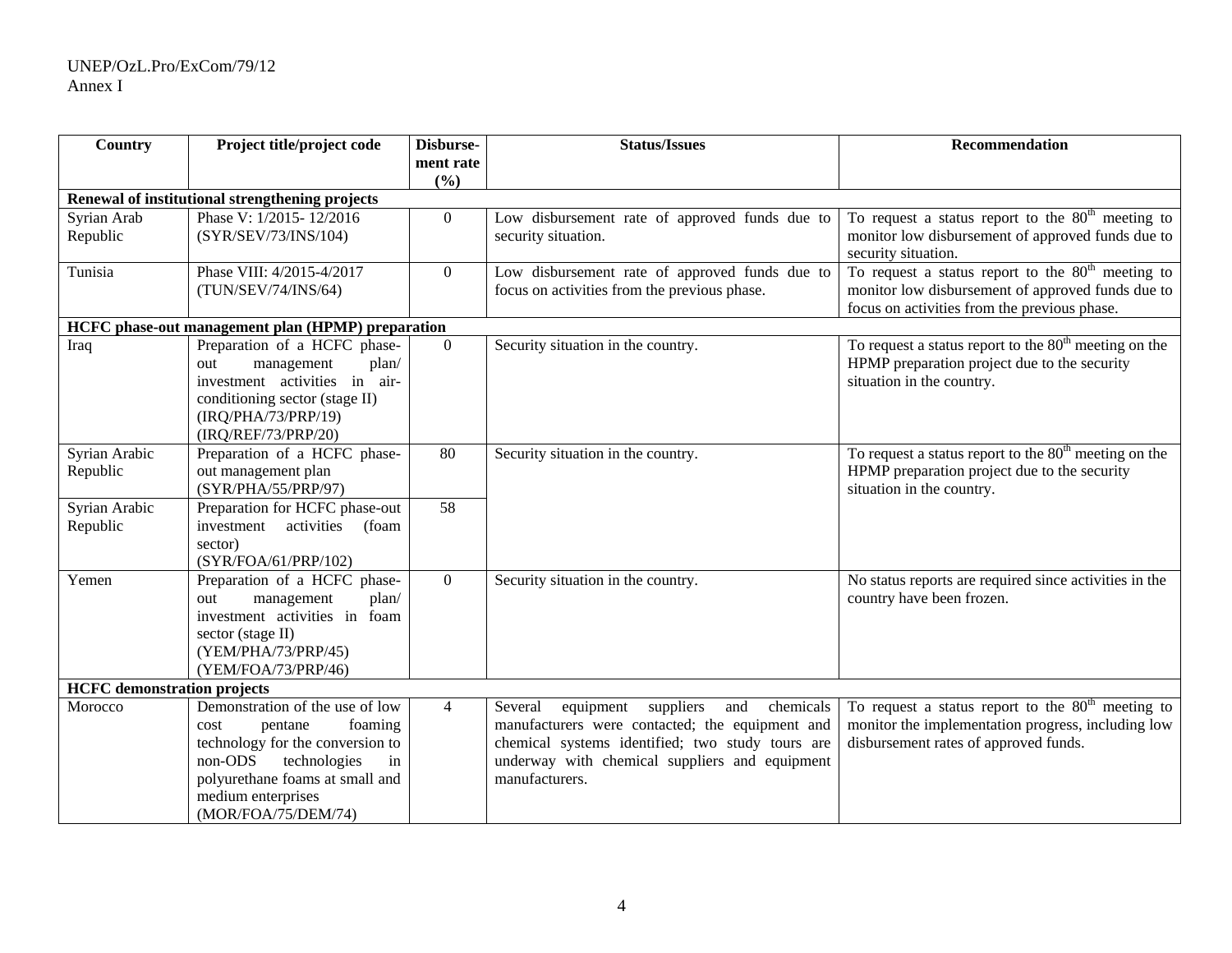| Country                                          | Project title/project code                                                                                                                                                                                                              | Disburse-<br>ment rate | <b>Status/Issues</b>                                                                                                                                                                     | <b>Recommendation</b>                                                                                                                                        |
|--------------------------------------------------|-----------------------------------------------------------------------------------------------------------------------------------------------------------------------------------------------------------------------------------------|------------------------|------------------------------------------------------------------------------------------------------------------------------------------------------------------------------------------|--------------------------------------------------------------------------------------------------------------------------------------------------------------|
| <b>Tranches of HPMPs</b>                         |                                                                                                                                                                                                                                         | (%)                    |                                                                                                                                                                                          |                                                                                                                                                              |
|                                                  |                                                                                                                                                                                                                                         |                        |                                                                                                                                                                                          |                                                                                                                                                              |
| Albania                                          | HCFC phase-out management<br>plan (stage I, third tranche)<br>(ALB/PHA/75/INV/30)                                                                                                                                                       | $\Omega$               | Low disbursement rate of approved funds due to<br>ongoing activities under previously approved tranche.                                                                                  | To request a status report to the $80th$ meeting due to<br>low disbursement rate of approved funds.                                                          |
| Algeria                                          | HCFC phase-out management<br>plan (stage I, first tranche)<br>(activities in the refrigeration<br>servicing<br>including<br>sector<br>phase-out of HCFC-141b used<br>for flushing,<br>and project<br>monitoring)<br>(ALG/PHA/66/INV/77) | 17                     | Low disbursement rates of approved funds. Awaiting<br>feedback from the NOU on the preparation of the<br>verification report and plan remaining activities.                              | To request a status report to the $80th$ meeting due to<br>low disbursement rate of approved funds noting<br>that this project was approved 12 meetings ago. |
| <b>Bolivia</b><br>(Plurinational<br>State of )   | HCFC phase-out management<br>plan (stage I, third tranche)<br>(BOL/PHA/75/INV/44)                                                                                                                                                       | 25                     | Changes in NOU.                                                                                                                                                                          | To request a status report to the $80th$ meeting on the<br>appointment of a national ozone officer.                                                          |
| <b>Brazil</b>                                    | HCFC phase-out management<br>plan (stage II, first tranche)<br>(commercial refrigeration and<br>air-conditioning sector)<br>(BRA/PHA/75/INV/311)                                                                                        | $\overline{0}$         | Low disbursement rates of approved funds due to late<br>agreement signing.                                                                                                               | To request a status report to the $80th$ meeting due to<br>low disbursement rate of approved funds.                                                          |
| Central African<br>Republic (the)                | HCFC phase-out management<br>plan (stage I, first tranche)<br>(CAF/PHA/64/INV/21)                                                                                                                                                       | 15                     | Activities suspended due to security situation in the<br>country. The equipment has been ordered and is<br>being stored at supplier's premises.                                          | To request a status report to the $80th$ meeting to<br>monitor the resumption of the activities in the<br>country.                                           |
| Korea<br>(Democratic<br>People's<br>Republic of) | HCFC phase-out management<br>plan (stage I, first tranche)<br>(phase-out of HCFC-141b in<br>polyurethane foam sector at<br>Sonbong<br>Pyongyang<br>and<br>Puhung Building Materials)<br>(DRK/PHA/73/INV/59)                             | 18                     | Low disbursement rates of approved funds.<br>Execution of the contract for the foam equipment<br>delayed due to the supplier bank guarantee and<br>changes in implementation modalities. | To request a status report to the $80th$ meeting due to<br>low disbursement rate of approved funds.                                                          |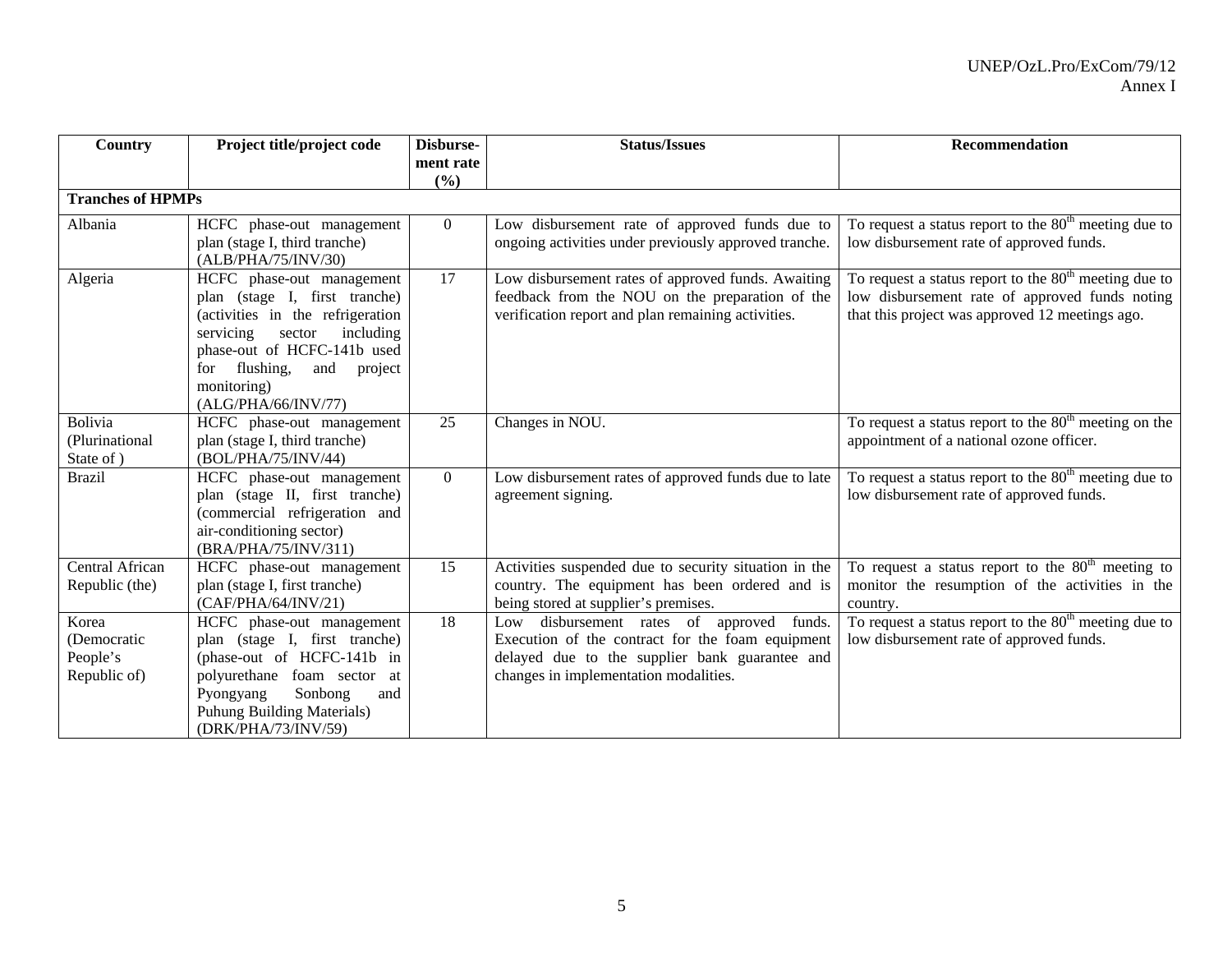| Country                          | Project title/project code                                                                                                                                        | Disburse-      | <b>Status/Issues</b>                                                                                                                                                                         | <b>Recommendation</b>                                                                                                                                                                  |  |
|----------------------------------|-------------------------------------------------------------------------------------------------------------------------------------------------------------------|----------------|----------------------------------------------------------------------------------------------------------------------------------------------------------------------------------------------|----------------------------------------------------------------------------------------------------------------------------------------------------------------------------------------|--|
|                                  |                                                                                                                                                                   | ment rate      |                                                                                                                                                                                              |                                                                                                                                                                                        |  |
| Korea<br>(Democratic<br>People's | HCFC phase-out management<br>plan (stage I, second tranche)<br>(phase-out of HCFC-141b in                                                                         | (%)<br>-1      | Low disbursement due to changes in implementation<br>modalities.                                                                                                                             | To request a status report to the $80th$ meeting due to<br>low disbursement rate of approved funds.                                                                                    |  |
| Republic of)                     | polyurethane foam sector at<br>Pyongyang<br>Sonbong<br>and<br>Puhung Building Materials)<br>(DRK/PHA/75/INV/62)                                                   |                |                                                                                                                                                                                              |                                                                                                                                                                                        |  |
| Iraq                             | HCFC phase-out management<br>plan (stage I, second tranche)<br>(refrigeration servicing sector)<br>(IRQ/PHA/74/INV/23)                                            | $\overline{0}$ | Slow progress due to security situation.                                                                                                                                                     | To request a status report to the 80 <sup>th</sup> meeting to<br>implementation progress<br>monitor<br>the<br>and<br>disbursement rate of approved funds due to security<br>situation. |  |
| Libya                            | HCFC phase-out management<br>plan (stage I, first tranche)<br>(foam sector)<br>(LIB/PHA/75/INV/36)                                                                | $\overline{0}$ | Slow progress due to security situation.                                                                                                                                                     | To request a status report to the $80th$ meeting to<br>monitor the implementation progress<br>and<br>disbursement rate of approved funds due to security<br>situation.                 |  |
| Morocco                          | HCFC phase-out management<br>plan (stage I, first tranche)<br>(refrigeration servicing sector)<br>(MOR/PHA/65/INV/68)                                             | 32             | Completion of the audit.                                                                                                                                                                     | To request a status report to the $80th$ meeting to<br>monitor the completion of the audit.                                                                                            |  |
| Morocco                          | HCFC phase-out management<br>plan (stage I, second tranche)<br>(refrigeration servicing sector)<br>(MOR/PHA/68/INV/69)                                            | 5 <sup>5</sup> | Low disbursement rate of approved funds. Awaiting<br>feedback from the NOU on project implementation.                                                                                        | To request a status report to the $80th$ meeting to<br>monitor the low disbursement rate of approved<br>funds.                                                                         |  |
| Nicaragua                        | HCFC phase-out management<br>plan (stage I, second tranche)<br>(NIC/PHA/74/INV/32)                                                                                | $\overline{0}$ | disbursement rate of<br>approved<br>funds.<br>Low<br>Administrative issues with customs authorities; latest<br>information indicates 40 per cent disbursement rate.                          | To request a status report to the $80th$ meeting to<br>monitor the administrative issues with customs<br>authorities and the low disbursement rate of<br>approved funds.               |  |
| Nigeria                          | HCFC phase-out management<br>plan (stage I, third tranche)<br>(refrigeration<br>air-conditioning<br>manufacturing<br>and<br>coordination)<br>(NIR/PHA/71/INV/136) | $\overline{2}$ | Low disbursement rate of<br>approved<br>funds.<br>Beneficiaries were not prepared for the conversion<br>due to currency crisis in the country; however<br>installation is currently ongoing. | To request a status report to the $80th$ meeting to<br>monitor the installation exercise and the low<br>disbursement rate of approved funds due to<br>currency crisis in the country.  |  |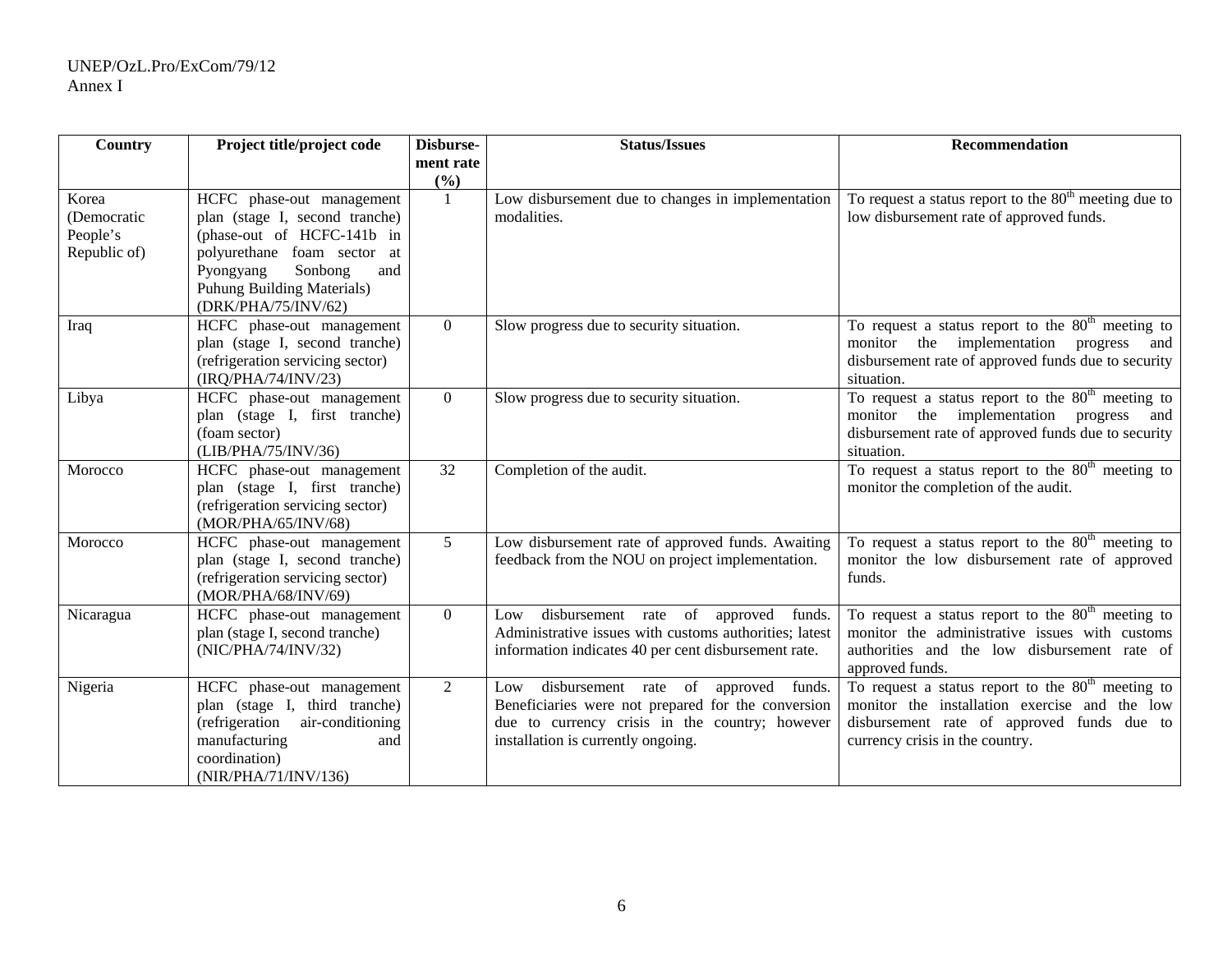| <b>Country</b> | Project title/project code       | Disburse- | <b>Status/Issues</b>                               | Recommendation                                      |
|----------------|----------------------------------|-----------|----------------------------------------------------|-----------------------------------------------------|
|                |                                  | ment rate |                                                    |                                                     |
|                |                                  | (%)       |                                                    |                                                     |
| Senegal        | HCFC phase-out management        | 66        | Procurement and/or delivery of equipment. Funds    | To request a status report to the $80th$ meeting to |
|                | plan (stage I, first tranche)    |           | from two tranches were combined, which delayed the | monitor the procurement and/or delivery of          |
|                | (SEN/PHA/65/INV/31)              |           | financing of the procurement activity.             | equipment.                                          |
| South Africa   | HCFC phase-out management        | $\Omega$  | Release of funds pending verification report       | n/a                                                 |
|                | plan (stage I, third tranche)    |           | addressing the Secretariat's comments. Revised     |                                                     |
|                | (polyurethane foam sector plan)  |           | verification submitted on 23 May 2017.             |                                                     |
|                | (SOA/PHA/76/INV/10)              |           |                                                    |                                                     |
| Suriname       | HCFC phase-out management        | 84        | Lack of communication with NOU.                    | To request a status report to the $80th$ meeting to |
|                | plan (stage I, first tranche)    |           |                                                    | monitor communication issues with NOU.              |
|                | (SUR/PHA/65/INV/18)              |           |                                                    |                                                     |
| Syrian Arab    | Phase-out of HCFC-22<br>and      |           | with implementation delays 12 months<br>Project    | To request UNIDO to report to the $80th$ meeting on |
| Republic       | $HCFC-141b$<br>from<br>the       |           | delay).                                            | this project with implementation delays.            |
|                | manufacture of unitary<br>air-   |           |                                                    |                                                     |
|                | conditioning<br>equipment<br>and |           |                                                    |                                                     |
|                | rigid polyurethane insulation    |           |                                                    |                                                     |
|                | panels at Al Hafez Group         |           |                                                    |                                                     |
|                | (SYR/REF/62/INV/103)             |           |                                                    |                                                     |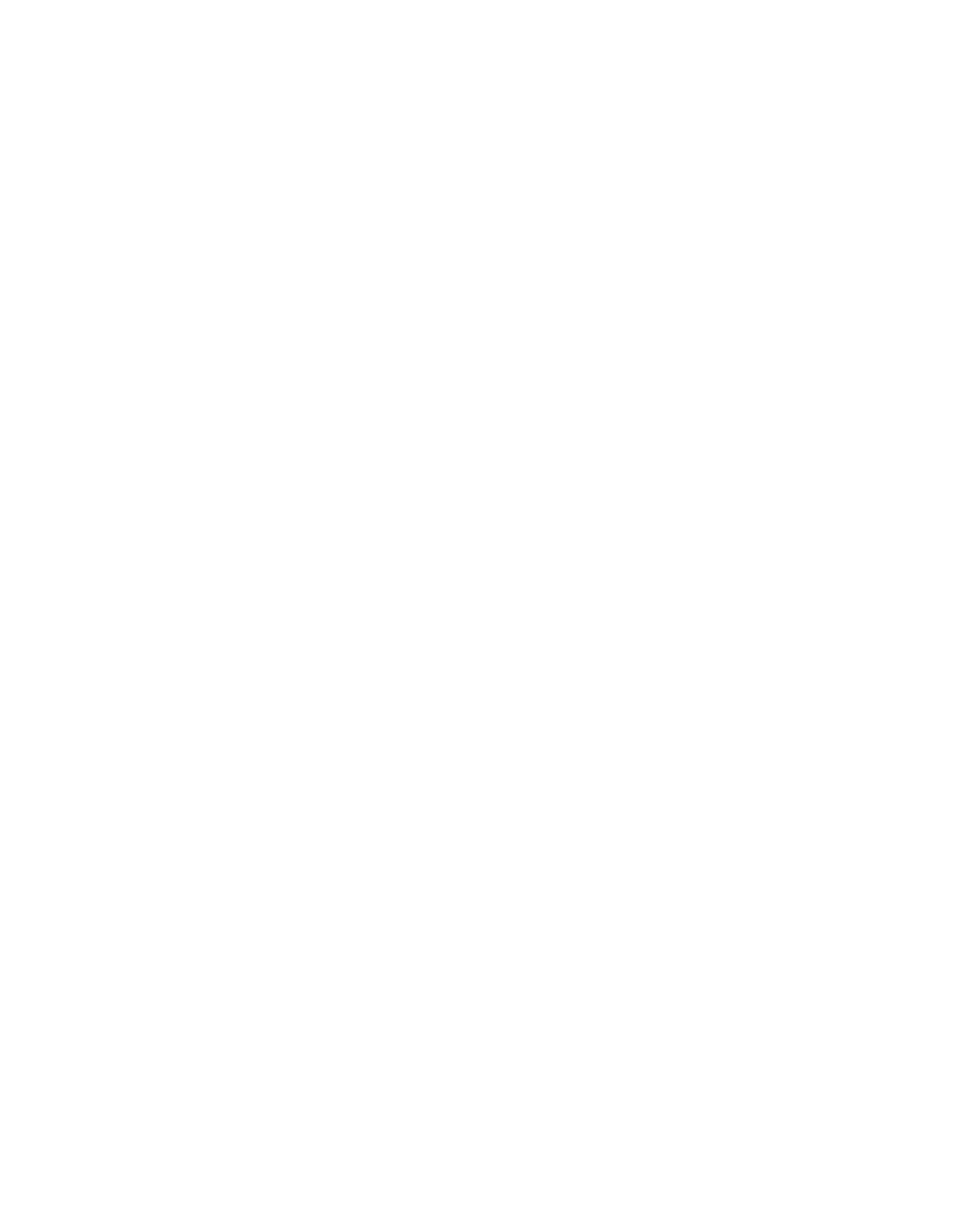# **Annex II**

# **ANALYSIS THE PROGRESS REPORT OF UNIDO AS AT 31 DECEMBER 2016**

1. As of that date, the Executive Committee had approved US \$880.66 million consisting of US \$781.16 million for investment and non-investment projects and US \$99.5 million for agency fees and administrative support costs, as shown in Table 1. In 2016, 58 new projects and activities were approved. This level of funding is expected to result in the phase-out of 81,374 ODP tonnes of ODS consumption and production.

| as a replacement of $\mathbf{v}_j$ seems for $\mathbf{v}_i$ as a $\mathbf{v}_i$ becomen<br><b>Sector</b> | Funding (US \$) |
|----------------------------------------------------------------------------------------------------------|-----------------|
| Aerosol                                                                                                  | 34,413,700      |
| Destruction                                                                                              | 5,367,342       |
| Foam                                                                                                     | 89,018,632      |
| Halon                                                                                                    | 1,810,064       |
| Fumigants                                                                                                | 78,189,630      |
| Multiple sectors                                                                                         | 139,440         |
| Other                                                                                                    | 11,317,246      |
| Phase-out plan                                                                                           | 285,543,305     |
| Process agent                                                                                            | 6,337,359       |
| Production                                                                                               | 50,520,740      |
| Refrigeration                                                                                            | 180,251,568     |
| Several                                                                                                  | 15,004,529      |
| Solvents                                                                                                 | 23, 247, 443    |
| Sub-total                                                                                                | 781,160,997     |
| Administrative cost                                                                                      | 99,496,665      |
| <b>Total</b>                                                                                             | 880,657,662     |

**Table 1: Approved funding by sector for UNIDO as at 31 December 2016** 

2. A summary of the status of projects implemented by category is presented in Table 2.

|                    |          | Number of projects* |                       | Funding (US \$) |                  |                |             |
|--------------------|----------|---------------------|-----------------------|-----------------|------------------|----------------|-------------|
| <b>Type</b>        | Approved |                     | Completed % completed | <b>Approved</b> | <b>Disbursed</b> | <b>Balance</b> | % disbursed |
| Country            | 11       | 11                  | 100                   | 722,669         | 722,669          | $\theta$       | 100         |
| programme          |          |                     |                       |                 |                  |                |             |
| Demonstration      | 43       | 28                  | 65                    | 24,620,328      | 19,358,999       | 5,261,329      | 79          |
| Institutional      | 72       | 59                  | 82                    | 10,688,334      | 8,992,815        | 1,695,519      | 84          |
| strengthening (IS) |          |                     |                       |                 |                  |                |             |
| Investment         | 846      | 709                 | 84                    | 702,987,716     | 601,322,317      | 101,665,399    | 86          |
| Project            | 484      | 462                 | 95                    | 21,116,062      | 19,930,553       | 1,185,509      | 94          |
| preparation        |          |                     |                       |                 |                  |                |             |
| Technical          | 166      | 115                 | 69                    | 19,829,353      | 14,307,667       | 5,521,686      | 72          |
| assistance         |          |                     |                       |                 |                  |                |             |
| Training           | 23       | 23                  | 100                   | 1,196,535       | 1,196,533        | $\overline{2}$ | 100         |
| <b>Total</b>       | 1,645    | 1,407               | 86                    | 781,160,997     | 665,831,553      | 115,329,444    | 85          |

**Table 2: Status of project implementation by category** 

\*Excludes closed and transferred projects.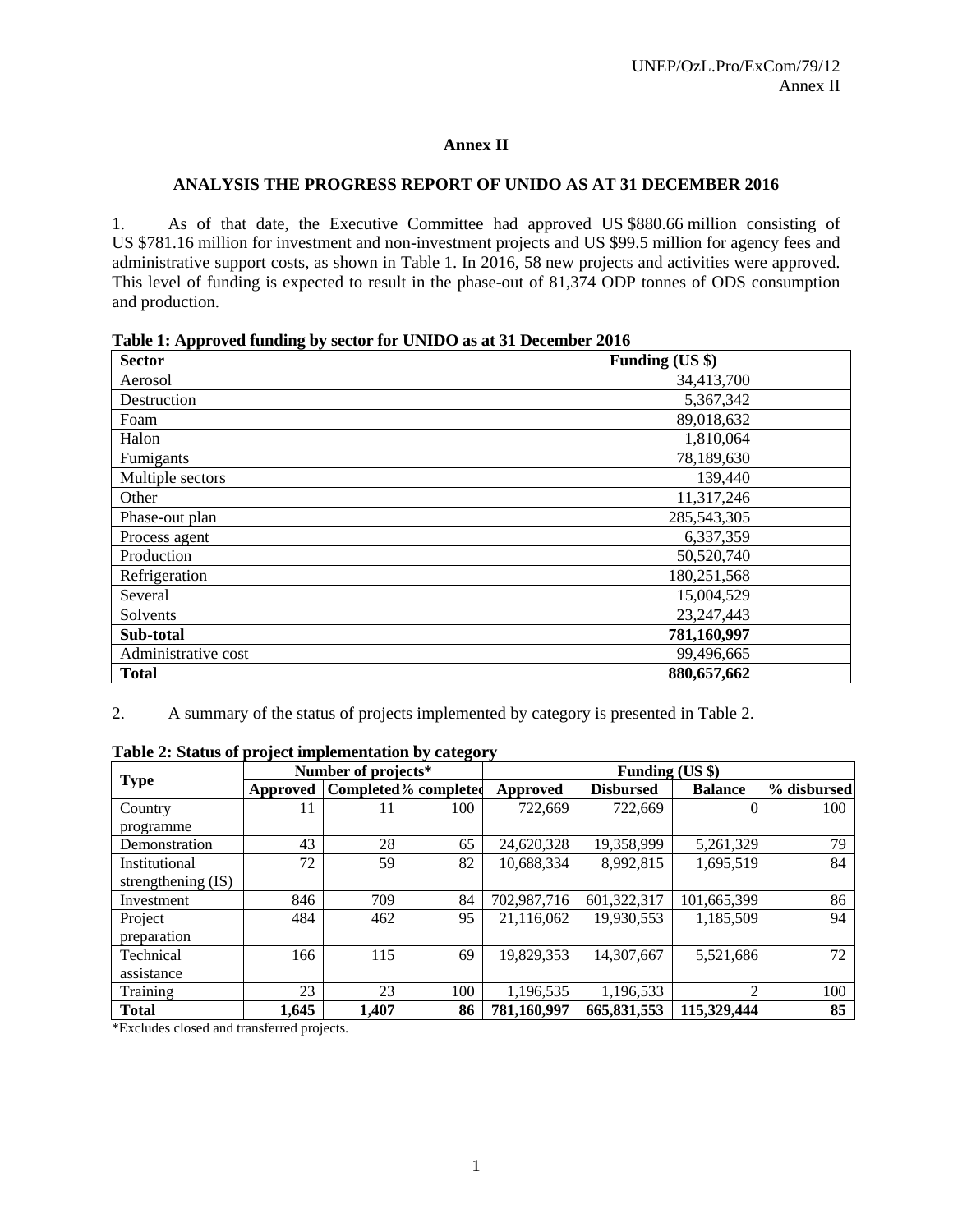#### UNEP/OzL.Pro/ExCom/79/12 Annex II

3. Table 3 presents an overview of status of project implementation by year<sup>5</sup>. All projects and activities approved between 1991 and the end of 2005, as well as 2007, have now been completed.

|              |                 | Number of projects* |                | Funding (US \$) |                  |                |             |  |  |
|--------------|-----------------|---------------------|----------------|-----------------|------------------|----------------|-------------|--|--|
| Year         | <b>Approved</b> | Completed           | % completed    | <b>Approved</b> | <b>Disbursed</b> | <b>Balance</b> | % disbursed |  |  |
| 1993         | 22              | 22                  | 100            | 11,815,540      | 11,815,540       | $\Omega$       | 100         |  |  |
| 1994         | 52              | 52                  | 100            | 30,645,899      | 30,645,900       | $-1$           | 100         |  |  |
| 1995         | 59              | 59                  | 100            | 25,662,091      | 25,662,091       | $\Omega$       | 100         |  |  |
| 1996         | 46              | 46                  | 100            | 19,820,493      | 19,820,493       | $\Omega$       | 100         |  |  |
| 1997         | 130             | 130                 | 100            | 42,083,037      | 42,083,039       | $-2$           | 100         |  |  |
| 1998         | 88              | 88                  | 100            | 23,638,291      | 23,638,290       |                | 100         |  |  |
| 1999         | 123             | 123                 | 100            | 34,140,324      | 34,140,324       | $\Omega$       | 100         |  |  |
| 2000         | 96              | 96                  | 100            | 30,180,880      | 30,180,750       | 130            | 100         |  |  |
| 2001         | 119             | 119                 | 100            | 24,700,254      | 24,700,253       | 2              | 100         |  |  |
| 2002         | 76              | 76                  | 100            | 35,992,040      | 35,992,038       | $\overline{2}$ | 100         |  |  |
| 2003         | 49              | 49                  | 100            | 29,997,305      | 29,997,304       |                | 100         |  |  |
| 2004         | 44              | 44                  | 100            | 33,105,460      | 33,105,458       | $\overline{2}$ | 100         |  |  |
| 2005         | 74              | 74                  | 100            | 52,080,918      | 52,035,619       | 45,299         | 100         |  |  |
| 2006         | 44              | 43                  | 98             | 20,815,112      | 20,574,178       | 240,933        | 99          |  |  |
| 2007         | 42              | 42                  | 100            | 24,196,074      | 23,809,343       | 386,731        | 98          |  |  |
| 2008         | 78              | 75                  | 96             | 33,486,107      | 33,015,121       | 470,986        | 99          |  |  |
| 2009         | 70              | 66                  | 94             | 15,466,002      | 14,342,816       | 1,123,186      | 93          |  |  |
| 2010         | 71              | 59                  | 83             | 47,114,589      | 42,639,989       | 4,474,600      | 91          |  |  |
| 2011         | 72              | 56                  | 78             | 76,851,448      | 69,232,470       | 7,618,978      | 90          |  |  |
| 2012         | 53              | 29                  | 55             | 34,144,962      | 24,269,910       | 9,875,052      | 71          |  |  |
| 2013         | 37              | 19                  | 51             | 31,272,543      | 26,386,209       | 4,886,334      | 84          |  |  |
| 2014         | 58              | 24                  | 41             | 28,426,256      | 15,246,438       | 13,179,818     | 54          |  |  |
| 2015         | 84              | 16                  | 19             | 38,340,861      | 2,358,809        | 35,982,052     | 6           |  |  |
| 2016         | 58              | $\theta$            | $\overline{0}$ | 37,184,512      | 139.172          | 37,045,340     | $\Omega$    |  |  |
| <b>Total</b> | 1,645           | 1,407               | 86             | 781,160,997     | 665,831,553      | 115,329,444    | 85          |  |  |

**Table 3: Status of project implementation by year** 

\*Excludes closed and transferred projects.

l

#### 4. Table 4 presents project implementation by country for 2016.

#### **Table 4. Summary of project implementation by UNIDO for 2016**

| Country       | <b>Phased</b><br>out in<br>2016 | <b>Percentage</b><br>of planned<br>phase-out<br>achieved in<br>2016 | <b>Estimated</b><br>funds<br>disbursed<br>in $2016$<br>(US\$) | <b>Funds</b><br>disbursed<br>in $2016$<br>(US\$) | Percentage of<br>funds<br>disbursed over<br>estimation in<br>2016 | Percentage<br>of planned<br>projects<br>completed<br>in 2016 |
|---------------|---------------------------------|---------------------------------------------------------------------|---------------------------------------------------------------|--------------------------------------------------|-------------------------------------------------------------------|--------------------------------------------------------------|
| Albania       | $0.0\,$                         |                                                                     | 89,567                                                        | 87,221                                           | 97                                                                | $\Omega$                                                     |
| Algeria       | $0.0\,$                         |                                                                     | 240,001                                                       | 16.703                                           | $\mathbf{r}$                                                      | 100                                                          |
| Argentina     | $0.0\,$                         |                                                                     | 221,300                                                       | 236,418                                          | 107                                                               |                                                              |
| Armenia       | $0.0\,$                         |                                                                     | 65,000                                                        | 66,893                                           | 103                                                               |                                                              |
| Bahamas (the) | 0.0 <sub>1</sub>                |                                                                     | 101                                                           |                                                  | $\Omega$                                                          |                                                              |
| Bahrain       | $0.0\,$                         |                                                                     | 220,000                                                       | 10,194                                           | 5.                                                                |                                                              |
| Benin         | $0.0\,$                         |                                                                     | 15,001                                                        | 16,839                                           | 112                                                               | $\overline{0}$                                               |

<sup>&</sup>lt;sup>5</sup> The data is presented according to the year when a project was approved by the Executive Committee. It treats all approvals (investment and non-investment projects) equally (i.e., an investment project or a funding tranche of a MYA of US \$1 million is considered one project, same as a country programme preparation of US \$30,000). Key indicators from the annual summary are: the percentage of projects completed, ODP phased out, and percentage of funds disbursed. There are three types of disbursements: during implementation, after implementation and for retroactively-financed projects.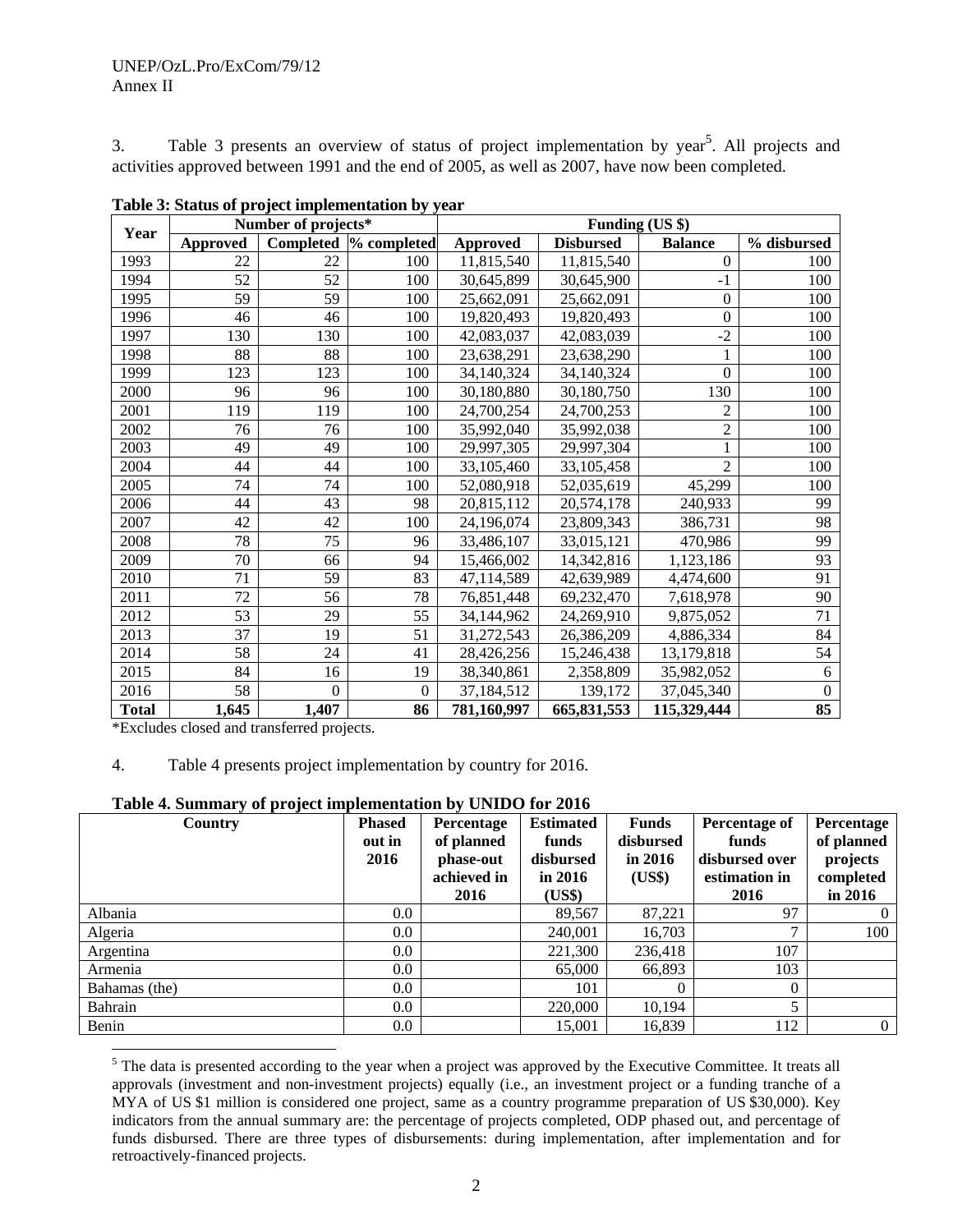| Country                          | <b>Phased</b> | Percentage  | <b>Estimated</b> | <b>Funds</b>     | Percentage of    | Percentage     |
|----------------------------------|---------------|-------------|------------------|------------------|------------------|----------------|
|                                  | out in        | of planned  | funds            | disbursed        | funds            | of planned     |
|                                  | 2016          | phase-out   | disbursed        | in 2016          | disbursed over   | projects       |
|                                  |               | achieved in | in 2016          | (US\$)           | estimation in    | completed      |
|                                  |               | 2016        | (US\$)           |                  | 2016             | in 2016        |
| Bolivia (Plurinational State of) | 0.5           | 100         | 165,038          | 119,392          | 72               | 50             |
| Bosnia and Herzegovina           | 0.0           |             | 138,491          | 98,643           | 71               | 50             |
| Botswana                         | 0.0           |             | 20,000           | 4,281            | 21               |                |
| <b>Brazil</b>                    | 0.0           |             | 25,400           | 24,477           | 96               |                |
| <b>Burkina Faso</b>              | 0.0           |             | 1,000            | 36               | 4                |                |
| Burundi                          | 0.0           |             | 6,000            | 8,201            | 137              |                |
| Cameroon                         | 0.0           |             | 236,836          | 171,463          | 72               | $\overline{0}$ |
| Central African Republic (the)   | 0.0           |             | 10,000           | $\Omega$         | $\boldsymbol{0}$ |                |
| Chad                             | 0.0           |             | 2,000            | 4,025            | 201              |                |
| Chile                            | 0.0           |             | 45,841           | 94,171           | 205              | 100            |
| China                            | 0.0           |             | 8,735,489        | 11,975,946       | 137              | $\Omega$       |
| Colombia                         | 0.0           |             |                  |                  |                  |                |
| Congo (the)                      | 0.0           |             | 1,000            |                  | $\overline{0}$   |                |
| Cote d'Ivoire                    | 0.0           |             | 150,000          |                  | $\boldsymbol{0}$ |                |
| Croatia                          | 0.0           |             | 51,100           | 51,344           | 100              |                |
| Cuba                             | 0.0           |             |                  |                  |                  |                |
| Democratic People's Republic of  | 0.0           |             | 170,206          | 59,538           | 35               |                |
| Korea (the)                      |               |             |                  |                  |                  |                |
| Dominican Republic (the)         | 0.0           |             |                  | 1                |                  |                |
| Ecuador                          | 0.0           |             | 100,551          | 97,130           | 97               | 100            |
| Egypt                            | 0.0           |             | 487,715          | 383,846          | 79               | 40             |
| <b>Equatorial Guinea</b>         | 0.0           |             | 1                | $\Omega$         | $\boldsymbol{0}$ |                |
| Eritrea                          | 0.0           |             | 16,500           | 3,402            | 21               | $\overline{0}$ |
| Ethiopia                         | 0.0           |             | 10,000           | $\Omega$         | $\boldsymbol{0}$ |                |
| Gabon                            | 0.0           |             | 10,000           | 2,166            | 22               |                |
| Gambia (the)                     | 0.0           |             | 4,395            | 4,396            | 100              | 100            |
| Georgia                          | 0.0           |             | 30,000           | 10,907           | 36               |                |
| Global                           | 0.0           |             | 145,001          | 166,367          | 115              | 100            |
| Guatemala                        | 0.0           |             | 240,361          | 554,913          | 231              | 100            |
| Guinea                           | 0.0           |             | 4,000            | 4,327            | 108              |                |
| Guinea-Bissau                    | 0.0           |             | 862              | $\Omega$         | $\boldsymbol{0}$ |                |
| Honduras                         | 0.0           |             | 77,790           | 49,122           | 63               | $\mathbf{0}$   |
| India                            | $0.0\,$       |             |                  | $\overline{c}$   |                  |                |
| Indonesia                        | 0.0           | 100         | 200,000          | $\overline{3}$   | $\boldsymbol{0}$ | $\overline{0}$ |
| Iran (Islamic Republic of)       | 1.2           | 100         | 90,014           | 391,574          | 435              | 80             |
| Iraq                             | 1,451.5       | 100         | 520,000          | 29,237           | 6                | $\overline{0}$ |
| Jordan                           | 0.1           |             | 147,370          | 179,478          | 122              | $\overline{0}$ |
| Kenya                            | 0.0           |             | 5,000            | 1,682            | 34               |                |
| Kuwait                           | 10.9          | 100         | 1,265,600        | 18,403           | 1                | 100            |
| Lebanon                          | 0.0           |             | 40,001           | 38,629           | 97               |                |
| Libya                            | 0.0           |             | 385,000          | 145,745          | 38               | 100            |
| Madagascar                       | 0.0           |             | 13,000           | $\boldsymbol{0}$ | $\overline{0}$   | $\overline{0}$ |
| Malaysia                         | 0.0           |             |                  |                  |                  |                |
| Mexico                           | 22.4          | 60          | 1,633,460        | 2,554,486        | 156              | 33             |
| Montenegro                       | 0.1           | 100         | 90,000           | 65,623           | 73               | 100            |
| Morocco                          | 0.0           |             | 45,001           | 35,834           | 80               |                |
| Mozambique                       | 0.0           |             | 44,000           | 4,034            | 9                |                |
| Nicaragua                        | 0.0           |             | 60,777           | 10,210           | 17               | $\overline{0}$ |
| Niger (the)                      | 1.7           | 100         | 145,000          | 2,046            | $\mathbf{1}$     | $\overline{0}$ |
| Nigeria                          | $0.0\,$       |             | 249,700          | 99,135           | 40               |                |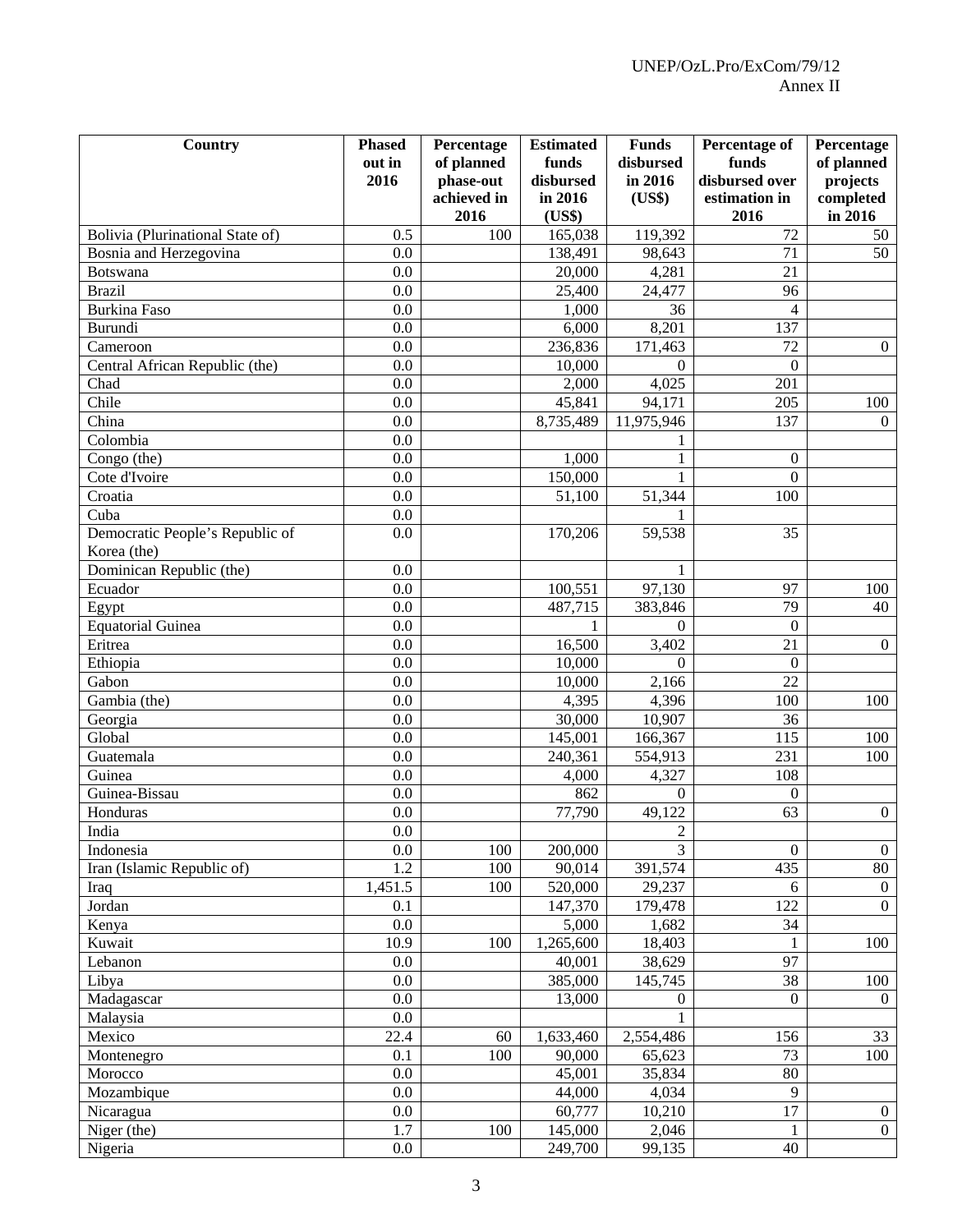# UNEP/OzL.Pro/ExCom/79/12 Annex II

| Country                            | <b>Phased</b><br>out in | Percentage<br>of planned | <b>Estimated</b><br>funds | <b>Funds</b><br>disbursed | Percentage of<br>funds | Percentage<br>of planned |
|------------------------------------|-------------------------|--------------------------|---------------------------|---------------------------|------------------------|--------------------------|
|                                    | 2016                    | phase-out                | disbursed                 | in 2016                   | disbursed over         | projects                 |
|                                    |                         | achieved in              | in 2016                   | (US\$)                    | estimation in          | completed                |
|                                    |                         | 2016                     | (US\$)                    |                           | 2016                   | in 2016                  |
| Oman                               | 0.0                     |                          | 131,869                   | 62,221                    | 47                     | 100                      |
| Pakistan                           | $\overline{2.0}$        | 100                      | 185,385                   | 160,790                   | 87                     | 100                      |
| Philippines (the)                  | 0.0                     |                          | 10,000                    | 629                       | 6                      |                          |
| Qatar                              | 0.0                     |                          | 74,500                    | 130,832                   | 176                    | $\mathbf{0}$             |
| Romania                            | 0.0                     |                          |                           | 3                         |                        |                          |
| Rwanda                             | 0.0                     |                          | 500                       | $\Omega$                  | $\overline{0}$         | 100                      |
| Saint Lucia                        | 0.0                     |                          | 9,600                     | 6,049                     | 63                     | 100                      |
| Saint Vincent and the Grenadines   | 0.0                     |                          | 2,000                     | 1,341                     | 67                     |                          |
| Saudi Arabia                       | $\overline{0.0}$        |                          | 1,536,900                 | 888,872                   | $\overline{58}$        | 100                      |
| Senegal                            | 0.0                     |                          | 75,000                    | 26,375                    | $\overline{35}$        |                          |
| Serbia                             | 0.0                     |                          | 347,491                   | 213,805                   | $\overline{62}$        | 50                       |
| Sierra Leone                       | 0.0                     |                          | 2,000                     | $\mathbf{0}$              | $\overline{0}$         | 100                      |
| Somalia                            | $\overline{0.5}$        |                          | 47,364                    | 34,021                    | 72                     |                          |
| South Africa                       | 24.9                    | 100                      | 748,560                   | $\overline{1,}127,438$    | 151                    | 33                       |
| Sudan (the)                        | 0.0                     |                          | 278,400                   | 240,827                   | 87                     | 100                      |
| Suriname                           | 0.0                     |                          | 10,000                    | $\Omega$                  | $\overline{0}$         |                          |
| Syrian Arab Republic               | 0.0                     |                          | 46,001                    | 14,380                    | 31                     |                          |
| The former Yugoslav Republic of    | 0.0                     |                          | 125,622                   | 75,278                    | 60                     | 100                      |
| Macedonia                          |                         |                          |                           |                           |                        |                          |
| Togo                               | 0.0                     |                          | 10,000                    | 4,636                     | 46                     |                          |
| Tunisia                            | 4.4                     | 100                      | 272,001                   | 289,847                   | $\overline{107}$       | $\Omega$                 |
| Turkey                             | 0.0                     |                          | 1,128,584                 | 554,489                   | 49                     | $\overline{33}$          |
| Turkmenistan                       | $\overline{0.7}$        | 100                      | 57,311                    | 48,933                    | 85                     | $\mathbf{0}$             |
| Uganda                             | 0.0                     |                          | 40,000                    | 22,872                    | $\overline{57}$        | $\mathbf{0}$             |
| United Republic of Tanzania (the)  | 0.0                     |                          |                           | 37                        |                        |                          |
| Uruguay                            | 0.0                     |                          | 7,727                     | 7,727                     | 100                    |                          |
| Venezuela (Bolivarian Republic of) | 0.0                     |                          | 319,889                   | 528,912                   | 165                    | 100                      |
| Yemen                              | 0.0                     |                          | 20,001                    | 19,001                    | 95                     |                          |
| Zambia                             | 0.0                     |                          | 12,100                    | 5,926                     | 49                     | 100                      |
| Zimbabwe                           | $\overline{0.0}$        |                          |                           |                           |                        |                          |
| Region: AFR                        | 0.0                     |                          | 40,000                    | 73,878                    | 185                    | 100                      |
| Region: ASP                        | 0.0                     |                          | 50,000                    | 188,503                   | 377                    | $\Omega$                 |
| Region: EUR                        | 0.0                     |                          | 90,728                    | 48,679                    | 54                     | 50                       |
| <b>Grand Total</b>                 | 1,521.0                 | 99                       | 22,350,003                | 22,674,792                | 101                    | $\overline{59}$          |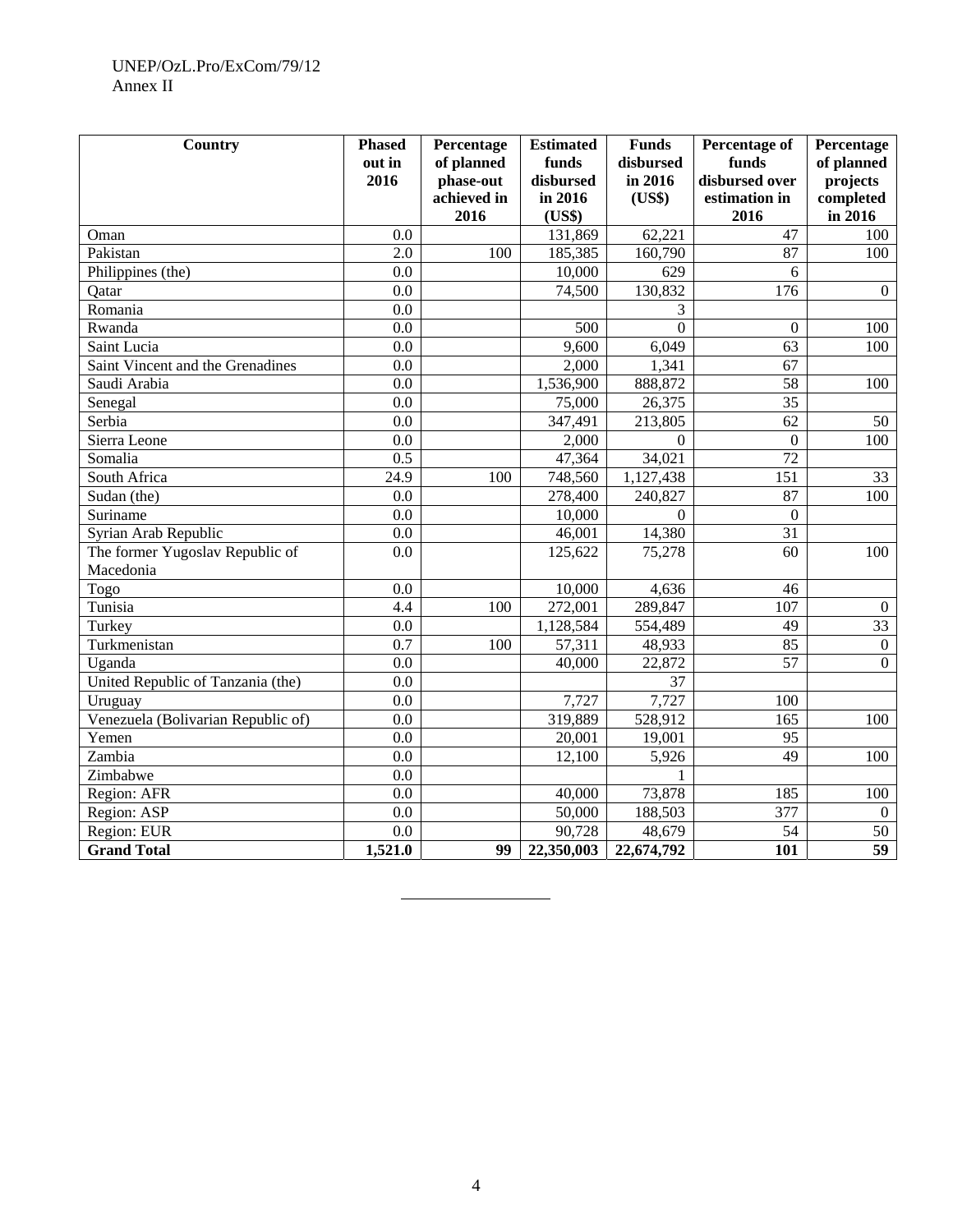

# **UNITED NATIONS INDUSTRIAL DEVELOPMENT ORGANIZATION**

**UNIDO Progress and Financial Report 2016**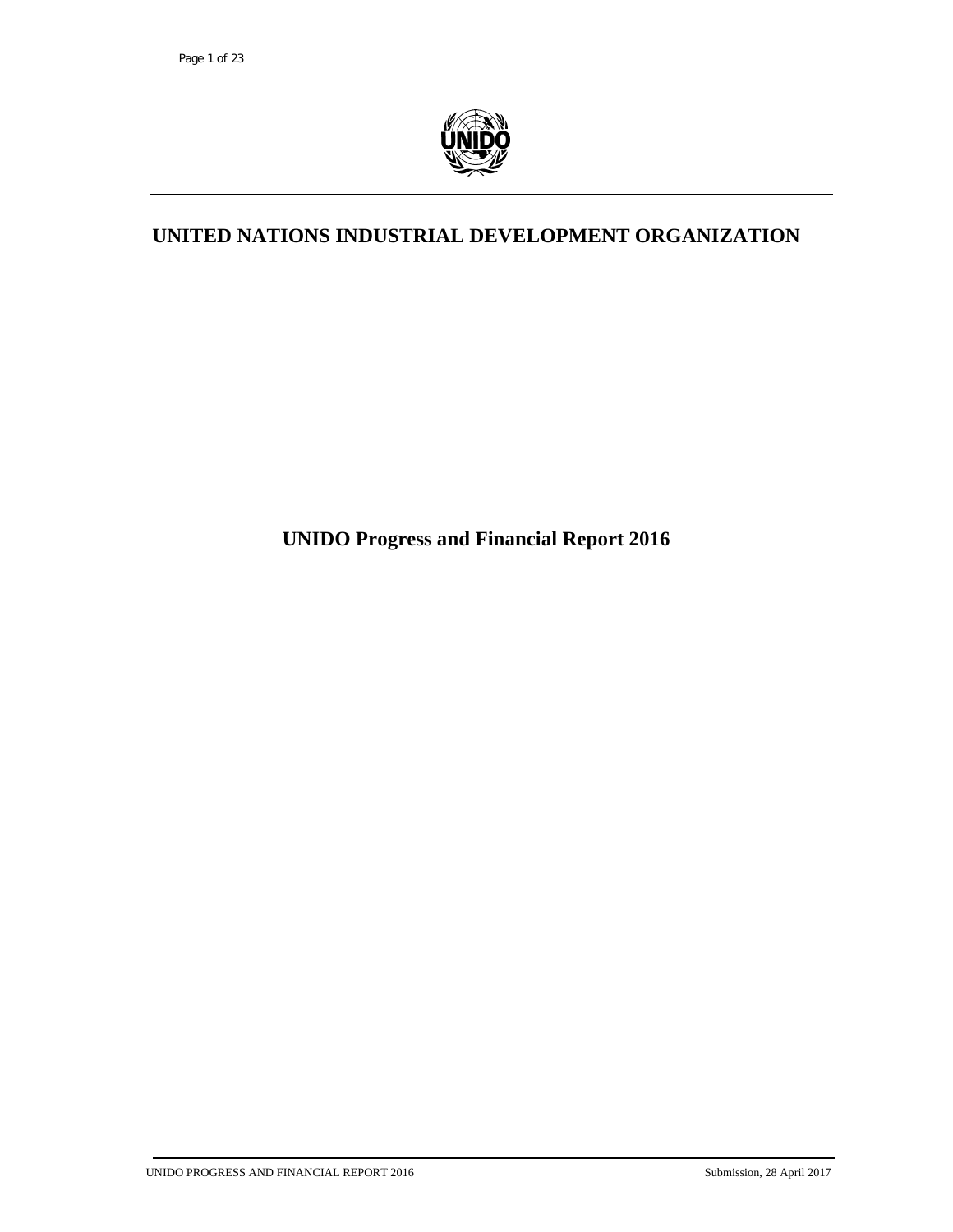# **Table of Contents**

| I.  |                                                                                |  |
|-----|--------------------------------------------------------------------------------|--|
|     |                                                                                |  |
|     |                                                                                |  |
|     |                                                                                |  |
|     |                                                                                |  |
|     |                                                                                |  |
| II. |                                                                                |  |
|     |                                                                                |  |
|     |                                                                                |  |
| Ш.  |                                                                                |  |
|     |                                                                                |  |
|     |                                                                                |  |
| IV. |                                                                                |  |
|     |                                                                                |  |
|     |                                                                                |  |
|     |                                                                                |  |
|     |                                                                                |  |
|     |                                                                                |  |
| V.  | Status of Agreements and Project Preparation by Country 12                     |  |
|     |                                                                                |  |
|     |                                                                                |  |
|     |                                                                                |  |
|     |                                                                                |  |
|     | VI. Administrative Issues (Operational, Policy, Financial and Other Issues) 15 |  |
|     |                                                                                |  |
|     |                                                                                |  |
|     |                                                                                |  |
|     |                                                                                |  |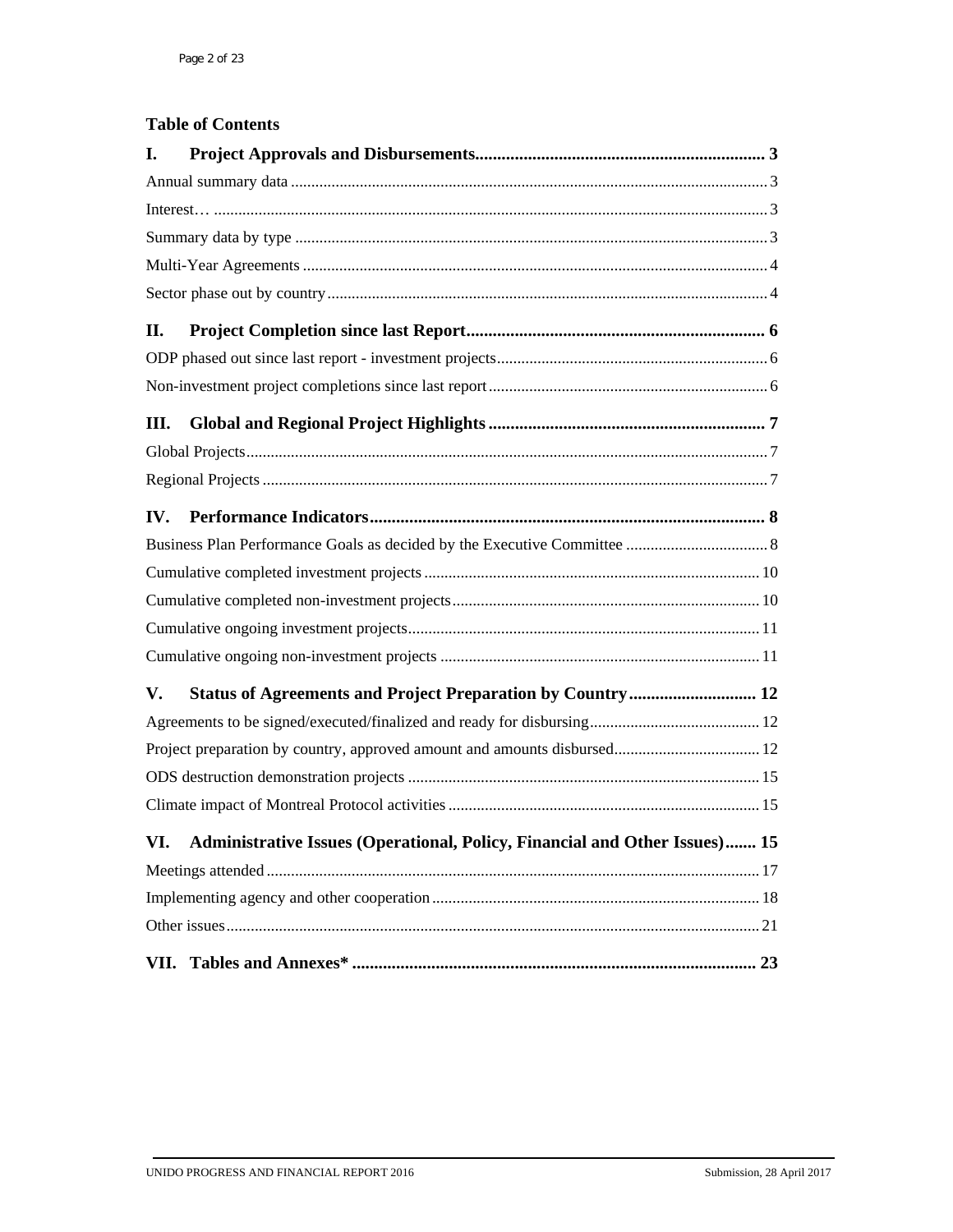# **I. Project Approvals and Disbursements**

#### **Annual summary data**

- 1) Table 1 "Annual Summary" in the Excel file includes the most relevant annual data, such as number of approvals, corresponding ODP (wherever applicable), approved funding, adjustment and disbursement characteristics. The cumulative funds for the period 1993- 2016 approved for UNIDO activities under the Multilateral Fund amount to US\$ 781,160,997, excluding agency support cost and the core unit funding. This amount, however, includes the adjustments made until end 2016. The details are contained in the attached database (Annex II in the Excel file). In this annex, the data are sorted by regions and within each region the completed, financially completed; ongoing and closed (cancelled) projects are listed.
- 2) As of 31 December 2016, UNIDO's cumulative disbursement for all projects (completed and ongoing) amounts to US\$ 665,831,553 excluding agency support cost and core unit funding. This corresponds to a delivery rate of 85 per cent. Out of this amount, US\$ 601,322,317 relate to cumulative disbursement for investment projects (Table 2, "Summary Data by Project Type" in the Excel file).

#### **Interest**

3) The interest earned for the period 1993 – 2016 amounts to US\$ 37,488,100 and is shown by years in the Table 1 "Annual Summary" in the Excel file. The interest earned in 2016 amounts to US\$ 250,142.

#### **Summary data by type**

4) The cumulative activities of UNIDO approved by the Multilateral Fund are listed in Annex II in the Excel file. The following table summarizes their breakdown by types.

| <b>Type</b>                                | $US$^*$     | <b>Share of</b><br>portfolio<br>in per | <b>Number</b><br>оť<br>projects | <b>Share of</b><br>portfolio<br>in per |
|--------------------------------------------|-------------|----------------------------------------|---------------------------------|----------------------------------------|
|                                            |             | cent                                   |                                 | cent                                   |
| <b>CPG</b> (Country Programme Preparation) | 815,000     | 0.10%                                  | 11                              | 0.67%                                  |
| DEM (Demonstration projects)               | 25,283,552  | 3.22%                                  | 43                              | 2.61%                                  |
| INS (Institutional strengthening)          | 10,570,620  | 1.34%                                  | 72                              | 4.38%                                  |
| INV (Investment projects)                  | 704,267,067 | 89.57%                                 | 846                             | 51.43%                                 |
| PRP (Project preparation)                  | 23,614,052  | 3.00%                                  | 484                             | 29.42%                                 |
| TAS (Technical Assistance)                 | 20,480,120  | 2.60%                                  | 166                             | 10.09%                                 |
| TRA (Training)                             | 1,249,459   | 0.16%                                  | 23                              | 1.40%                                  |
| Total (excluding agency support cost)      | 786,279,870 | 100%                                   | 1,645                           | 100%                                   |

\* These figures are without adjustments, which are in total US\$ -5,118,874.

5) Table 2 "Summary of Data by Project Type" in the Excel file, shows approvals, adjustments and disbursements by type of project/activity. In 2016 UNIDO's overall disbursement rate (excluding agency support cost) was 85%. Disbursements by activity type and as percentage of activity allocations are summarized as follows: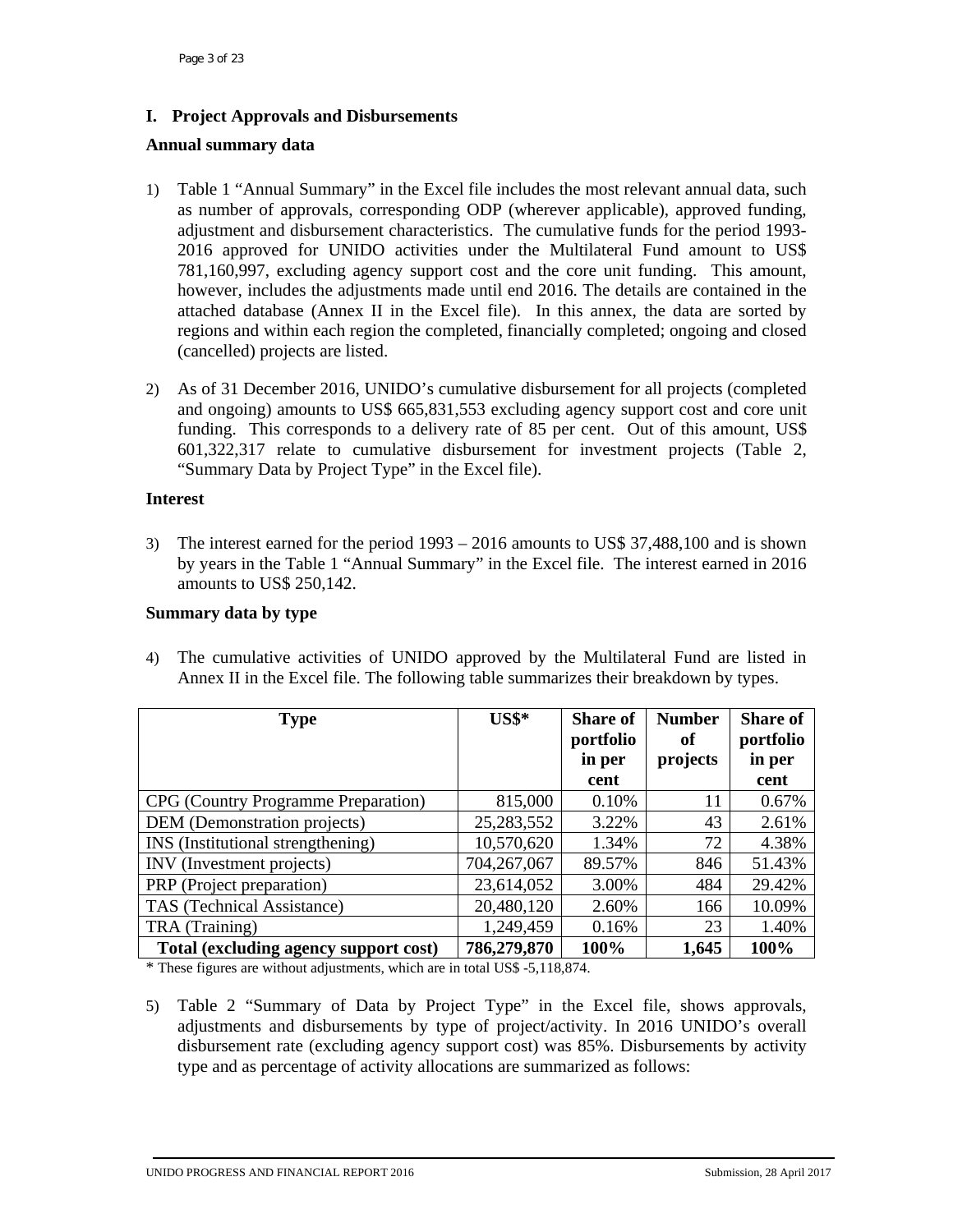| <b>Type</b>                           | US\$        | <b>Disbursement</b><br>rate in per cent |
|---------------------------------------|-------------|-----------------------------------------|
| CPG (Country Programme Preparation)   | 722,669     | 100%                                    |
| DEM (Demonstration projects)          | 19,358,999  | 79%                                     |
| INS (Institutional strengthening)     | 8,992,815   | 84%                                     |
| INV (Investment projects)             | 601,322,317 | 86%                                     |
| PRP (Project preparation)             | 19,930,553  | 94%                                     |
| TAS (Technical Assistance)            | 14,307,667  | 72%                                     |
| TRA (Training)                        | 1,196,533   | 100%                                    |
| Total (excluding agency support cost) | 665,831,553 | 85%                                     |

#### **Multi-Year Agreements**

In the reporting year, eight new multi-year performance based projects were approved for UNIDO's implementation, the Stage I HCFC Phase-out Management Plan in Afghanistan (transferred from Germany at the  $77<sup>th</sup>$  ExCom), Stage II in Chile, China (2), Iran, Jordan, Pakistan and Venezuela.

6) As shown in Annex II in the Excel file, UNIDO has been implementing hundred-fiftyone performance-based, multi-year agreements. Eighty five of these agreements are HCFC Phase-out Management Plans (Afghanistan, Albania, Algeria, Argentina, Bahamas, Bahrain, Benin, Bolivia, Bosnia & Herzegovina, Botswana, Brazil, Burkina Faso, Burundi, Cameroon, Central African Republic, Chad, Chile, China (2x2), Congo (Rep. of), Cote d'Ivoire, Croatia, DPR Korea, Ecuador, Egypt, Equatorial Guinea, Eritrea, Ethiopia, Gabon, Gambia, Guinea-Bissau, Guinea, Guatemala, Honduras, Indonesia, Iran (2), Iraq, Jordan (2), Kuwait, Libya, Macedonia, Madagascar, Malawi, Mexico (2), Montenegro, Morocco, Mozambique, Myanmar, Nicaragua, Niger, Nigeria, Oman (2), Pakistan (2), Philippines, Qatar, Rwanda, Saint Lucia, Saint Vincent and the Grenadines, Saudi Arabia, Senegal, Serbia, Sierra Leone, Somalia, South Africa, Sudan (2), Suriname, Tanzania, Togo, Tunisia, Turkey, Turkmenistan, Uganda, Venezuela (2), Yemen and Zambia.

#### **Sector phase out by country**

7) This section indicates ONGOING projects with sectors (excluding HCFCs) by countries for which total phase-out has been funded. Most of the activities are multi-year performance based projects, however there are some individual projects phasing out one or more substances in a particular sector. These activities are listed in the table below:

| #  | Country | <b>Project Title</b>                        | <b>ODS</b>  | Multi-<br>year<br>(yes/no) | <b>Phase-</b><br>out in<br>sector |
|----|---------|---------------------------------------------|-------------|----------------------------|-----------------------------------|
|    | China   | MDI phase-out                               | <b>CFC</b>  | N <sub>0</sub>             | Total                             |
| 2. | China   | National methyl bromide phase-<br>out plan* | MBr         | Yes                        | Total                             |
| 3. | Egypt   | CFC phase-out in the MDI<br>sector          | <b>CFCs</b> | N <sub>0</sub>             | Total                             |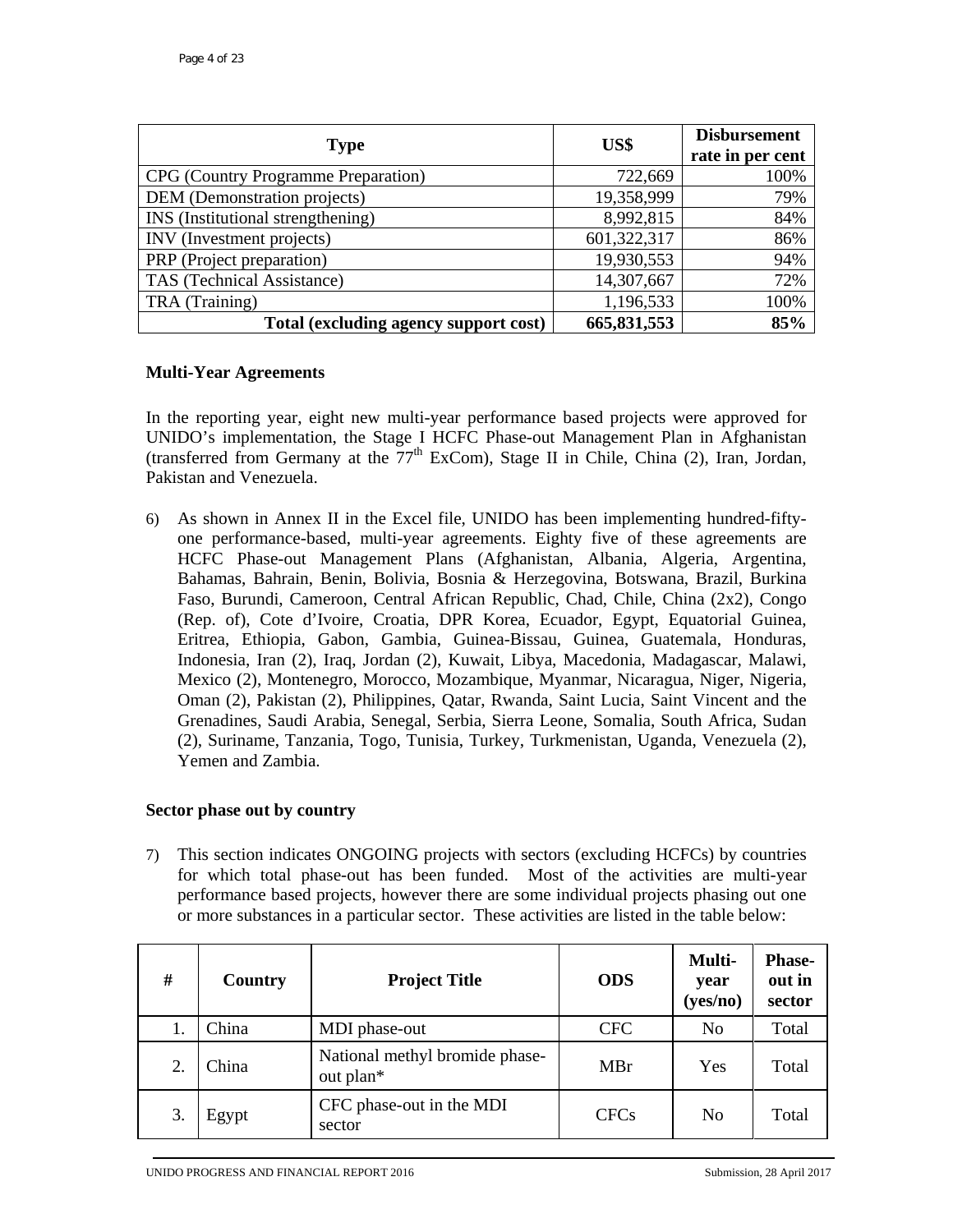| #   | Country   | <b>Project Title</b>                                                                            | <b>ODS</b>              | Multi-<br>year<br>(yes/no) | <b>Phase-</b><br>out in<br>sector |
|-----|-----------|-------------------------------------------------------------------------------------------------|-------------------------|----------------------------|-----------------------------------|
| 4.  | Egypt     | Technical assistance on two<br>alternatives to methyl bromide<br>in the palm date sector        | MBr                     | N <sub>0</sub>             | Total                             |
| 5.  | Guatemala | Fumigants phase-out plan                                                                        | MBr                     | <b>Yes</b>                 | Total                             |
| 6.  | Iraq      | National ODS Phase Out Plan                                                                     | CFC, Halon,<br>CTC, TCA | Yes                        | Total                             |
| 7.  | Iraq      | Technical assistance for the<br>Methyl Bromide phase-out                                        | MBr                     | N <sub>0</sub>             | Total                             |
| 8.  | Sudan     | Technical assistance for the final<br>phase-out of methyl bromide in<br>the post-harvest sector | MBr                     | N <sub>0</sub>             | Total                             |
| 9.  | Tunisia   | Technical assistance for the final<br>phase-out of methyl bromide in<br>the palm dates sector   | MBr                     | No                         | Total                             |
| 10. | Yemen     | National phase-out plan                                                                         | <b>CFC/TCA</b>          | Yes                        | Total                             |

\* In cooperation with bilateral and/or implementing agencies

8) Information on funded ODP phase-out by region/country for ongoing projects is given in Table 3 "ODP Phase-out by Region, Country and Sector – Ongoing Projects" in the Excel file

| <b>Ongoing projects</b> |                   |  |
|-------------------------|-------------------|--|
| <b>Sector</b>           | <b>ODP</b> tonnes |  |
| Aerosols                | 482               |  |
| Foams                   | 288.4             |  |
| Fumigants               | 282.8             |  |
| Phase-out               | 3,865             |  |
| Production              |                   |  |
| Refrigeration           | 260               |  |
| <b>Total</b>            | 5,178.2           |  |

9) As per Table 3a "ODP Phase-out by Region, Country and Sector – Completed Projects" in the Excel file, until end of the reporting period, UNIDO eliminated 76,663.1 ODP tonnes (excluding partial phase-out of ongoing projects). ODP phase by sector is summarized in the below table.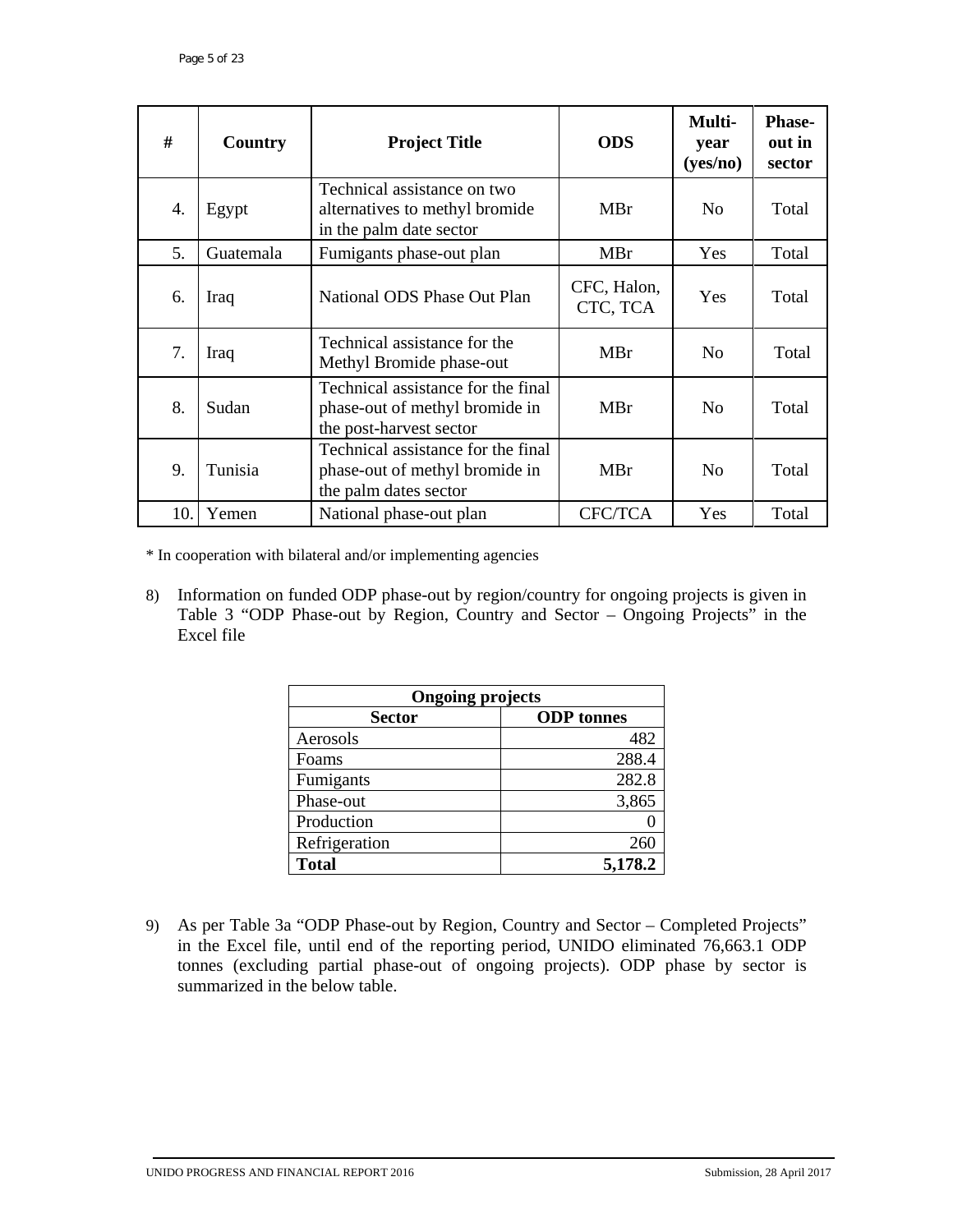| <b>Completed projects</b> |                   |  |
|---------------------------|-------------------|--|
| <b>Sector</b>             | <b>ODP</b> tonnes |  |
| Aerosols                  | 3,683.4           |  |
| Foams                     | 12,858.4          |  |
| Fumigants                 | 5,328.9           |  |
| Halons                    | 2,002.8           |  |
| Other (Tobacco)           | 1,170             |  |
| Process agents            | 907.7             |  |
| Phase-out                 | 12,676.2          |  |
| Production                | 17,381            |  |
| Refrigeration             | 18,421.4          |  |
| Several                   | 39.3              |  |
| Solvents                  | 2,194             |  |
| <b>Total</b>              | 76,663.1          |  |

10) Partial ODP phase out is reported in Table 3b "Partial ODP Phase-out by Sector, Region, Country" and in Annex III in the Excel file. The partial phase-out achieved in 2016 is shown in the following table on a sector basis.

| <b>Partial phase-out</b> |                   |  |
|--------------------------|-------------------|--|
| <b>Sector</b>            | <b>ODP</b> tonnes |  |
| Foams                    | 24.9              |  |
| Fumigants                | 4.4               |  |
| <b>PHA</b>               | 1,283.3           |  |
| REF                      | 193.6             |  |
| <b>Total</b>             | 1,506.2           |  |

#### **II. Project Completion since last Report**

#### **ODP phased out since last report - investment projects**

11) As per Table 4 in the Excel file, the cumulative ODP phase out through investment projects completed in the reporting period (1 January – 31 December 2016) amounts to 117.2 ODP tonnes. In addition, 1,506.2 ODP tonnes were partially phased-out from ongoing projects. The details are shown in Table 3b, Table 4 in the Excel file. Table 4 in the Excel file lists all investment, demonstration, technical assistance and institutional strengthening projects completed in 2015.

#### **Non-investment project completions since last report**

12) Since the last report, 29 non-investment projects, with an approved funding of US\$ 2,245,254 were completed; nine in Africa, eight in Asia and the Pacific, five in Latin America and the Caribbean, four in Europe, two Global and the Core Unit Funding.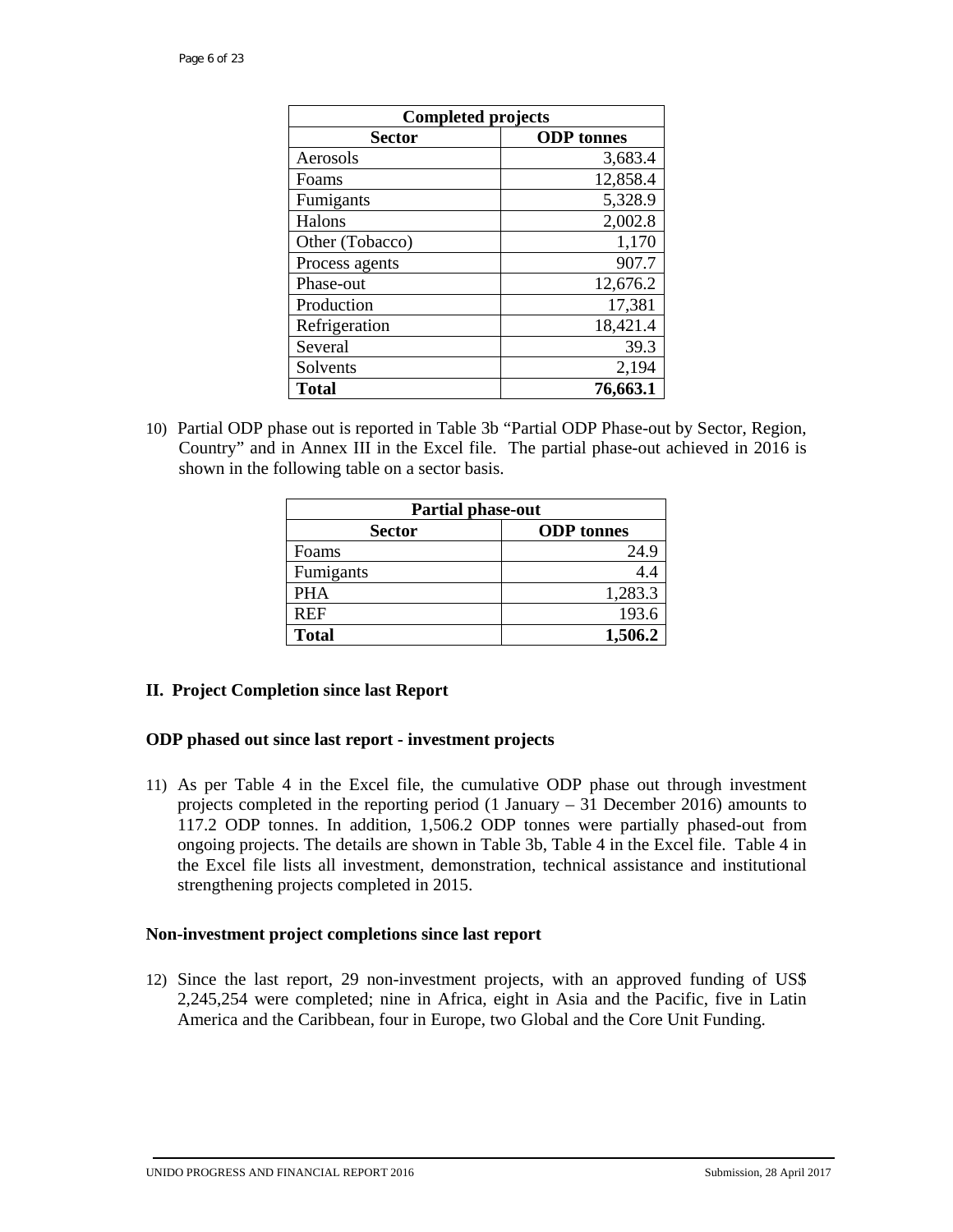# **III.Global and Regional Project Highlights**

# **Global Projects**

13) Core Unit Funding for the year 2017 was approved in November 2016. The core unit funding for the year 2016 that was approved in 2015 for UNIDO as a global project in the amount of US\$ 2,040,715 and it was completed in December 2016. In addition two preparations for Global demonstration projects were completed in 2016.

# **Regional Projects**

- 14) The below regional projects have been ongoing in Asia and Europe in the reporting year:
	- Demonstration of a regional strategy for ODS waste management and disposal in the Europe and Central Asia region;
	- Promoting alternative refrigerants in air-conditioning for high ambient countries in West Asia (PRAHA-II);
	- Promoting low-global warming potential refrigerants for air-conditioning sectors in high-ambient temperature countries in West Asia;

The Regional demonstration project in Africa on alternatives to the use of methyl bromide for treatment of high moisture dates (Algeria and Tunisia), was completed in 2016. Furthermore the Preparation of a regional centre of excellence for demonstration and training of low-global warming potential ozone-safe alternative technologies in the Europe and Central Asia region (ECA) was concluded.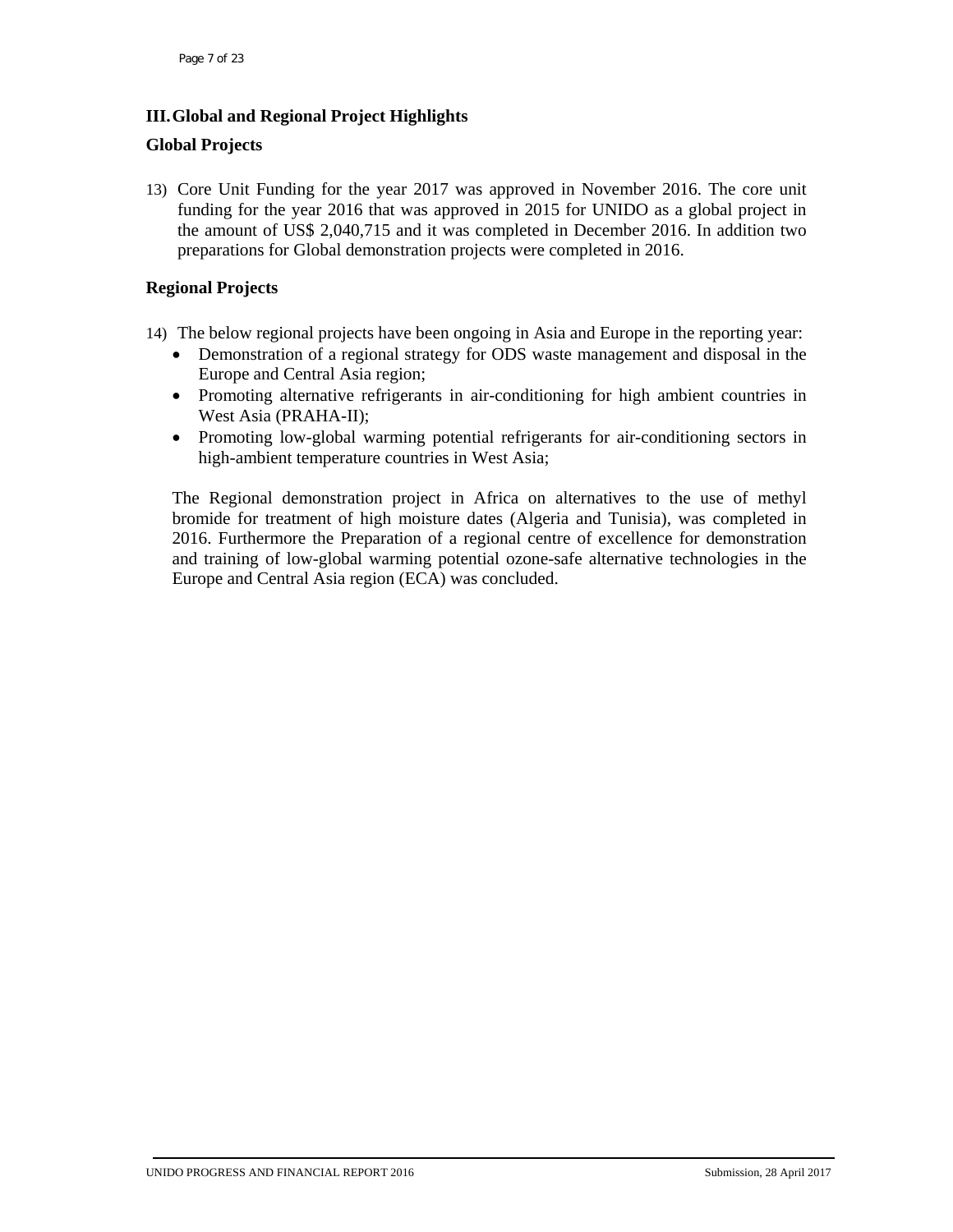# **IV.Performance Indicators**

## **Business Plan Performance Goals as decided by the Executive Committee**

- 15) The 71<sup>st</sup> Meeting of the Executive Committee in December 2013 reviewed and modified the performance indicators established by earlier decisions. The new weightings, based on Decision 71/28, are indicated in the below table.
- 16) The targets and achievements for the year 2016 performance indicators approved during the 75<sup>rd</sup> Meeting of the ExCom are indicated below.

# **A1. Planning – Approvals**

17) Tranches approved: Number of tranches approved vs. those planned

In 2016, 39 tranches were approved in total against the updated target of  $39<sup>1</sup>$ . The original target was 49, however, as reported to the  $77<sup>th</sup>$  Meeting of the Executive Committee, UNIDO was ready for submission of the following tranches, but could not submit them due circumstances beyond UNIDO's control: the Bahamas, Bahrain, Burundi, Cote d'Ivoire, Equatorial Guinea, Gabon, Guinea, Myanmar and Togo (lead agency was not ready) and Suriname (the Government indicated that due to staffing issues in the NOU they preferred deferring submission to 2017). For this reason, the target should be reduced to 39.

Out of the 39 tranches approved, 30 are tranches of existing multi-year projects (including three tranches approved for Benin at the  $76<sup>th</sup>$  ExCom Meeting to UNIDO). In addition, 9 tranches were approved for new multi-year projects (Stage II in Chile, China (2 – RAC and XPS sectors), Iran, Jordan, Pakistan and Venezuela; including two tranches in Afghanistan transferred from Germany).

18) Projects/activities approved: Number of projects/activities approved vs. those planned (including project preparation activities)

During 2016, 13 individual projects were approved against the agreed target of 18. However, the target contains Stage II project preparation for Yemen, which has already been approved earlier  $(73<sup>rd</sup> ExCom)$ . Consequently, additional project preparation was not eligible for funding and the target should be reduced to 17 due to this apparent oversight. The approvals include 2 project preparations (Argentina and Tunisia), 3 renewals of institutional strengthening projects (Armenia, Egypt and Libya), 6 demonstration projects (as listed under section 34) and 2 technical assistance projects (1 verification project for Ecuador and 1 global project for UNIDO's 2017 Core Unit Funding).

-

<sup>&</sup>lt;sup>1</sup> The original target was 49, however, as reported to the  $77<sup>th</sup>$  ExCom Meeting, UNIDO was ready for submission of the following tranches, but could not do that due to other circumstances: the Bahamas, Bahrain, Burundi, Cote d'Ivoire, Equatorial Guinea, Gabon, Guinea, Myanmar and Togo (lead agency was not ready) and Suriname (the Government indicated that due to staffing issues in the NOU they prefer to defer submission to 2017).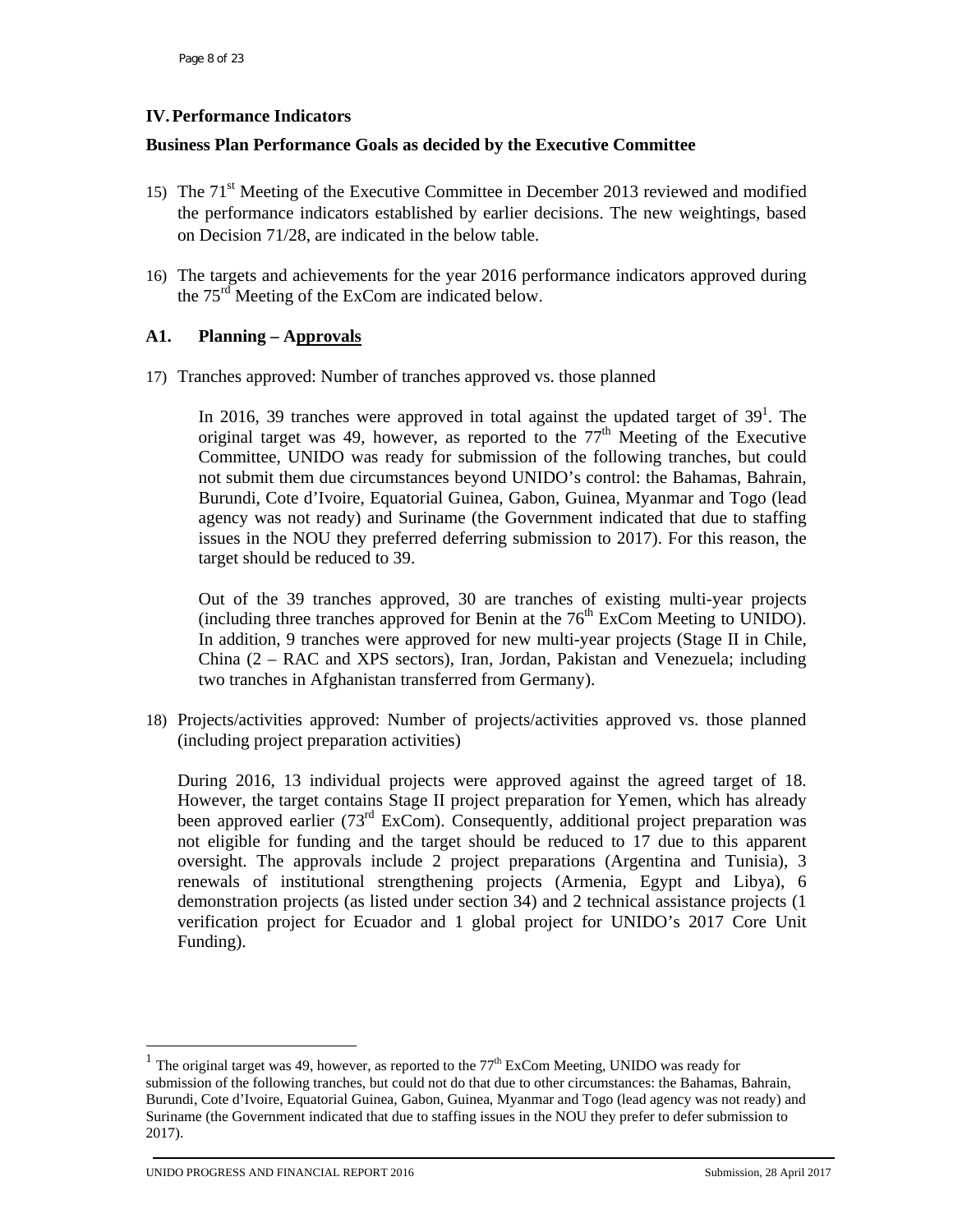# **A2. Implementation**

19) Funds disbursed: Based on estimated disbursement in Progress Report

During 2016 the funds disbursed as per IPSAS were US\$ 22,651,876 against the target of US\$ 22,350,000.

20) ODS phased-out: ODS phase-out for the tranche when the next tranche is approved vs. those planned per business plans

Altogether 572.6 ODP tonnes can be recorded as achievements compared to the target of 680.5 ODP tonnes for all MYA projects approved in 2016. 13 ODP tonnes need to be deducted from the target as explained in section 17 due to the non-submission of several tranches beyond UNIDO's control (Bahamas, Burundi, Cote d'Ivoire, Equatorial Guinea, Gabon, Guinea, Suriname, Togo).

21) Project completion for activities: Project completion vs. planned in progress reports for all activities (excluding project preparation)

During 2016 UNIDO completed 33 projects against the target of 37.

22) The performance indicators with the weightings are summarized in the following table:

| Type of<br><b>Indicator</b> | <b>Short title</b>                      | <b>Calculation</b>                                                                                                                     | Weighting | <b>Target</b><br>2016              | <b>Achievement</b><br>2016 |
|-----------------------------|-----------------------------------------|----------------------------------------------------------------------------------------------------------------------------------------|-----------|------------------------------------|----------------------------|
| Planning--<br>Approval      | Tranches<br>approved                    | Number of tranches approved<br>vs. those planned                                                                                       | 10        | $39*$                              | 39                         |
| Planning--<br>Approval      | Projects/<br>activities<br>approved     | Number of projects/activities<br>approved vs. those<br>planned (including project<br>preparation activities)                           | 10        | $17**$                             | 13                         |
|                             | Sub-total                               |                                                                                                                                        | 20        |                                    |                            |
| Implementation              | <b>Funds</b><br>disbursed               | <b>Based</b><br>estimated<br><sub>on</sub><br>disbursement<br>in<br>progress<br>report (USD)                                           | 15        | 22,350,000                         | 22,651,876                 |
| Implementation              | <b>ODS</b><br>phase-<br>out             | <b>ODS</b><br>phase-out<br>for<br>the<br>tranche<br>when<br>the<br>next<br>tranche is approved vs. those<br>planned per business plans | 25        | $667.5***$<br><b>ODP</b><br>tonnes | 572.6 ODP<br>tonnes        |
| Implementation              | Project<br>completion<br>for activities | Project<br>completion<br>VS.<br>planned in progress<br>reports for all activities (excl.<br>project preparation)                       | 20        | 37                                 | 33                         |
|                             | Sub-total                               |                                                                                                                                        | 60        |                                    |                            |

#### **Performance indicators: Targets and achievements in 2016**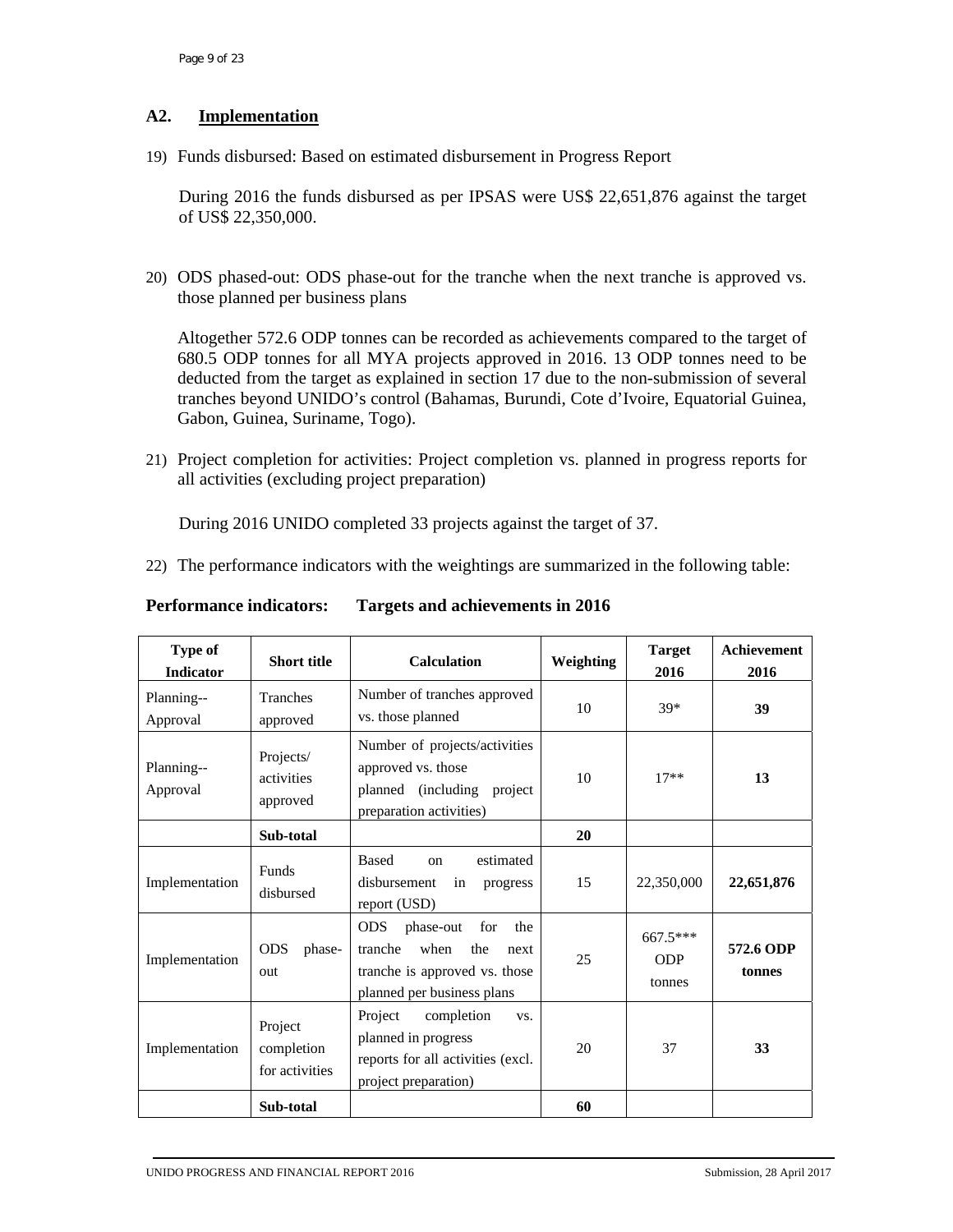| <b>Type of</b><br><b>Indicator</b> | <b>Short title</b>                                          | <b>Calculation</b>                                                                                            | Weighting | <b>Target</b><br>2016                           | <b>Achievement</b><br>2016 |
|------------------------------------|-------------------------------------------------------------|---------------------------------------------------------------------------------------------------------------|-----------|-------------------------------------------------|----------------------------|
| Administrative                     | of<br>Speed<br>financial<br>completion                      | The extent to which projects<br>are financially<br>completed 12 months after<br>project completion            | 10        | 12 months<br>after<br>operational<br>completion | 12 months                  |
| Administrative                     | Timely<br>submission of<br>project<br>completion<br>reports | Timely submission of project<br>completion reports<br>vs. those agreed                                        | 5         | On time                                         | On time                    |
| Administrative                     | Timely<br>submission of<br>progress<br>reports              | of<br>Timely<br>submission<br>progress reports and business<br>plans and responses unless<br>otherwise agreed | 5         | On time                                         | On time or<br>as agreed    |

*\* The original target was 49, however, as reported to the 77th ExCom Meeting, UNIDO was ready for submission of the following tranches, but could not do that due to other circumstances: the Bahamas, Bahrain, Burundi, Cote d'Ivoire, Equatorial Guinea, Gabon, Guinea, Myanmar and Togo (lead agency was not ready) and Suriname (the Government indicated that due to staffing issues in the NOU they prefer to defer submission to 2017).* 

*\*\* The original target of 18 included, by mistake, project preparation for Stage II HPMP in Yemen, which was approved before the reporting period, at the 73rd ExCom Meeting.* 

*\*\*\* 13 ODP tonnes to be reduced from the original target of 680.5 ODP tonnes due to the non-submission of several tranches beyond UNIDO's control (Bahamas, Burundi, Cote d'Ivoire, Equatorial Guinea, Gabon, Guinea, Suriname, Togo).* 

In addition to the above, UNIDO's approvals in 2016 amounted to US\$ 37,184,512.

#### **Cumulative completed investment projects**

23) Since 1993, UNIDO's cumulative number of completed investment projects has grown to 709. Out of a total of US\$ 449,970,649 of approved MLF financing for completed projects, 100 per cent of these funds were disbursed. The average number of months from approval to first disbursement was 9.1 months. The average number of months from approval to completion was 36.4 months. The cost effectiveness of completed projects is US\$ 6.08/kg. Table 5 "Cumulative completed investment projects by region, sector and implementation characteristics" in the Excel file illustrates more details, presenting information both on a regional and on a sector basis. The vast majority of completed investment projects have been implemented with disbursements of funds during implementation; only ten retroactively funded projects were implemented by UNIDO.

#### **Cumulative completed non-investment projects**

24) Since 1993, UNIDO's cumulative number of completed non-investment projects, including the preparation of RMPs, is 236. Out of a total of US\$ 39,337,064 of approved MF financing, 99 per cent of funds have been disbursed. Except for fifty nine institutional strengthening projects, all UNIDO completed non-investment projects were objective-sensitive. Disbursement took place during implementation for all completed projects. Table 6 "Cumulative completed non-investment projects by region, sector and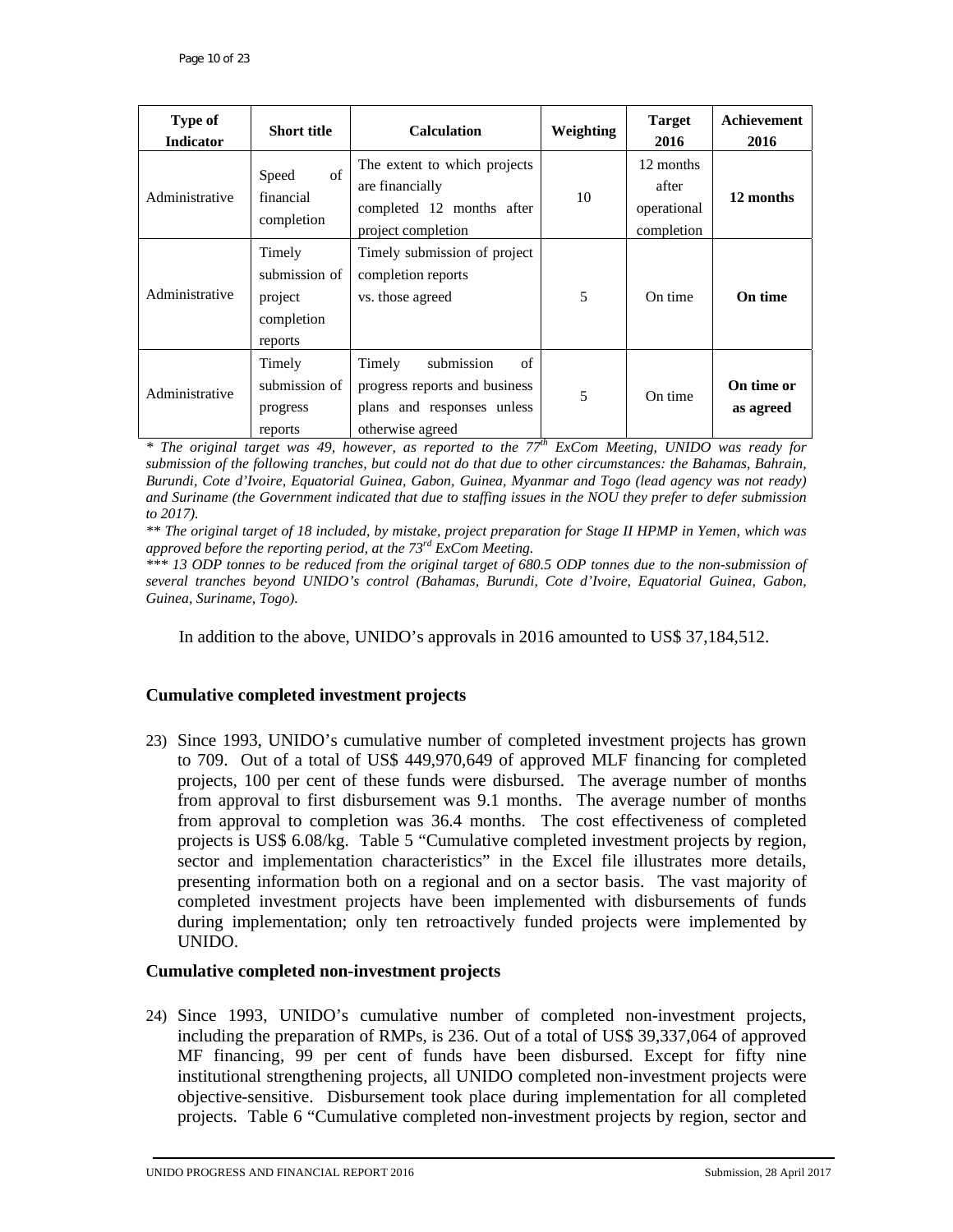implementation characteristics" in the Excel file provides details according to geographic region and sectors.

## **Cumulative ongoing investment projects**

25) By the end of 2016, UNIDO's cumulative portfolio of ongoing investment, demonstration and recovery and recycling projects contained 137 projects. Of the US\$ 248,621,009 approved budget, 60 per cent has been disbursed. It took an average of 8.6 months from approval to first disbursement. The Africa region had 53 ongoing projects, Asia and the Pacific 50 ongoing projects, Europe 12 ongoing projects and Latin America and the Caribbean 22 ongoing projects. Table 7 "Cumulative ongoing investment projects by region, sector and implementation characteristics" in the Excel file illustrates the implementation characteristics among regions and sectors for UNIDO's ongoing investment projects. The ongoing projects are objective sensitive and the disbursement of funds takes place during implementation.

# **Cumulative ongoing non-investment projects**

26) At the end of 2016, UNIDO's cumulative portfolio of ongoing non-investment projects, including preparation of RMPs, consisted of 79 projects. Out of a total of US\$ 17,707,254 of approved funding, 31 per cent has been disbursed. Table 8 "Cumulative ongoing non-investment projects by region, sector and implementation characteristics" in the Excel file illustrates details, presenting the projects according to regions, sectors and types.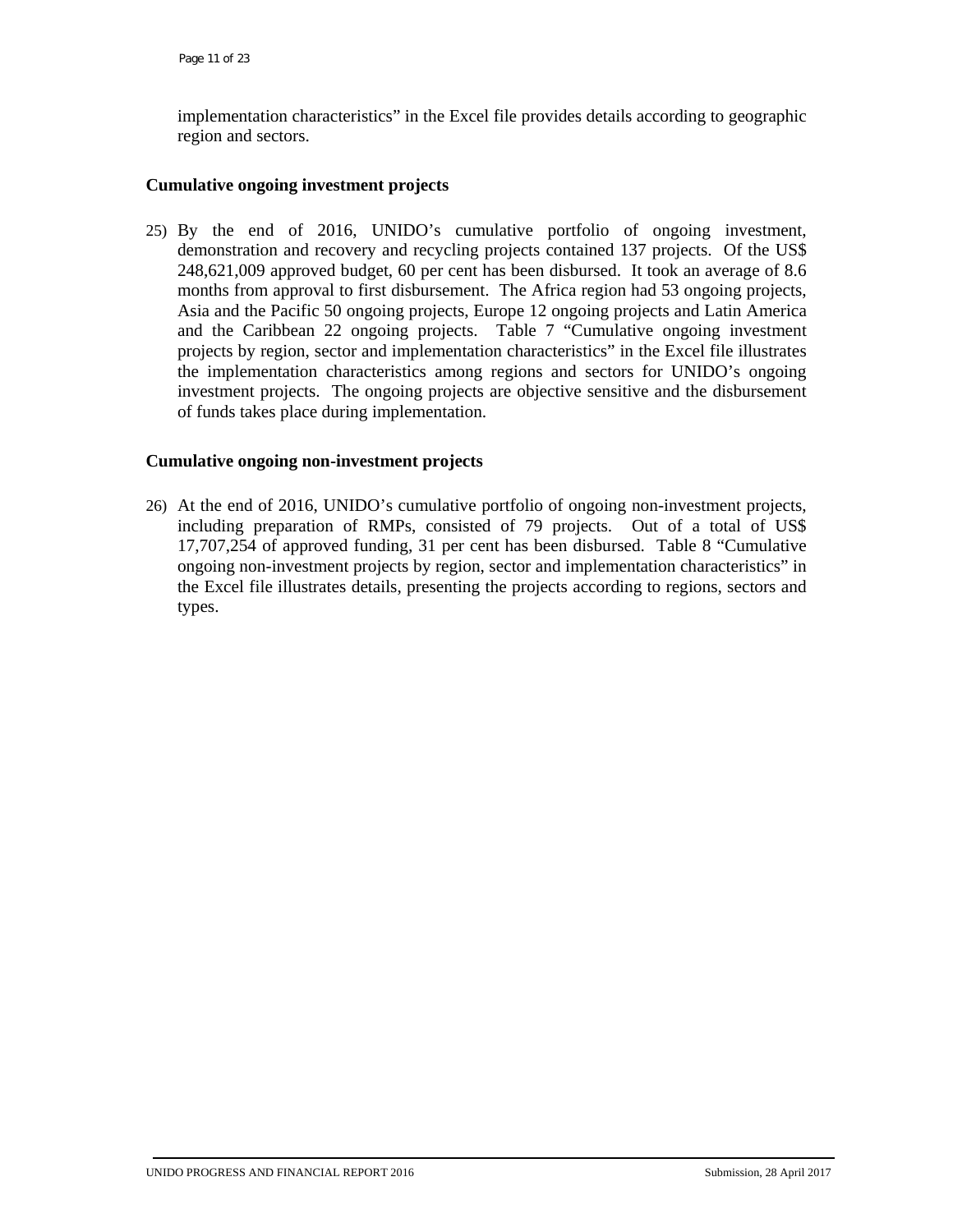# **V. Status of Agreements and Project Preparation by Country**

#### **Agreements to be signed/executed/finalized and ready for disbursing**

27) As soon as a project is approved by the Executive Committee and after having notified the respective authorities, UNIDO secures officially from the recipient country's Ozone and project authorities, validity/confirmation of basic project data, such as actual ODS consumption; validity of counterpart commitment, etc., since by this time, a substantial period of time might have elapsed from the time of formulation of the project, and the projects, in most cases, are adjusted as a result of the negotiations during the approval process. After this, wherever it is required by the Country, UNIDO prepares and signs with the Ozone Authorities the agreement of cooperation. UNIDO prepares detailed Terms of Reference (TOR) for services to be rendered under the project. The TOR and the list of potential suppliers are approved by the counterpart. The bidding and subcontracting takes place based on the mutually agreed TOR. The first payment is due upon entry into force of the first contract. Even if the first payment is released, as per the IPSAS, disbursements are not reflected until after services have been delivered. Under UNSAS, any payment outflow was recorded as disbursement. The above-illustrated preparatory work explains, for multi-year programmes, investment, demonstration and recovery and recycling projects, the time elapsing between project approval and first disbursement.

#### **Project preparation by country, approved amount and amounts disbursed**

28) As of the end of 2016, UNIDO had approved project preparation funding amounting to US\$ 2,031,250 out of which US\$ 962,281 has been disbursed.

The list and details of active project preparation accounts are shown in Table 9 "Active project preparation accounts" in the Excel file.

29) Stage II HPMP PRP activities have been initiated in 2016 in the following countries:

| <b>Mtg</b>               | <b>Country</b> | Agencies involved                 |
|--------------------------|----------------|-----------------------------------|
| $\overline{\phantom{a}}$ | Argentina      | UNIDO Lead Agency with World Bank |
| $\mathbf{H}$             | Tunisia        | UNIDO only impl. Agency           |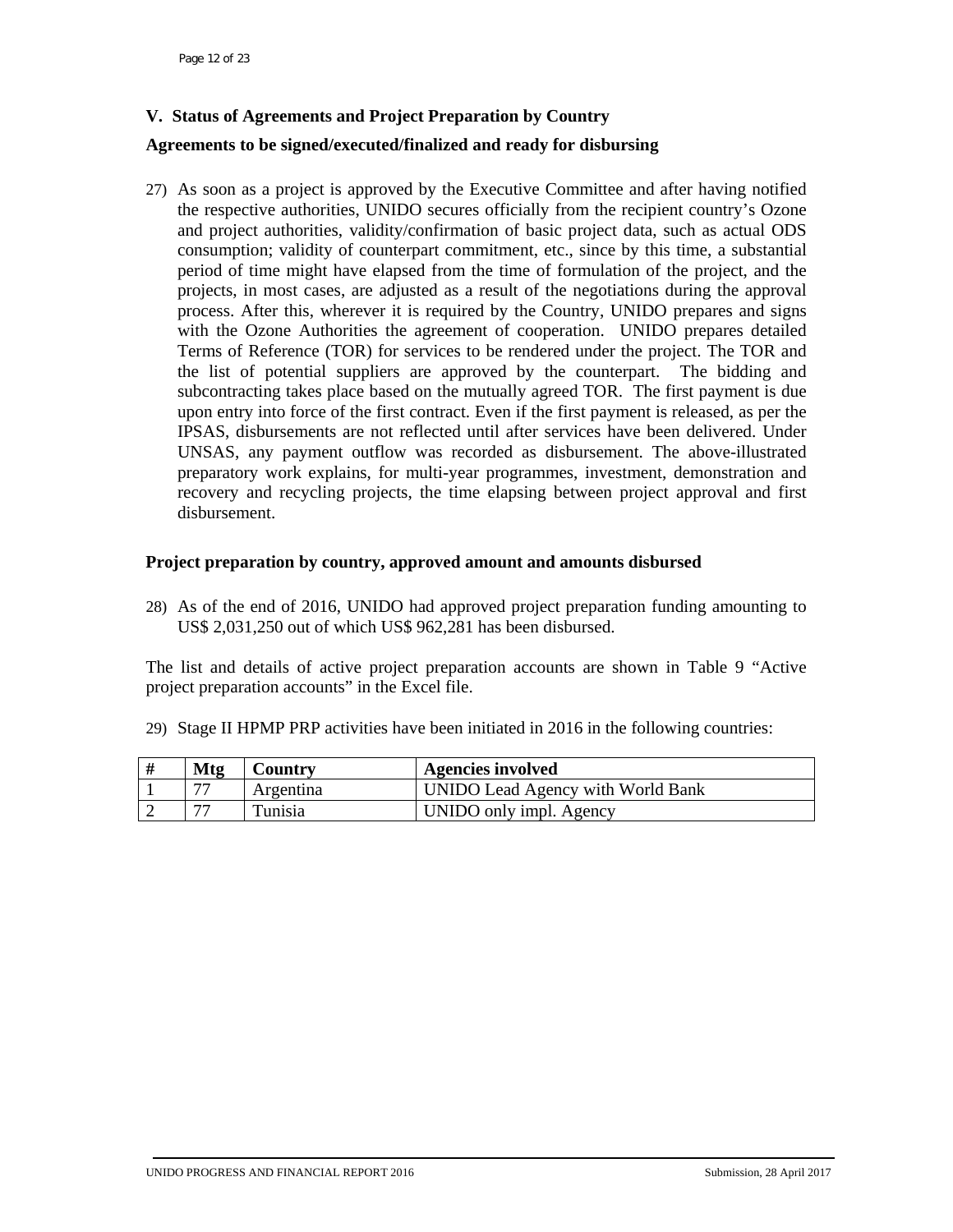# **Activities related to the phase-out of HCFCs**

30) UNIDO is lead agency or only implementing agency for altogether 33 **Stage I HPMPs**. These MYAs/projects are listed below:

| #   | <b>Mtg</b> | <b>Country</b>                           | <b>Main / Cooperating agency</b>  |  |
|-----|------------|------------------------------------------|-----------------------------------|--|
| 1.  | 64         | Albania                                  | UNIDO lead agency with UNEP       |  |
| 2.  | 66         | Algeria                                  | UNIDO only impl. Agency           |  |
| 3.  | 66         | Argentina                                | UNIDO lead agency with World Bank |  |
| 4.  | 74         | <b>Bolivia</b>                           | UNIDO only impl. agency           |  |
| 5.  | 66         | Bosnia & Herzegovina                     | UNIDO only impl. Agency           |  |
| 6.  | 64         | Cameroon                                 | UNIDO only impl. Agency           |  |
| 7.  | 64         | China - RAC sector                       | UNIDO only impl. Agency           |  |
| 8.  | 64         | China - XPS sector                       | UNIDO lead agency with GIZ        |  |
| 9.  | 73         | Democratic People's<br>Republic of Korea | UNIDO lead agency with UNEP       |  |
| 10. | 65         | Ecuador                                  | UNIDO lead agency with UNEP       |  |
| 11. | 65         | Egypt                                    | UNIDO lead agency with UNDP       |  |
| 12. | 64         | Guatemala                                | UNIDO lead agency with UNEP       |  |
| 13. | 65         | Jordan                                   | UNIDO lead agency with WB         |  |
| 14. | 75         | Libya                                    | UNIDO only impl. agency           |  |
| 15. | 60         | Macedonia, FYR                           | UNIDO only impl. agency           |  |
| 16. | 64         | Mexico                                   | UNIDO lead agency with UNDP       |  |
| 17. | 63         | Montenegro                               | UNIDO only impl. Agency           |  |
| 18. | 65         | Morocco                                  | UNIDO only impl. Agency           |  |
| 19. | 66         | Niger                                    | UNIDO lead agency with UNEP       |  |
| 20. | 65         | Oman                                     | UNIDO lead agency with UNEP       |  |
| 21. | 62         | Pakistan                                 | UNIDO lead agency with UNEP       |  |
| 22. | 62         | Philippines (foam sector<br>plan)        | UNIDO lead, Japan cooperating     |  |
| 23. | 65         | Qatar                                    | UNIDO lead agency with UNEP       |  |
| 24. | 68         | Saudi Arabia                             | UNIDO lead agency with UNEP       |  |
| 25. | 65         | Senegal                                  | UNIDO lead agency with UNEP       |  |
| 26. | 62         | Serbia                                   | UNIDO lead agency with UNEP       |  |
| 27. | 67         | Somalia                                  | UNIDO only impl. Agency           |  |
| 28. | 67         | South Africa                             | UNIDO only impl. Agency           |  |
| 29. | 66         | Sudan                                    | UNIDO only impl. Agency           |  |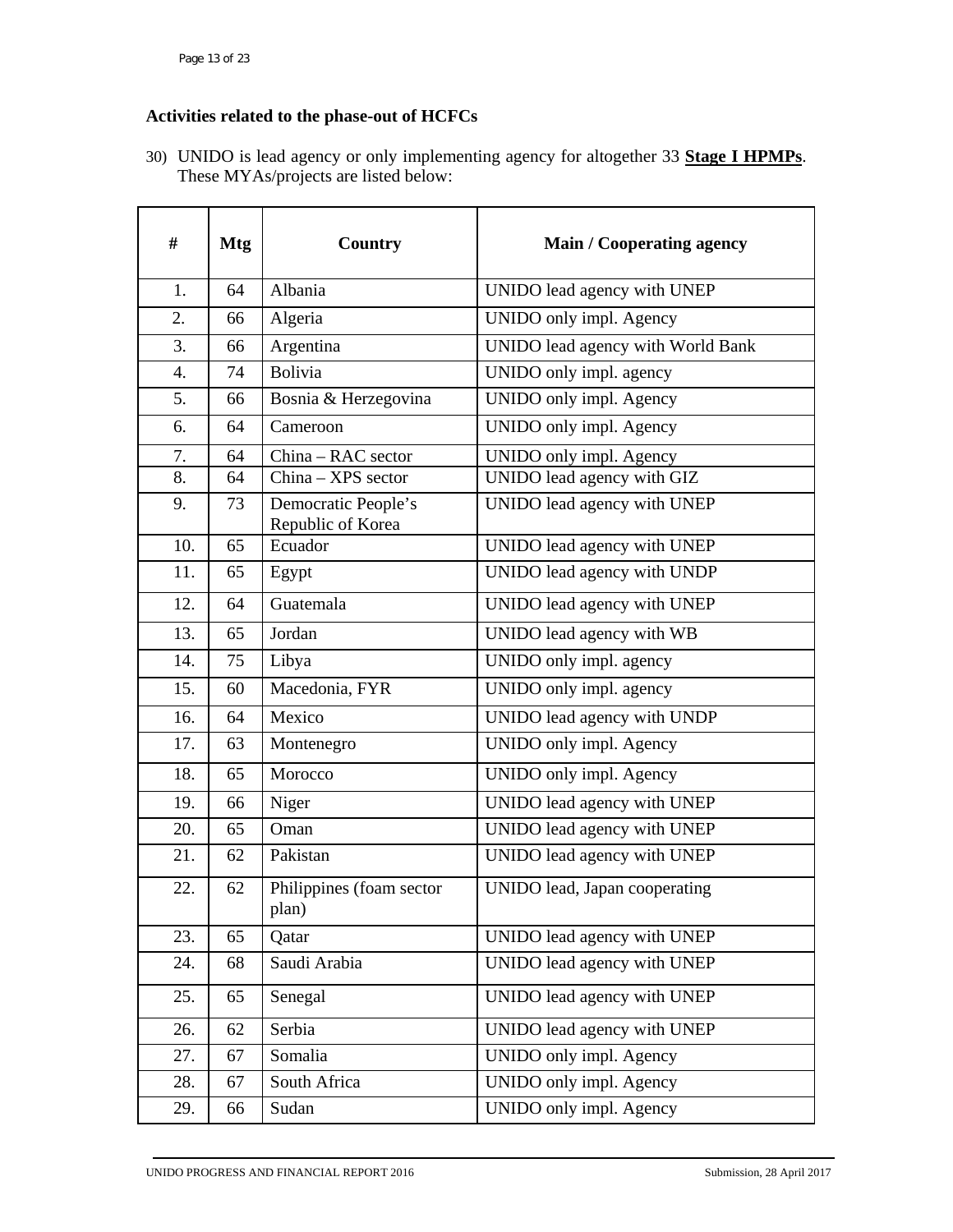| #   | <b>Mtg</b> | Country      | <b>Main / Cooperating agency</b>       |
|-----|------------|--------------|----------------------------------------|
| 30. | 72         | Tunisia      | UNIDO lead agency with UNEP and France |
| 31. | 62         | Turkmenistan | UNIDO only impl. Agency                |
| 32. | 68         | Turkey       | UNIDO lead agency with UNEP            |
| 33. | 63         | Venezuela    | UNIDO lead agency with UNEP            |

Furthermore, UNIDO is co-implementing agency for the **Stage I HPMPs** for the following countries with the below agencies:

- UNEP: Afghanistan, Bahamas, Bahrain, Benin, Botswana, Burkina Faso, Burundi, Central African Republic, Chad, Congo (Rep. of), Cote d'Ivoire, Equatorial Guinea, Eritrea, Ethiopia, Gabon, Gambia, Guinea, Guinea-Bissau, Honduras, Iraq, Kuwait, Madagascar, Mozambique, Malawi, Myanmar, Nicaragua, Rwanda, Saint Lucia, St. Vincent and the Grenadines, Sierra Leone, Suriname, Tanzania, Togo, Uganda, Yemen and Zambia;
- UNDP: Indonesia, Iran and Nigeria;

# Outstanding **Stage I HPMPs**:

• Stage I HPMP PRP activities could still not be finalized in Syria due to the security situation in the country.

# Completed **Stage I HPMPs**:

- Croatia, implemented by UNIDO.
- 31) UNIDO is involved in **ongoing Stage II HPMPs** as only, lead or cooperating implementing in the following countries and sectors:

|     | <b>Mtg</b> | Country              | <b>Main / Cooperating agency</b>             |
|-----|------------|----------------------|----------------------------------------------|
|     | 75         | <b>Brazil</b>        | UNDP/UNIDO/Germany/Italy                     |
| 2.  | 76         | Chile                | UNDP lead agency w UNIDO                     |
| 3.  | 77         | China-RAC Sector     | UNIDO lead w. Italy                          |
| 4.  | 77         | $China - XPS sector$ | UNIDO lead agency with GIZ                   |
| 5.  | 77         | <b>Iran</b>          | UNDP/UNEP/UNIDO/Germany                      |
| 6.  | 77         | Jordan               | World Bank lead w. UNIDO                     |
| 7.  | 73         | Mexico               | UNIDO lead agency w. Germany, Italy and UNEP |
| 8.  | 75         | Oman                 | UNIDO lead agency w. UNEP                    |
| 9.  | 76         | Pakistan             | UNIDO lead agency w. UNEP                    |
| 10. | 75         | Sudan                | UNIDO only impl. Agency                      |
| 11. | 76         | Venezuela            | UNIDO lead agency w. UNDP                    |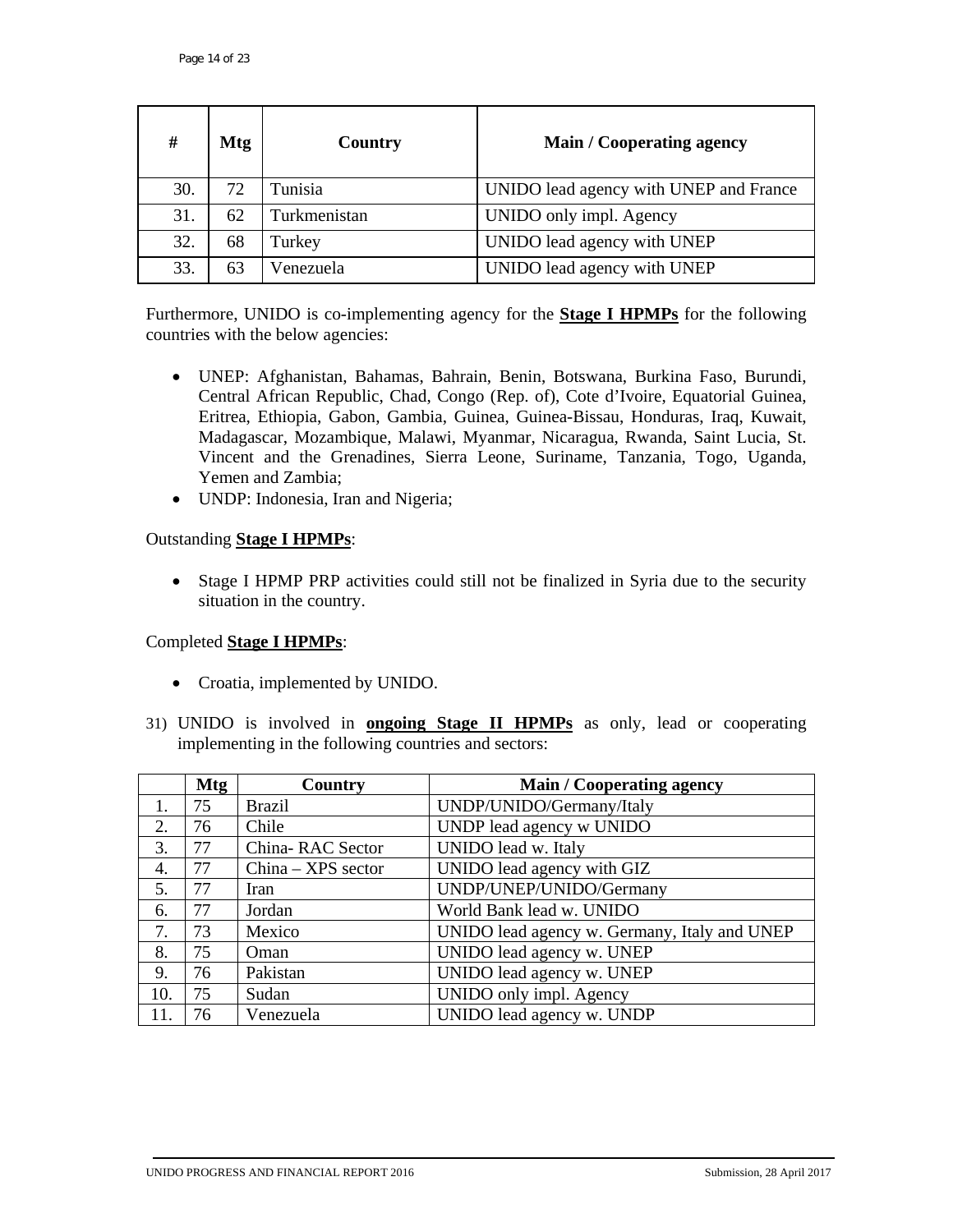# **ODS destruction demonstration projects**

32) Seven pilot ODS destruction demonstration projects are under implementation for Algeria, China, Lebanon, Mexico, Nigeria, Turkey and for three low-volume consuming countries in Europe.

# **Climate impact of Montreal Protocol activities**

- 33) In the selection of alternative technologies to replace ODS, energy efficiency, has been taken into account since the first investment projects, from early 1990s in UNIDO. In the recent years, the introduction of low Global Warming Potential and high energy efficiency alternatives has gained high attention to achieve additional climate benefits in the ODS phase-out process. UNIDO has been looking into the assessment of climate impacts of the MP activities in order to respond to the needs of Dec XIX/6 of the Meeting of the Parties. In Decision 72/40 (May 2014) bilateral and implementing agencies have been encouraged to submit proposals for demonstration projects for low GWP alternatives to HCFCs in the refrigeration and air-conditioning subsectors and feasibility studies, including business cases for district cooling.
- 34) Since then eight demonstration projects have been approved at the  $75<sup>th</sup>$  and  $76<sup>th</sup>$  Meetings of the Executive Committee for UNIDO's implementation and all of them have been ongoing in 2016:

 $75<sup>th</sup>$  Executive Committee Meeting (2015)

- Demonstration project on the use of low cost pentane foaming technology for the conversion to non-ODS technologies in polyurethane foams at small and medium enterprises (Morocco)
- Feasibility study addressing district cooling (Egypt)

76th Executive Committee Meeting (2016)

- Promoting alternative refrigerants in air-conditioning for high ambient countries in West Asia (PRAHA-II)
- Demonstration project on refrigerant quality, containment and introduction of low-global warming potential alternatives (Eastern Africa and Caribbean regions)
- Demonstration project for the introduction of trans-critical CO2 refrigeration technology for supermarkets (Argentina and Tunisia)
- Demonstration project for the phase-out of HCFCs by using HFO as foam blowing agent in the spray foam applications in high ambient temperatures (Saudi Arabia)
- Demonstration project on promoting HFO-based low-global warming potential refrigerants for air-conditioning sector in high ambient temperatures (Saudi Arabia)
- Demonstration project on the technical and economic advantages of the vacuum assisted injection in discontinuous panels plant retrofitted from HCFC-141b to pentane (South Africa)
- 35) At the  $26<sup>th</sup>$  Meeting of the Parties to the Montreal Protocol (Paris, 17-21 November 2014) Parties took a key decision on assessing alternatives to ozone-depleting substances (Decision XXVI/9) and requested the Executive Committee of the Multilateral Fund to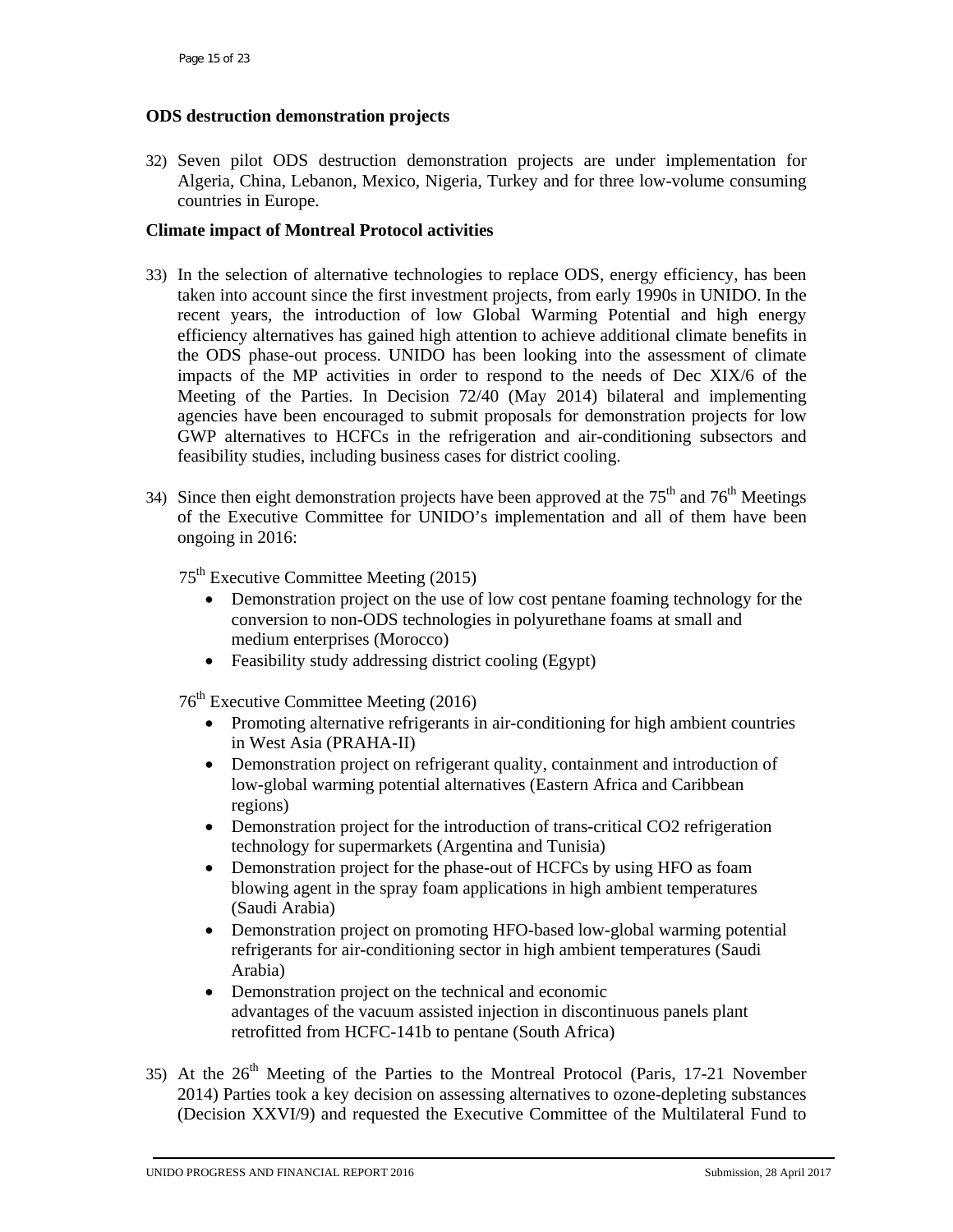consider financial support to conduct inventories or surveys on alternatives to ODS in Article 5 parties who request so. In 2015 27 national surveys were approved for UNIDO's implementation. All of these surveys have been ongoing in 2016; some of them got completed the same year and submitted to the Multilateral Fund Secretariat early 2017. Further submissions are foreseen for 2017.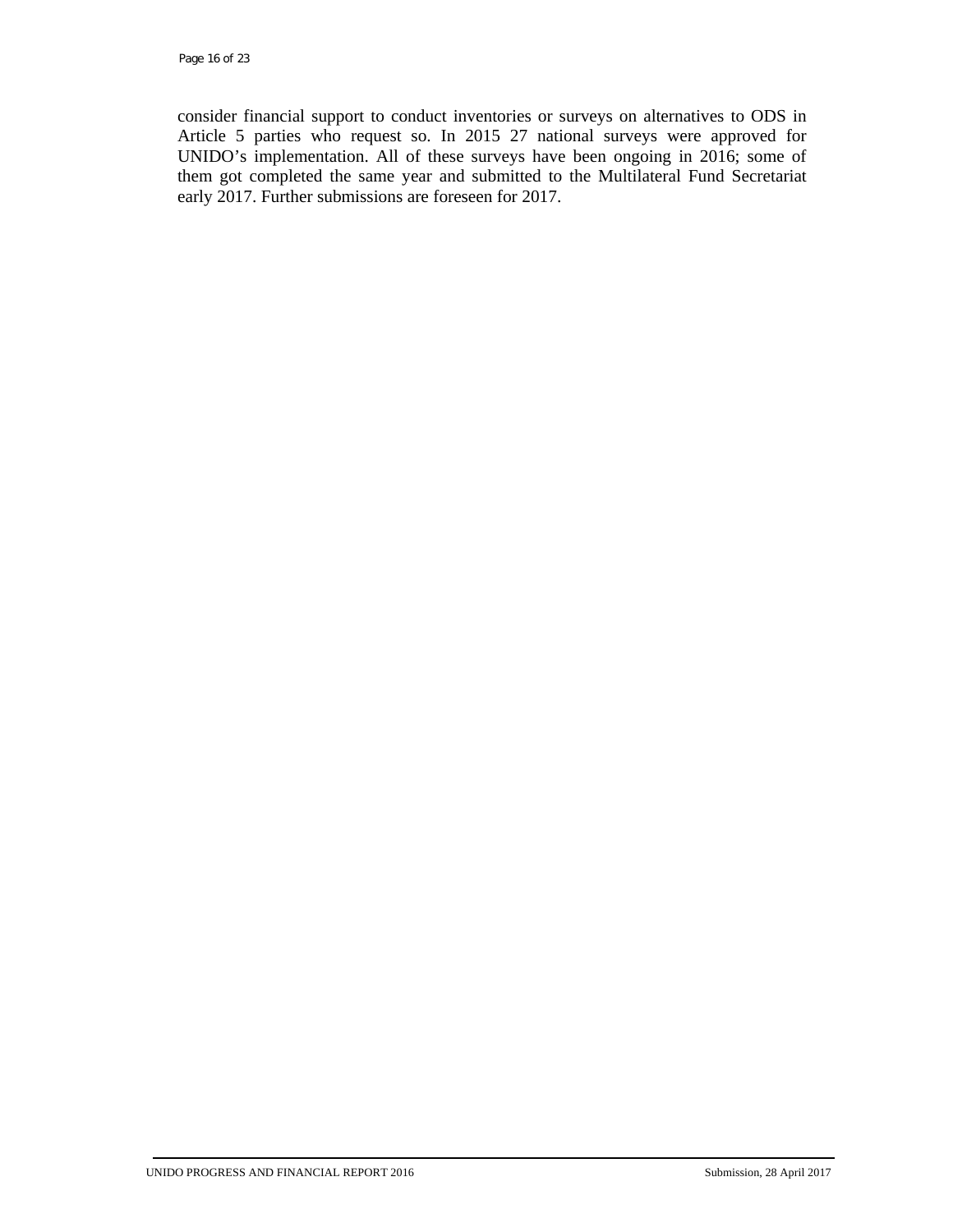# **VI.Administrative Issues (Operational, Policy, Financial and Other Issues) Meetings attended**

|  |  |  | 36) UNIDO attended/participated in the following meetings in 2016: |
|--|--|--|--------------------------------------------------------------------|
|  |  |  |                                                                    |

| #   | <b>Meeting</b>                                                                                                                                       | <b>Location</b>             | <b>Dates</b> |
|-----|------------------------------------------------------------------------------------------------------------------------------------------------------|-----------------------------|--------------|
| 1.  | <b>Inter-Agency Coordination Meeting</b>                                                                                                             | Montreal, Canada            |              |
| 2.  | Joint Network and Thematic Meetings of the ODS<br>Officers of Africa and West Asia                                                                   | Victoria Falls,<br>Zimbabwe | March        |
| 3.  | Technological Innovations in Refrigeration and Air-<br><b>Conditioning Conference</b>                                                                | Milan, Italy                | March        |
| 4.  | 40 <sup>th</sup> Mostra Convegno Expocomfort (MCE) 2016                                                                                              | Milan, Italy                | March        |
| 5.  | 37 <sup>th</sup> Meeting of the Open-ended Working Group of<br>the Parties (OEWG)                                                                    | Geneva,<br>Switzerland      | April        |
| 6.  | International Stakeholder Workshop on Assessment<br>of Global Training Programs for the Refrigeration<br>Servicing Sector (RSS), UNEP                | Paris, France               | April        |
| 7.  | 76 <sup>th</sup> Executive Committee Meeting                                                                                                         | Montreal, Canada            | May          |
| 8.  | Meeting of the Ozone Action Networks of Latin<br>America and the Caribbean                                                                           | Santiago, Chile             | May          |
| 9.  | ECA customs cooperation and network meeting,<br><b>UNEP</b>                                                                                          | Ashgabat,<br>Turkmenistan   | May          |
| 10. | Innovation for change, organized by Turin's<br>Politecnico University and CERN Geneva                                                                | Turin, Italy                | June         |
| 11. | 37 <sup>th</sup> Meeting of the Open-ended Working Group of<br>the Parties (OEWG) - Resumed                                                          | Vienna, Austria             | July         |
| 12. | 38 <sup>th</sup> Meeting of the Open-ended Working Group of<br>the Parties (OEWG)                                                                    | Vienna, Austria             | July         |
| 13. | $3rd$ Extraordinary Meeting of the Parties to the<br>Montreal Protocol on Substances that Deplete the<br>Ozone Layer: high-level meeting (MOP-ExMOP) | Vienna, Austria             | July         |
| 14. | 56 <sup>th</sup> Meeting of the Implementation Committee under<br>the Non-Compliance Procedure for the Montreal<br>Protocol (ImpCom)                 | Vienna, Austria             | July         |
|     | 15. Inter-Agency Coordination Meeting                                                                                                                | Montreal, Canada            | September    |
| 16. | Workshop on Alternatives to Ozone Depleting<br>Substance and Hydrofluorocarbons, Swedish<br><b>Environmental Protection Agency</b>                   | Stockholm,<br>Sweden        | September    |
| 17. | International Exhibition in Refrigeration, AC and<br>ventilation, Heat Pumps - CHILLVENTA                                                            | Nuremberg,<br>Germany       | October      |
| 18. | 57 <sup>th</sup> Meeting of the Implementation Committee under<br>the Non-Compliance Procedure for the Montreal<br>Protocol (ImpCom)                 | Kigali, Rwanda              | October      |
| 19. | 38 <sup>th</sup> Meeting of the Open-ended Working Group of<br>the Parties (OEWG) - Resumed                                                          | Kigali, Rwanda              | October      |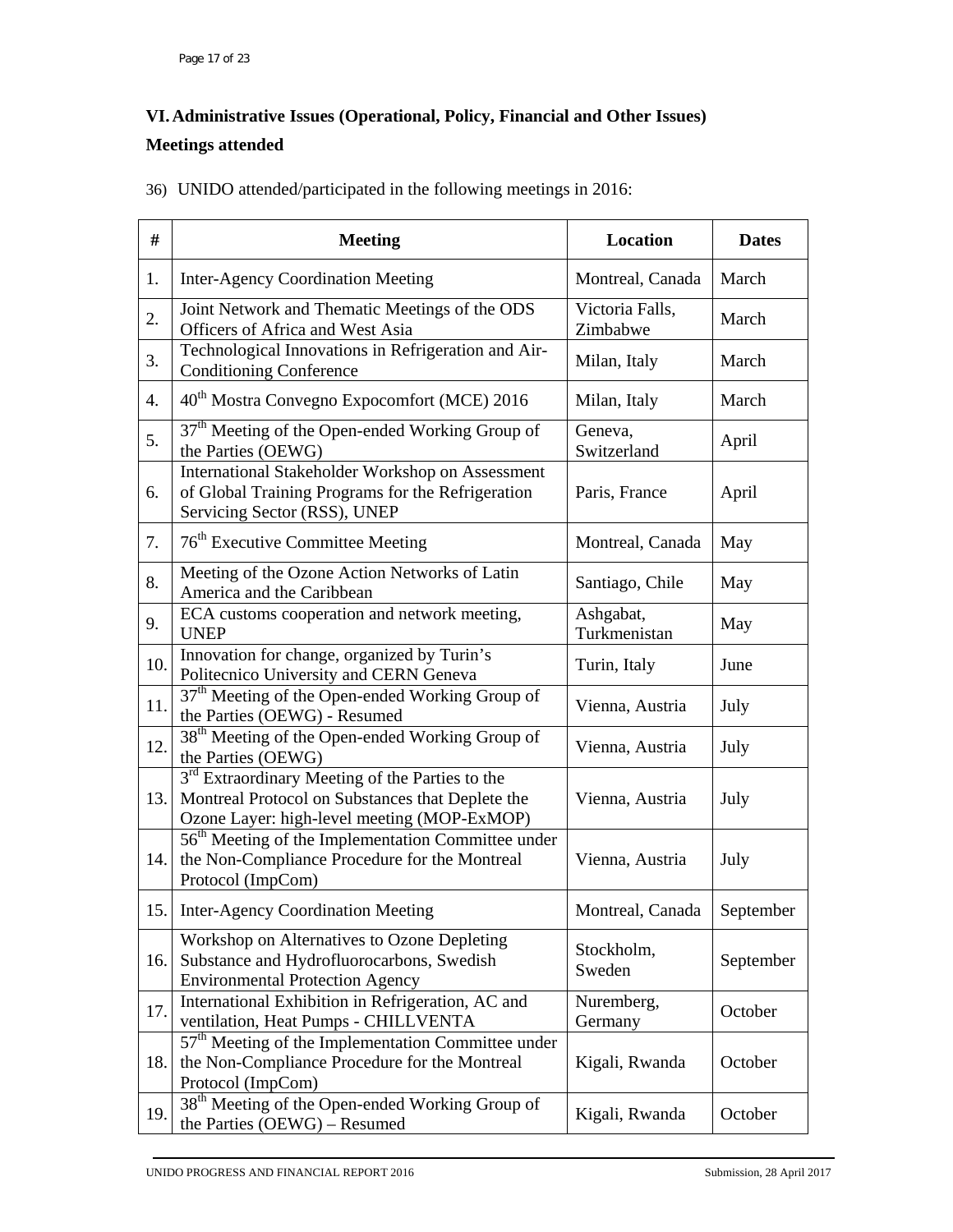| #   | <b>Meeting</b>                                                                                                             | <b>Location</b>                     | <b>Dates</b> |
|-----|----------------------------------------------------------------------------------------------------------------------------|-------------------------------------|--------------|
| 20. | Twenty-Seventh Meeting of the Parties to<br>the<br>Montreal Protocol on Substances that Deplete the<br>Ozone Layer         | Kigali, Rwanda                      | October      |
| 21. | 28 <sup>th</sup> Meeting of the Parties (MOP)                                                                              | Kigali, Rwanda                      | October      |
| 22. | 77 <sup>th</sup> Executive Committee Meeting in Montreal                                                                   | Montreal, Canada                    | November     |
| 23. | Thematic Meeting on HCFC phase-out management<br>plans (HPMPS) and ODS alternative survey                                  | Belgrade, Serbia                    | November     |
| 24. | Thematic meeting on implementation of HCFC<br>Phase-out Management Plans (HPMPs)                                           | Chisinau,<br>Republic of<br>Moldova | November     |
| 25. | UNIDO 50 <sup>th</sup> Anniversary, Third Donor Meeting<br>(Planet Panel) with the participation of the MLF<br>Secretariat | Vienna, Austria                     | November     |

#### **Implementing agency and other cooperation**

- 37) Cooperation with UNDP and the World Bank: Several ongoing HPMP activities in different countries and regions are being implemented together with UNDP and/or the World Bank, among others the following Stage I HPMPs: Argentina, China, Egypt, Indonesia, Iran, Jordan, Mexico, Nigeria and Stage II HPMP in Brazil, Chile, China, Iran, Jordan and Venezuela.
- 38) Cooperation with UNEP: In 2016 thirty-two tranches of ongoing or new HPMPs were approved with UNEP as lead or co-implementing agency in Afghanistan (2), Benin (3), Chad (1), China (2), the Republic of the Congo (1), the Democratic People's Republic of Korea (1), Ecuador (1), Eritrea (1), Ethiopia (1), the Gambia (1), Grenada (1), Guinea Bissau (1), Honduras (1), Iran (1), Madagascar (1), Malawi (1), Mexico (1), Pakistan (1), Rwanda (1), Saint Lucia (1), Saudi Arabia (1), Senegal (1), Sierra Leone (1), Tanzania (1), Tunisia (2), Uganda (1) and Zambia (1).

Furthermore, two demonstration projects, (1) Demonstration project on refrigerant quality, containment and introduction of low-global warming potential alternatives in Eastern Africa and the Caribbean regions and (2) Promoting alternative refrigerants in air-conditioning for high ambient countries in West Asia (PRAHA-II) have also been approved for UNIDO's and UNEP's implementation.

- 39) Participation in inter-agency meetings: As in the past years, UNIDO participated in all major inter-agency coordination meetings organized by either the Multilateral Fund Secretariat or by any of the other implementing agencies.
- 40) Cooperation with Bilateral Agencies: During 2016, UNIDO continued implementation of the ongoing bilateral projects.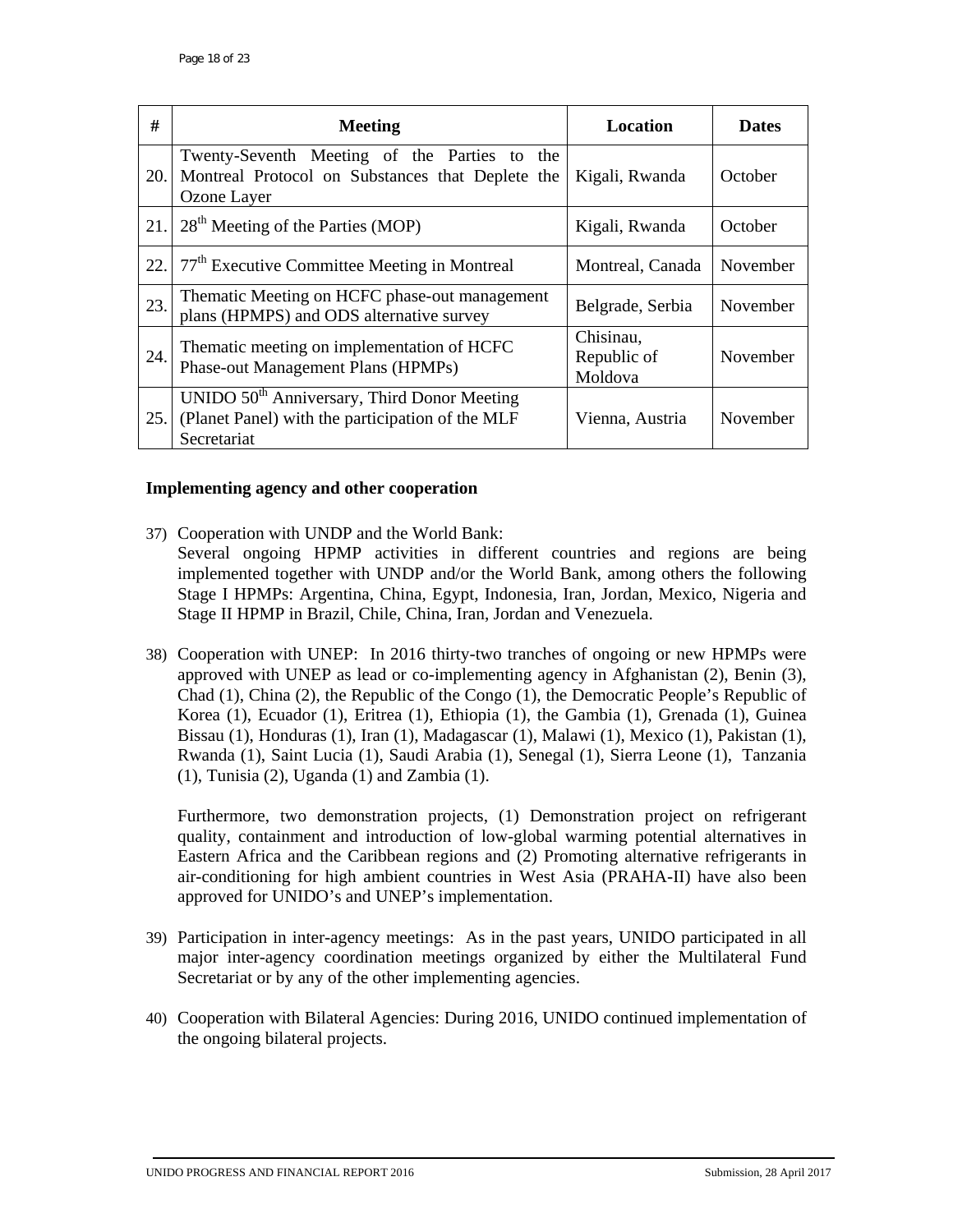41) Those bilateral projects under UNIDO's implementation, which have been ongoing or have been completed in 2016 are listed in the below table. The list is sorted in alphabetical order of the bilateral agencies.

| $\#$           | <b>Bilateral</b><br><b>Agency</b> | Country            | <b>Project Title</b>                                                                                                                                                                          | <b>Impact</b>    | <b>Approved</b><br><b>Funding</b> | <b>Status</b> |
|----------------|-----------------------------------|--------------------|-----------------------------------------------------------------------------------------------------------------------------------------------------------------------------------------------|------------------|-----------------------------------|---------------|
|                |                                   |                    |                                                                                                                                                                                               |                  | (US\$)                            |               |
| $\mathbf{1}$   | France                            | Mexico             | Demonstration project for<br>disposal of unwanted ODS                                                                                                                                         | $\boldsymbol{0}$ | 500,000                           | <b>ONG</b>    |
| $\overline{2}$ | France                            | Regional<br>Africa | Strategic demonstration<br>project for accelerated<br>conversion of CFC chillers<br>in 5 African Countries<br>(Cameroon, Egypt,<br>Namibia, Nigeria and<br>Sudan)                             | $\boldsymbol{0}$ | 360,000                           | <b>ONG</b>    |
| $\overline{3}$ | France                            | Regional<br>Africa | Strategy for disposal and<br>destruction of ODS for five<br>low-volume-consuming<br><b>Central African countries</b><br>(Burundi, Cameroon,<br>Central African Republic,<br>Congo and Guinea) | $\overline{0}$   | 80,000                            | <b>ONG</b>    |
| $\overline{4}$ | France                            | Algeria            | Pilot demonstration project<br>on ODS waste management<br>and disposal                                                                                                                        | $\boldsymbol{0}$ | 250,000                           | <b>ONG</b>    |
| 5              | France                            | Tunisia            | HCFC phase-out<br>management plan (stage I,<br>first tranche) (residential air-<br>conditioning manufacturing<br>sector plan)                                                                 | 0.4              | 97,690                            | <b>ONG</b>    |
| 6              | France                            | Tunisia            | HCFC phase-out<br>management plan (stage I,<br>first tranche) (refrigeration<br>servicing sector)                                                                                             | 0.5              | 38,000                            | <b>ONG</b>    |
| $\tau$         | Italy                             | Argentina          | Phase-out of HCFC-22 in<br>the room and unitary air-<br>conditioning equipment<br>manufacturing sector of<br>Argentina                                                                        | $\overline{0}$   | 300,000                           | <b>COM</b>    |
| 8              | Italy                             | China              | HCFC phase-out<br>management plan (stage II,<br>first tranche) (room air-<br>conditioner manufacturing<br>sector plan)                                                                        | 10.3             | 891,892                           | <b>ONG</b>    |
| 9              | Italy                             | Iran               | HCFC phase-out<br>management plan (stage II,<br>first tranche) (foam sector)                                                                                                                  | 7.1              | 403,203                           | <b>ONG</b>    |
| 10             | Italy                             | Mexico             | HCFC phase-out<br>management plan (stage II,                                                                                                                                                  | $\boldsymbol{0}$ | 458,191                           | <b>ONG</b>    |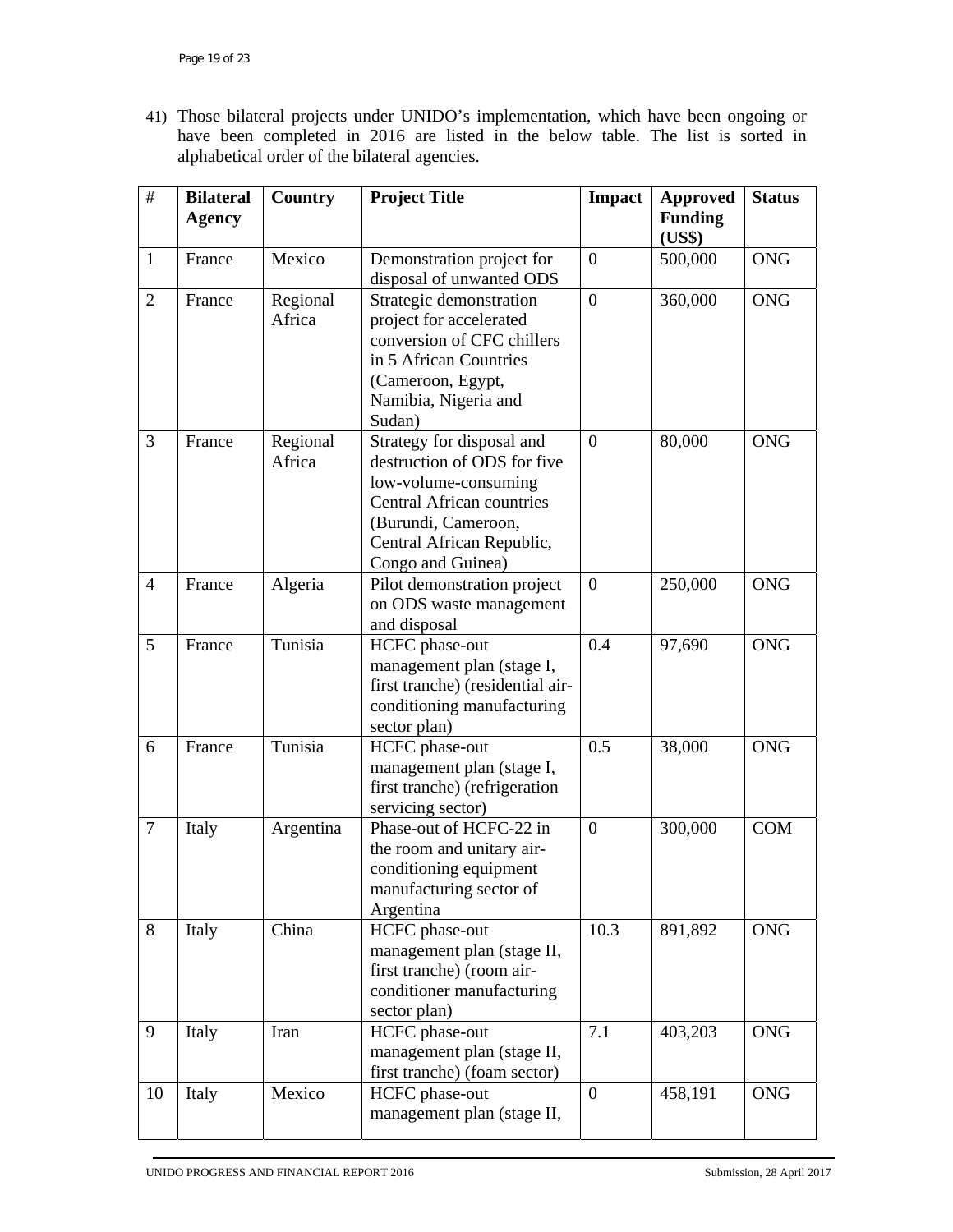| #  | <b>Bilateral</b><br><b>Agency</b> | Country            | <b>Project Title</b>                                                                                                                                              | <b>Impact</b>    | <b>Approved</b><br><b>Funding</b><br>(US\$) | <b>Status</b> |
|----|-----------------------------------|--------------------|-------------------------------------------------------------------------------------------------------------------------------------------------------------------|------------------|---------------------------------------------|---------------|
|    |                                   |                    | first tranche) (reclamation of<br>HCFC refrigerants)                                                                                                              |                  |                                             |               |
| 11 | Italy                             | Tunisia            | Technical assistance for the<br>final phase-out of methyl<br>bromide in the palm dates<br>sector                                                                  | 2.2              | 132,743                                     | <b>COM</b>    |
| 12 | Japan                             | China              | Pilot demonstration project<br>on ODS waste management<br>and<br>disposal                                                                                         | $\overline{0}$   | 900,000                                     | <b>ONG</b>    |
| 13 | Japan                             | Regional<br>Africa | Strategic demonstration<br>project for accelerated<br>conversion of CFC chillers<br>in 5 African Countries<br>(Cameroon, Egypt,<br>Namibia, Nigeria and<br>Sudan) | $\overline{0}$   | 700,000                                     | <b>ONG</b>    |
| 14 | Japan                             | Saudi<br>Arabia    | Phase-out of HCFC-22 and<br>HCFC-142b from the<br>manufacture of XPS panel<br>at Al-Watania Plastics                                                              | 1.9              | 110,000                                     | <b>ONG</b>    |
| 15 | Spain                             | Libya              | Phase-out of methyl<br>bromide in horticulture:<br>tomatoes, cucumbers,<br>peppers and others $(2^{nd}$<br>tranche)                                               | 40               | 500,000                                     | <b>ONG</b>    |
| 16 | Spain                             | Mexico             | HCFC phase-out<br>management plan (stage II,<br>second tranche) (cleaning<br>agent phase-out in<br>refrigeration servicing<br>sector)                             | 2.3              | 76,991                                      | <b>ONG</b>    |
| 17 | Spain                             | Mexico             | HCFC phase-out<br>management plan (stage II,<br>second tranche) (phase-out<br>of HCFC-22 and HCFC-<br>141b in solvent)                                            | $\boldsymbol{0}$ | 700,000                                     | <b>ONG</b>    |
| 18 | Spain                             | Mexico             | HCFC phase-out<br>management plan (stage II,<br>second tranche)<br>(refrigeration servicing<br>sector)                                                            | $\boldsymbol{0}$ | 280,000                                     | <b>ONG</b>    |
| 19 | Spain                             | Mexico             | National Methyl-Bromide<br>Phase-Out Plan (3 <sup>rd</sup> tranche)                                                                                               | 80               | 800,000                                     | <b>COM</b>    |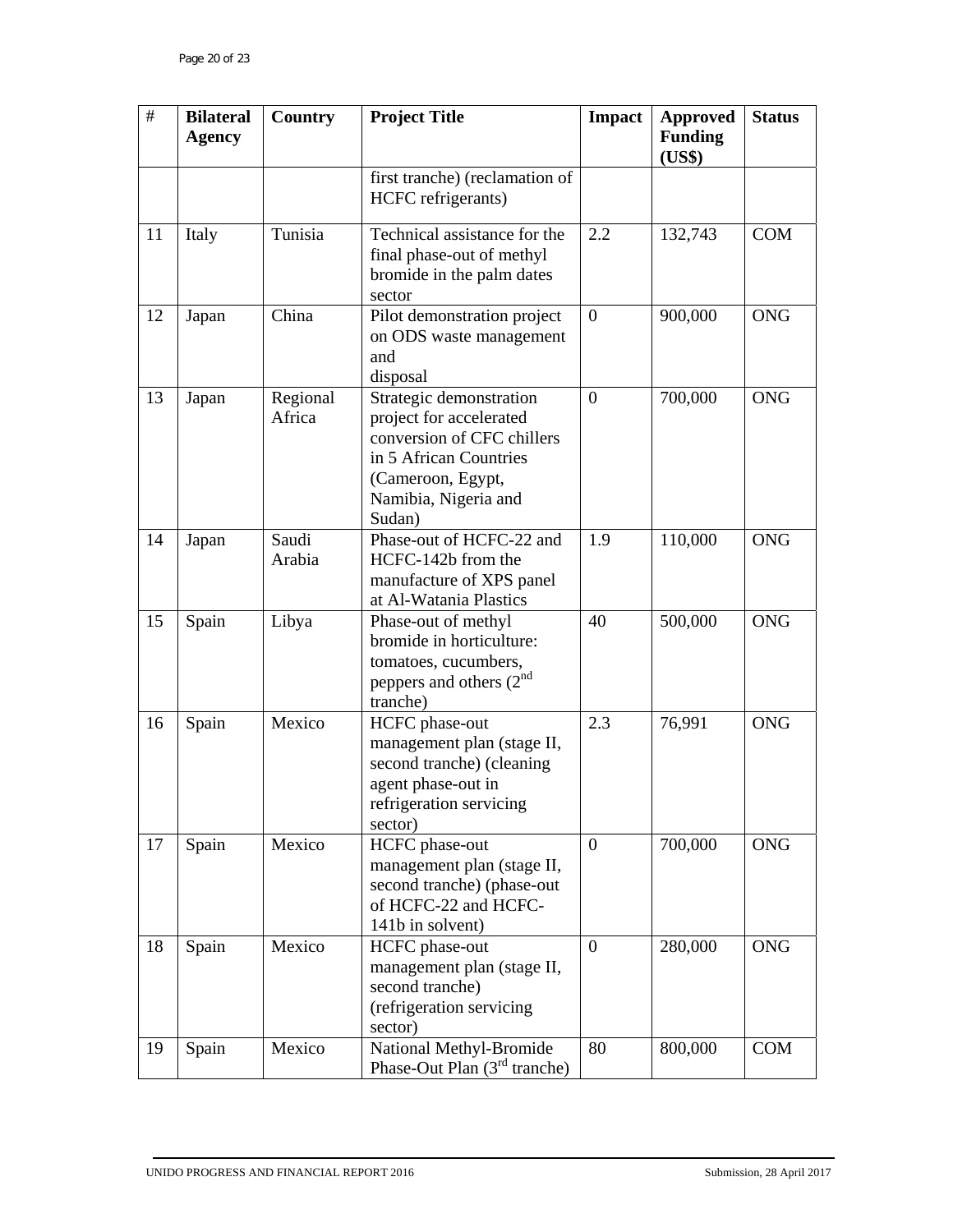# **Other issues**

- 42) The status of ongoing projects is described in Annex II. The success and timely implementation of these activities are crucial in the current compliance period. In order to ensure timely project completion of projects approved so far, and to facilitate compliance of the recipient countries with their MP obligations, in 2016, UNIDO has continued to practice the following initiatives, which supported successful project implementation:
	- Regular missions to ozone offices and project sites are organized to monitor together with the ozone officers the implementation of national and/or sector phase-out plans and ongoing stand-alone projects. UNIDO visits the respective ozone offices at least once a year. When required, UNIDO fields ad-hoc missions and requests support from the field representatives, who are in regular contact with the ozone office of the country to organize training, clear equipment from the customs, recruit national experts, undertake local procurement, process project travels, etc.
	- Good cooperation with the national ozone offices has continued and regular follow up of the implementation process is being done by the staff of the ozone office together with UNIDO's national and international consultants and project managers. This ensures that effective actions on critical issues such as resolving bottlenecks in site preparation, customs clearance, installation, commissioning and safety certification, monitoring of destruction of ODS-related equipment are taken in a timely manner.
	- Due to security issues, UNIDO experienced delays in project implementation during 2016 particularly in West Asia and Africa.
- 43) UNIDO is regularly attending Regional Network Meetings and respective workshops providing additional support to our counterpart countries.
- 44) UNIDO also provides, when requested, support such as policy assistance, putting in place relevant legislation etc.
- 45) From February 2016, the Montreal Protocol portfolio of UNIDO has been managed by the Montreal Protocol Division and by the Emerging Compliance Regimes Division under the Environment Department.
- 46) In July 2016 the 38<sup>th</sup> Meeting of the Open-ended Working Group of the Parties to the Montreal Protocol (OEWG-38) and the Third Extraordinary Meeting of the Parties to the Montreal Protocol on Substances that Deplete the Ozone Layer (ExMOP3) and its High-Level Meeting took place in Vienna. UNIDO, as the host agency, considerably contributed to the efforts to prepare and organize the events.
- 47) On the margins of the meetings under the Montreal Protocol, the Special Executive Session of the Climate and Clean Air Coalition's High Level Assembly also took place in Vienna and was facilitated mainly by UNIDO's Montreal Protocol Division.
- 48) UNIDO celebrated its  $50<sup>th</sup>$  anniversary in 2016 with several events around the year and final festivities at UNIDO HQ, Vienna in November 2016. One of the highlights was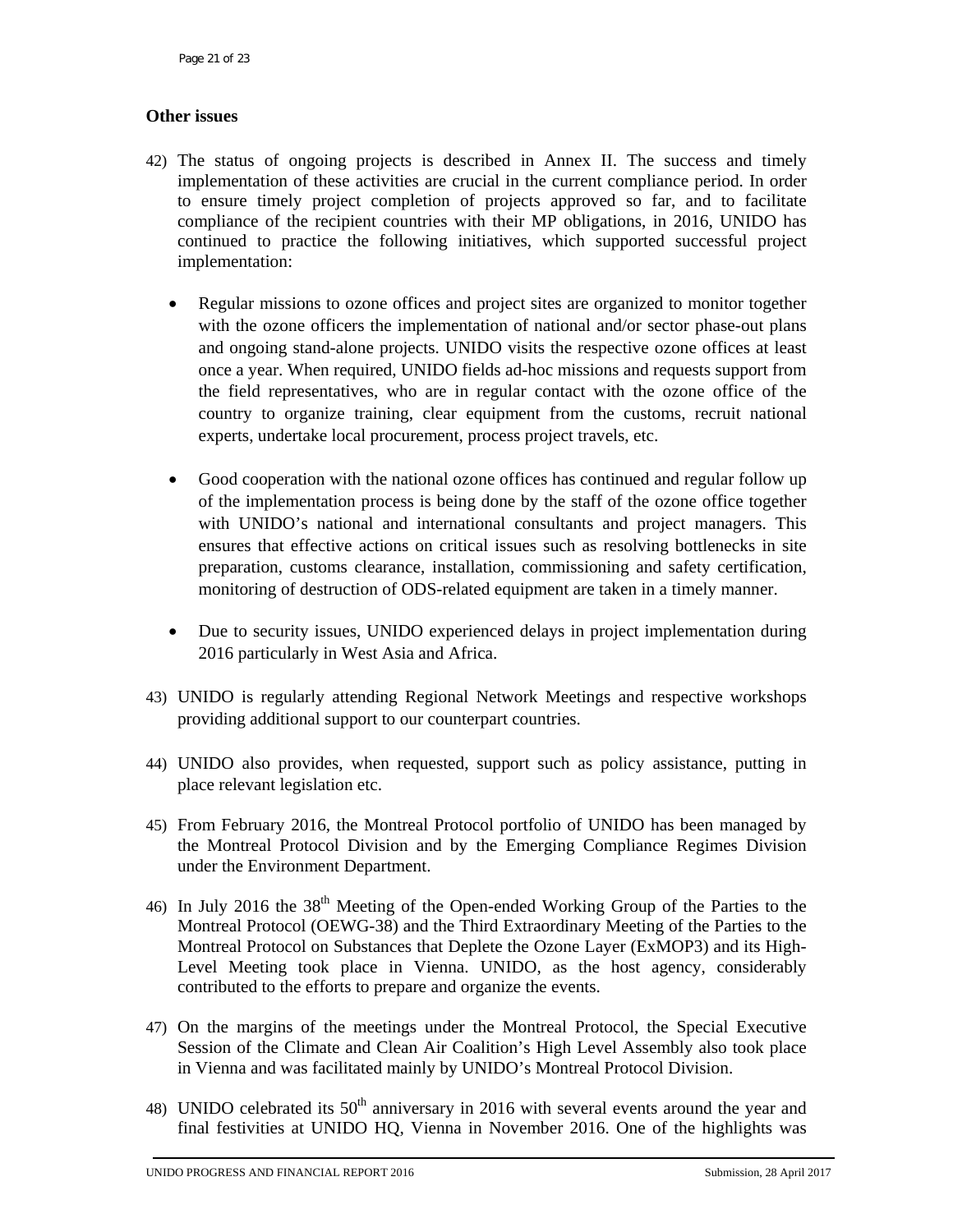UNIDO's Third Donor Meeting, where in the context of the "Planet Panel Discussion", high-level invitees talked about the latest challenges and new ways forward in terms of the Montreal Protocol and its Kigali Amendment. The Chief Officer of the Multilateral Fund Secretariat, Mr. Eduardo Ganem was one of the participants in the panel discussions.

49) Several publications and video materials were published on the occasion of the  $50<sup>th</sup>$ anniversary, including the "Some like it cool" by the Montreal Protocol Division, summarizing the work carried out by UNIDO as implementing agency of the Multilateral Fund for the Implementation of the Montreal Protocol.